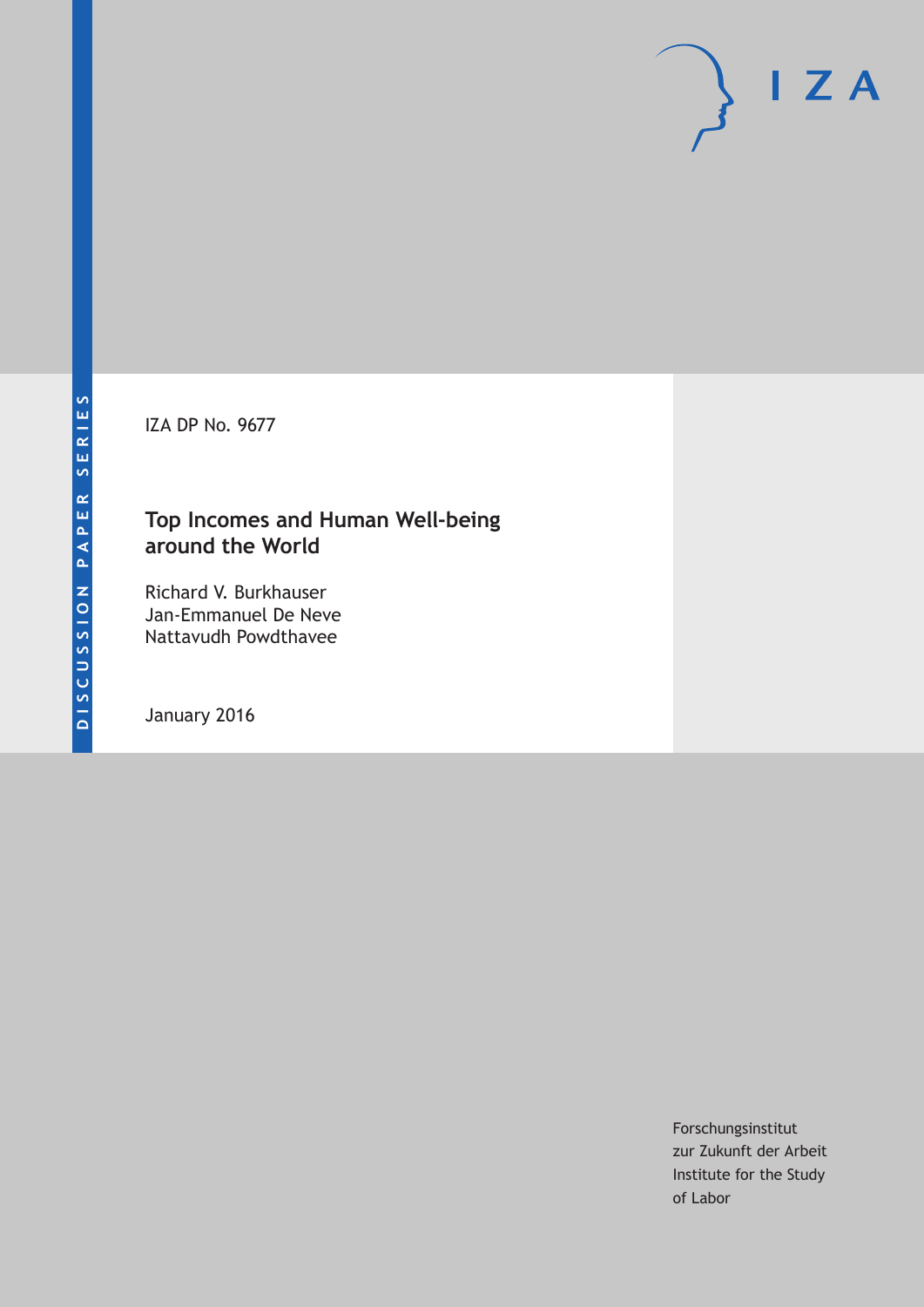# **Top Incomes and Human Well-being around the World**

## **Richard V. Burkhauser**

*Cornell University, University of Melbourne and IZA* 

### **Jan-Emmanuel De Neve**

*University of Oxford* 

### **Nattavudh Powdthavee**

*London School of Economics, University of Melbourne and IZA*

Discussion Paper No. 9677 January 2016

IZA

P.O. Box 7240 53072 Bonn **Germany** 

Phone: +49-228-3894-0 Fax: +49-228-3894-180 E-mail: iza@iza.org

Any opinions expressed here are those of the author(s) and not those of IZA. Research published in this series may include views on policy, but the institute itself takes no institutional policy positions. The IZA research network is committed to the IZA Guiding Principles of Research Integrity.

The Institute for the Study of Labor (IZA) in Bonn is a local and virtual international research center and a place of communication between science, politics and business. IZA is an independent nonprofit organization supported by Deutsche Post Foundation. The center is associated with the University of Bonn and offers a stimulating research environment through its international network, workshops and conferences, data service, project support, research visits and doctoral program. IZA engages in (i) original and internationally competitive research in all fields of labor economics, (ii) development of policy concepts, and (iii) dissemination of research results and concepts to the interested public.

IZA Discussion Papers often represent preliminary work and are circulated to encourage discussion. Citation of such a paper should account for its provisional character. A revised version may be available directly from the author.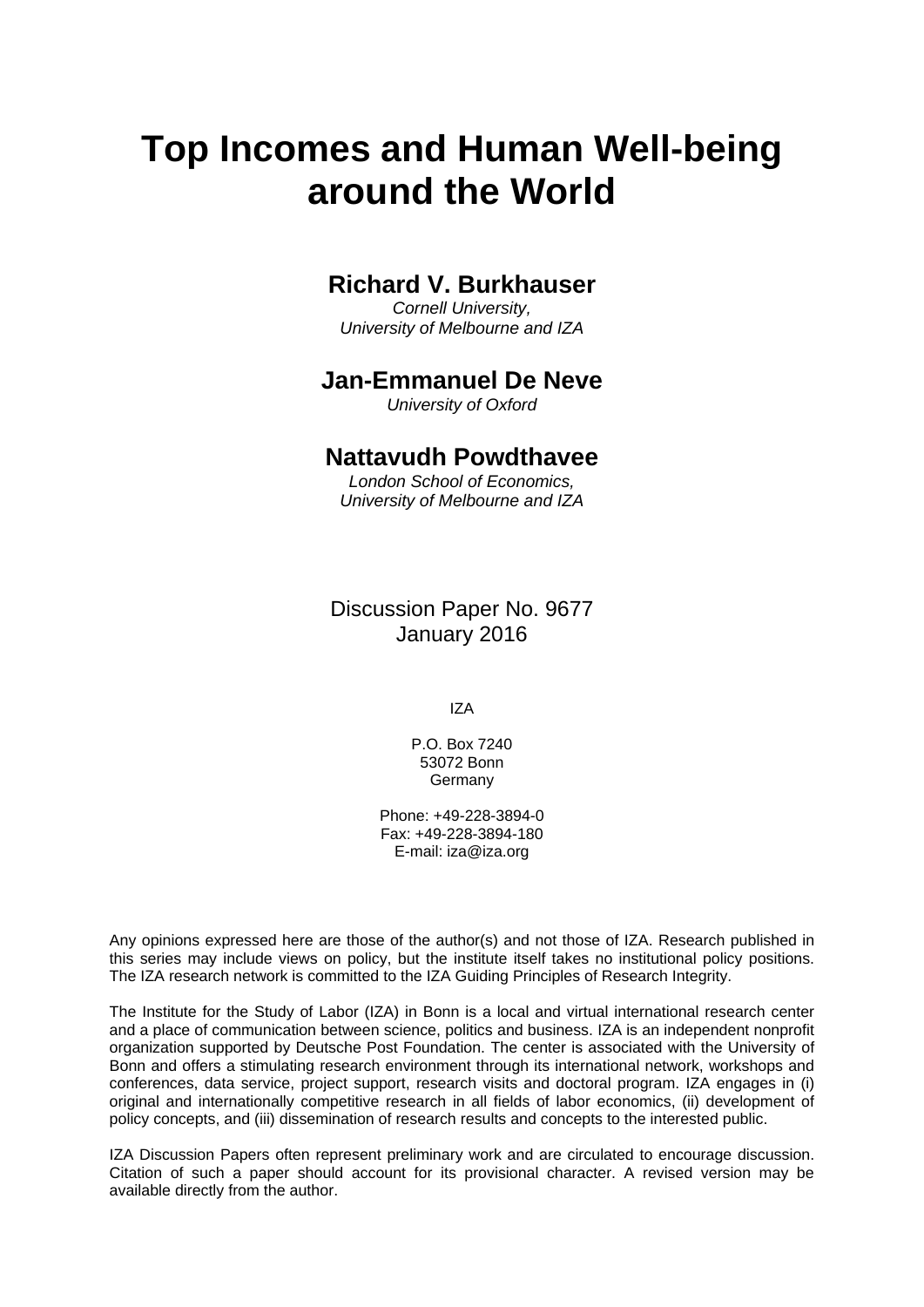IZA Discussion Paper No. 9677 January 2016

# **ABSTRACT**

# **Top Incomes and Human Well-being Around the World\***

The share of income held by the top 1 percent in many countries around the world has been rising persistently over the last 30 years. But we continue to know little about how the rising top income shares affect human well-being. This study combines the latest data to examine the relationship between top income share and different dimensions of subjective well-being. We find top income shares to be significantly correlated with lower life evaluation and higher levels of negative emotional well-being, but not positive emotional well-being. The results are robust to household income, individual's socio-economic status, and macroeconomic environment controls.

JEL Classification: D63, I3

Keywords: top income, life evaluation, well-being, income inequality, World Top Income Database, Gallup World Poll

Corresponding author:

 $\overline{a}$ 

Richard V. Burkhauser Department of Policy Analysis and Management Cornell University 259 MVR Hall Ithaca, NY 14853 USA E-mail: rvb1@cornell.edu

<sup>\*</sup> The authors are grateful to Andrew Clark, Paul Frijters, Carol Graham, Richard Layard, Andrew Oswald and participants at the Well-Being seminar at London School of Economics for their many useful comments. R.V.B. and N.P. designed research; J-E.D.N. provided access to the GWP data; N.P. analyzed data; R.V.B., J-E.D.N. and N.P. wrote the paper. The Gallup World Poll data used in this research belongs to the Gallup Organization. The data are made available by the Gallup Organization for a fee. For more information, see: http://www.gallup.com/services/170945/worldpoll.aspx. The data is made available for free to researchers who obtain "Research Advisor" status with the Gallup Organization. The British Household Panel Survey (BHPS) data used in this paper were made available through the UK Data Archive. The data were originally collected by the ESRC Longitudinal Studies Centre (ULSC), together with the Institute for Social and Economic Research (ISER) at the University of Essex. The World Top Income Database is made available from the Paris School of Economics' website at http://topincomes.parisschoolofeconomics.eu.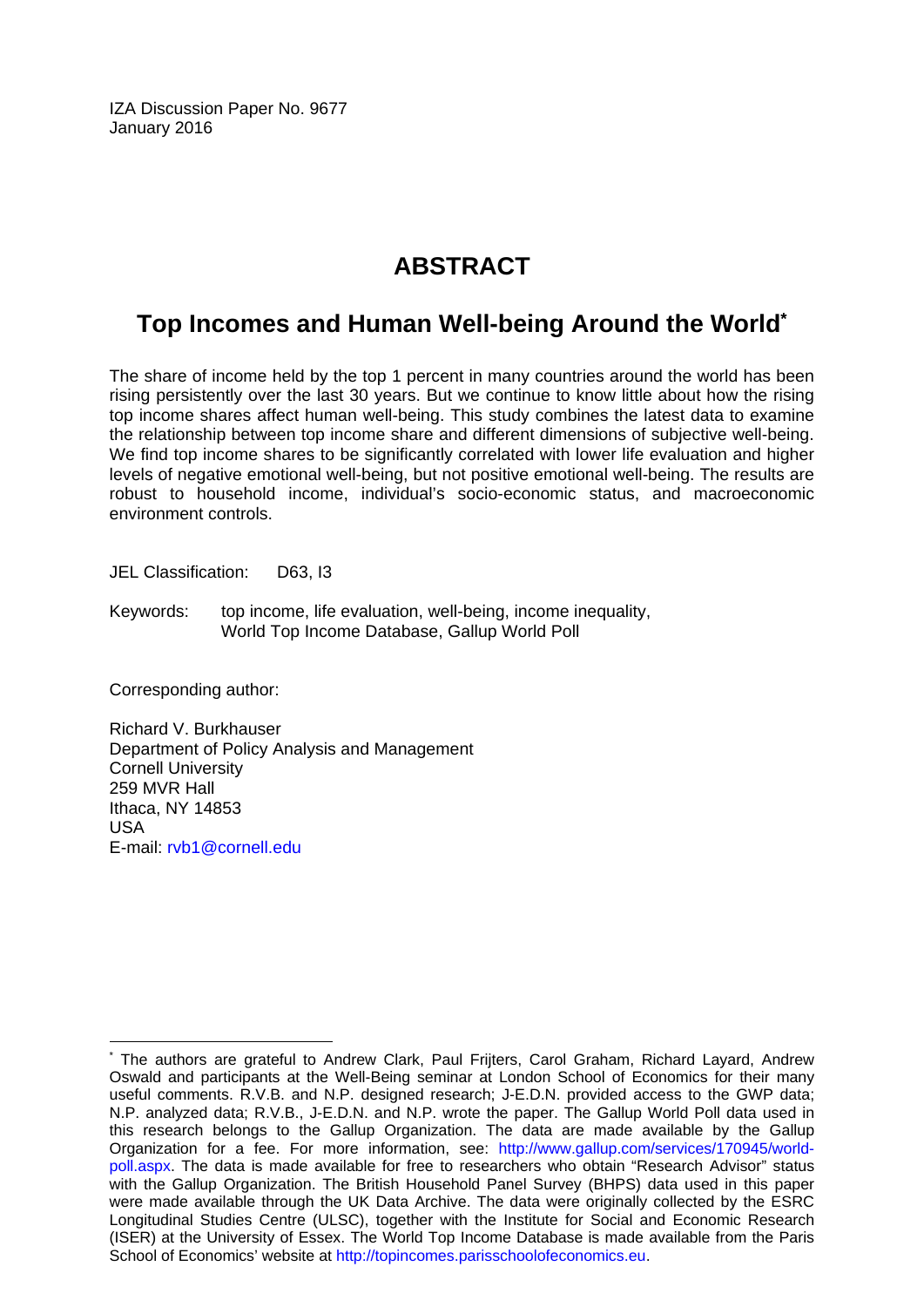There is a growing concern within the social science community over the economic and social implications of the persistent rise in top income shares in the United States and in most other rich countries around the world over the last three decades. Although much of the recent economic research on the topic of income inequality has focused on the identification of the "Top 1 percent"<sup>1</sup> and their dynamics over a long period of time (Atkinson, Piketty, & Saez, 2011; Burkhauser et al., 2012; Piketty & Saez 2014), we continue to know very little about the possible links between the rising share of national income accruing to the top percentile and aggregated well-being. Does income inequality at the very top matter to the average life evaluation when household income is held constant? What about the emotional quality of an individual's everyday experiences, that is, the frequency and intensity of experiences of joy, sadness, anger, and affection that make one's life pleasant or unpleasant? In other words, do the majority of people even care about the rising income shares of a small number of individuals in their country? Although these are difficult questions, they are important to our understanding of the welfare implications of rising top income shares around the world.

Our paper is the first to empirically link the rising share of national income accruing to the top percentile to aggregated well-being. Using data from the Gallup World Poll, we first present econometric evidence showing that top income shares strongly predict lower individual life evaluation and higher negative emotional daily experiences, but in most cases are not significantly correlated with positive emotional daily experiences. The magnitude of the negative

<sup>1</sup> The top income literature is based on income tax records. Hence it focuses on the share of taxable income held by the top 1 percent of tax unit where a tax unit can be an individual or a family. The survey literature primarily focuses on households. See Burkhauser et al. (2012) for a discussion of this distinction in the context of the top income literature.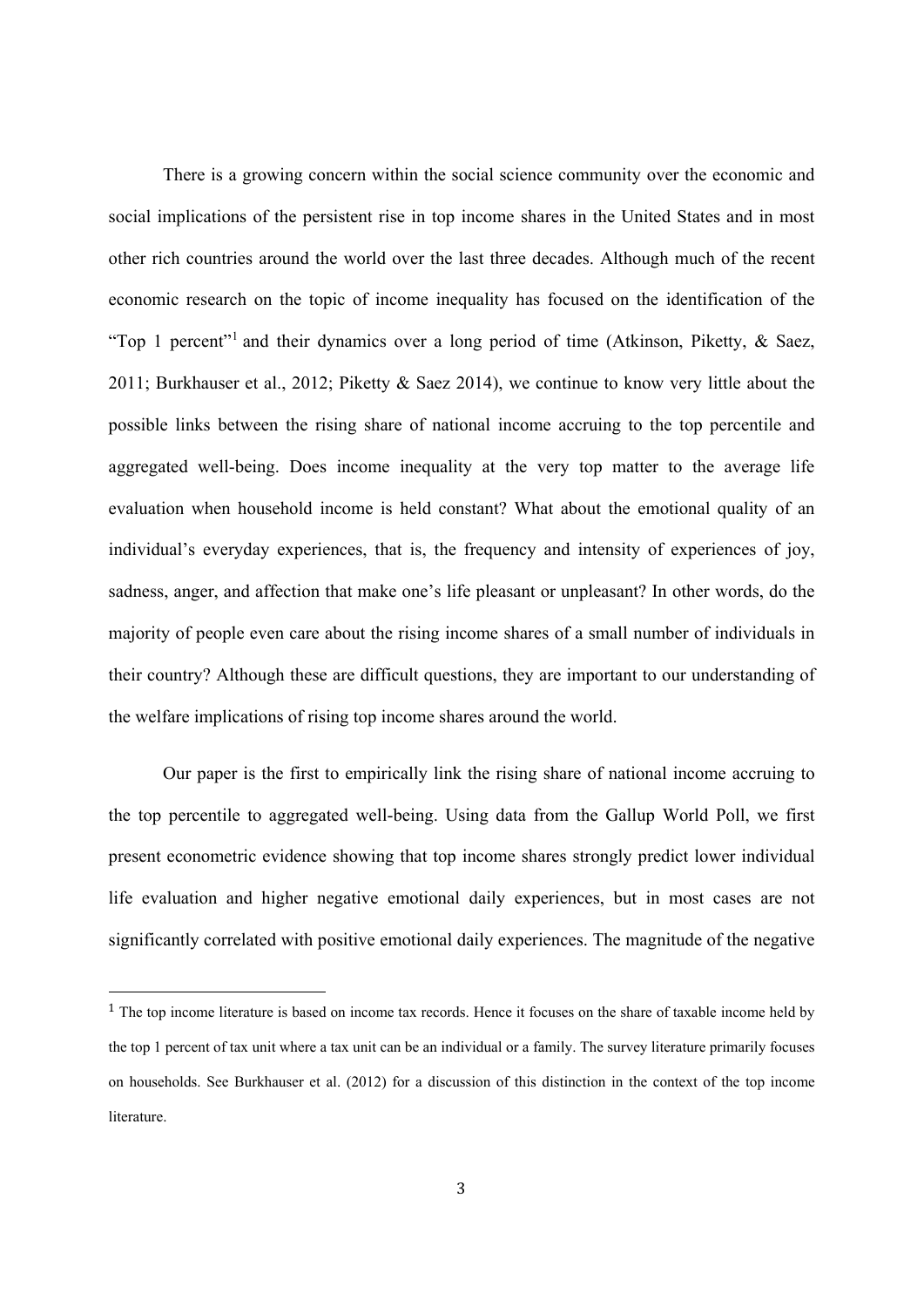top income shares coefficient in the life evaluation equation is quantitatively important as well as statistically significant. Holding other things constant—including log of GDP per capita, own income, and the income of a reference group—a 1% increase in the share of taxable income held by the top 1 percent has an equivalent impact on life evaluation as a 1.4% increase in the country-level unemployment rate. In a later analysis, we are able to replicate our earlier results using the British Household Panel Study (BHPS), a long-running household panel that contains life evaluation information as well as household income data. Overall, our results indicate that top income shares are one of the most statistically important and sizeable country-level determinants of international differences in how people around the world evaluate their lives.

#### **I. Background**

 In recent years there has been an accumulation of empirical evidence suggesting that individuals are less satisfied with life when income inequality is high (e.g., Blanchflower and Oswald, 2003; Alesina et al., 2004; Schwarze and Harper, 2007; Ferrer-i-Carbonell and Ramos, 2009; Verme, 2011; Oishi and Kesebir, forthcoming)<sup>2</sup>. Yet, a more careful look into the literature suggests that the relationship between income inequality and subjective well-being (SWB) may be more complex than what it might appear to be on the surface. For example, a study by Alesina et al. (2004) shows that although European respondents' life satisfaction are substantially lower in countries where income inequality is high, such correlation is not found across states for the American sample in general. However, it seems that context matters and a closer look at the data reveals that the rich (top half of the income distribution) in America are inequality averse whereas the poor are indifferent to income inequality. The opposite is true for European citizens. The authors argue that these differences are expected because most Americans believe that they

 $2^2$  For a recent comprehensive review of the literature, see Ferrer-i-Carbonell and Ramos (2014).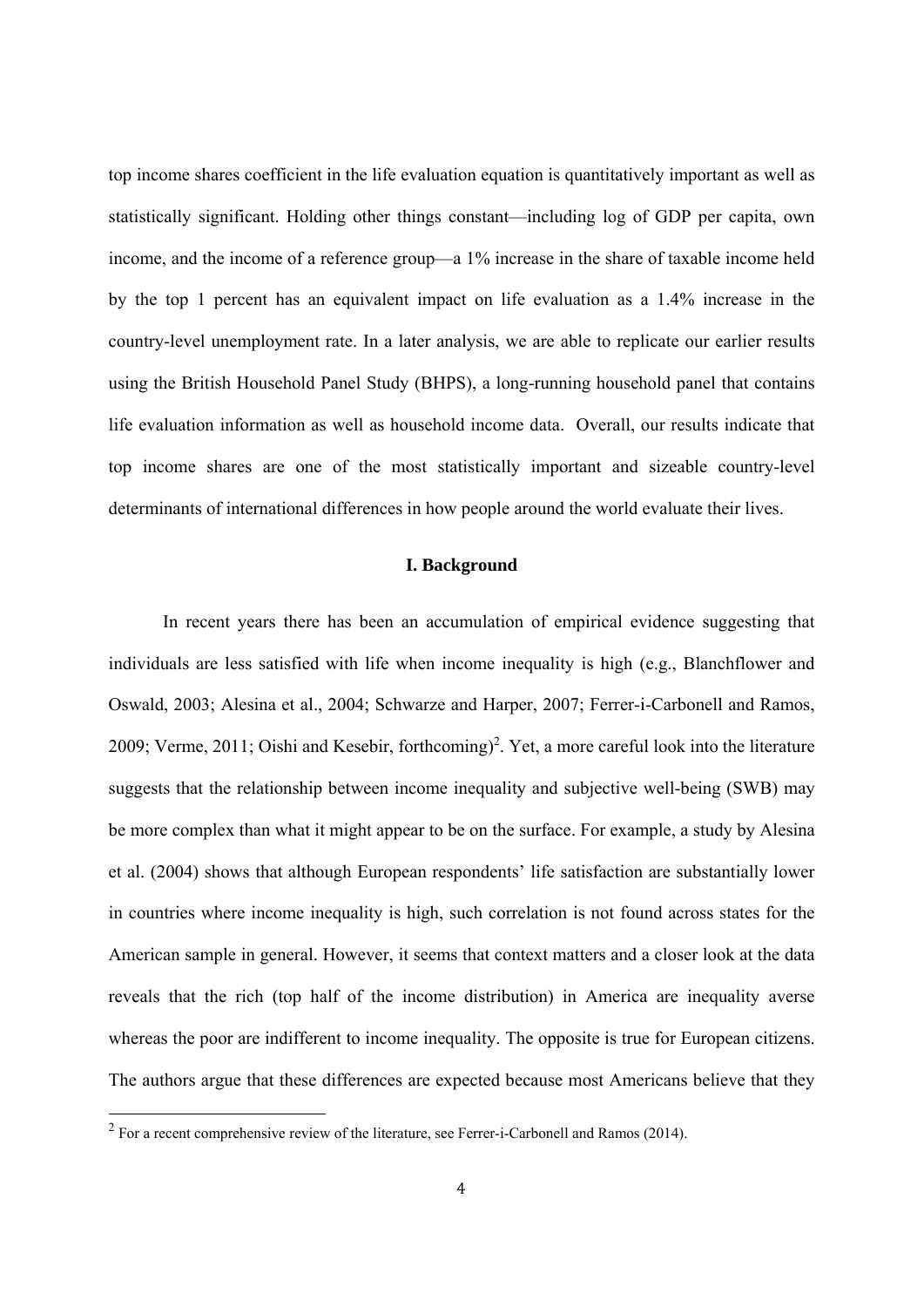live in a highly mobile society where effort is the main determinant of income, which implies that most people who are not at the top of the income distribution can perceive any income inequality as fair. Nevertheless, their finding that most Americans do not dislike income inequality appears to be in contrast with the results obtained by Blanchflower and Oswald (2003) who use the U.S. General Social Survey to show that income inequality, measured by the ratio of the mean of the fifth earnings quintile to the mean of the first, has a negative but small relationship with happiness.

 The relationship between income inequality and SWB can also be positive as well as negative, especially in non-Western countries. A study by Sanfey and Teksoz (2007) shows that the association between income inequality, measured by the Gini coefficient, and self-rated happiness in the World Values Survey is negative in transitional countries and positive in nontransitional countries. In another study, Senik (2004) finds that the Gini coefficient is positive albeit statistically insignificantly different from zero in life satisfaction regressions for Russia. Jiang et al. (2012) find a positive and statistically significant association between life satisfaction of rural migrants and the Gini coefficient measured at the city-level in urban China. Using Latin American data, Graham and Felton (2005) show that happiness is highest for individuals living in medium inequality countries rather than in low or high inequality countries. In short, it appears that in some countries income inequality might in fact be good for SWB.

 There is little empirical attempt in the literature to check the robustness of the results to different ways of measuring income inequality. With very few exceptions, the majority of studies in the literature use Gini as the measure of income inequality in the estimation of SWB regression equations. Although the Gini coefficient is widely accepted as a measure of income inequality, it also has its own fair share of limitations. Since the Gini coefficients are normally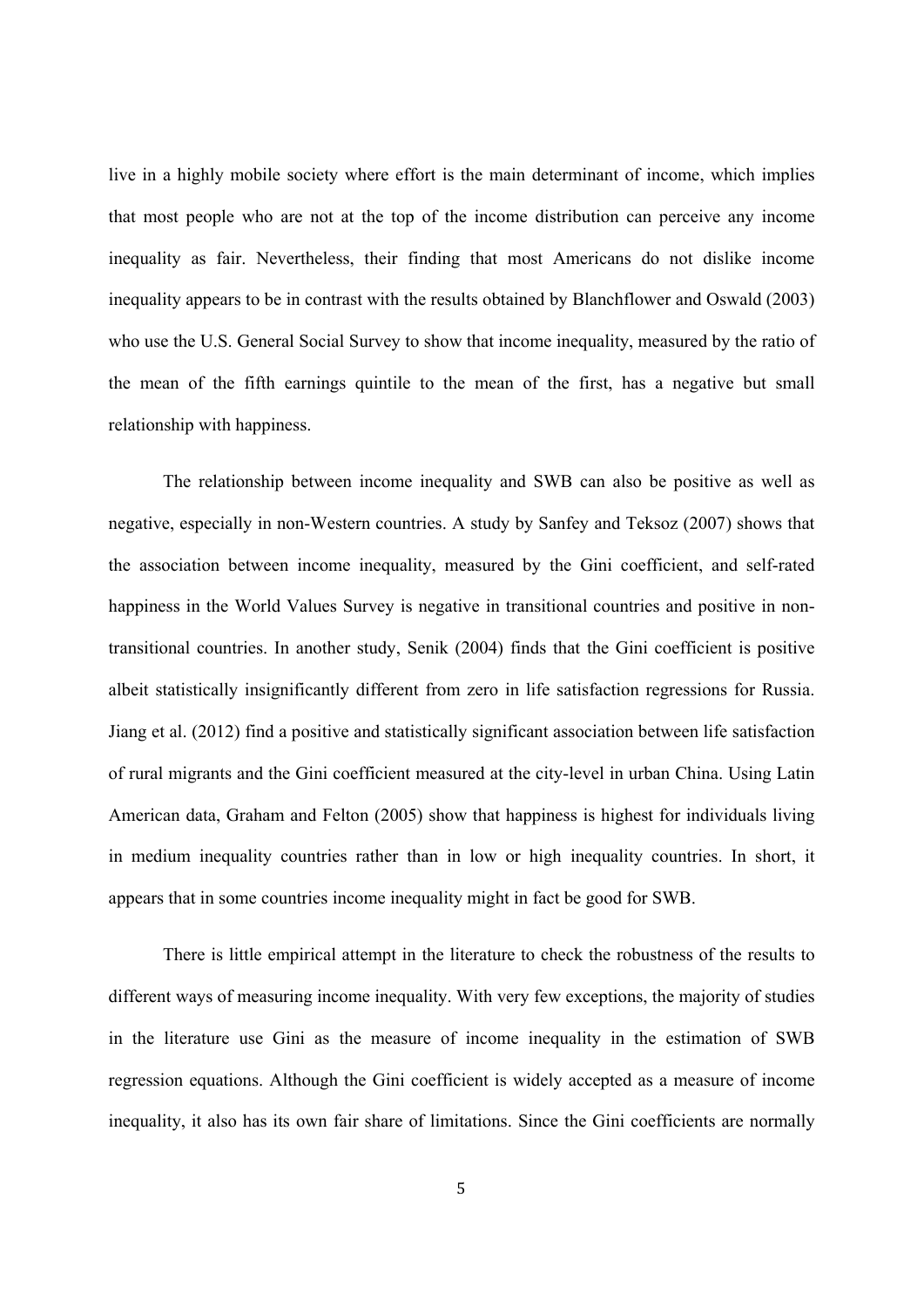derived using survey data, it does a very good job at capturing the income distribution for the bottom 99 percent of the population, but a poor job (relative to tax record data) at measuring the top 1 percent. Additionally, the Gini coefficient gives equal weight to inequality at the top, middle, and bottom of the income distribution, thus making it less sensitive to changes at the tails compared to alternative measures of income inequality that give more weights to the tails of the distribution, e.g., the Theil 0 and 2 measures of income inequality. This would not necessarily pose a problem for researchers who are not concerned about changes in the income distribution at the very top. However, it does pose a problem when changes in the income distribution come mainly from an increase in the share of income held by people at the top 1 percent of the income distribution.

 Another drawback of the Gini index is that their measurements obtained from different databases – namely, the World Income Inequality Database (WIID), the United Nations University and the World Institute for Development Economics Research (UN-WIDER), and the Luxembourg Income Study (LIS) – are often not comparable with one another (for a review, see Atkinson and Brandolini, 2001). While Atkinson and Brandolini (2001) have recommended the LIS as the best source for the Gini coefficients, as it employs a consistent methodology across countries for measuring income and calculating income inequality, its main limitation is that it contains very infrequent observations of income inequality across countries and time. For example, the LIS only contains three observations of the Gini coefficients between 2001-2010 for Australia, the United Kingdom, and the United States, which inevitably limits the scope for careful econometric analysis that allows for country-specific dummy in the regression (Leigh, 2007).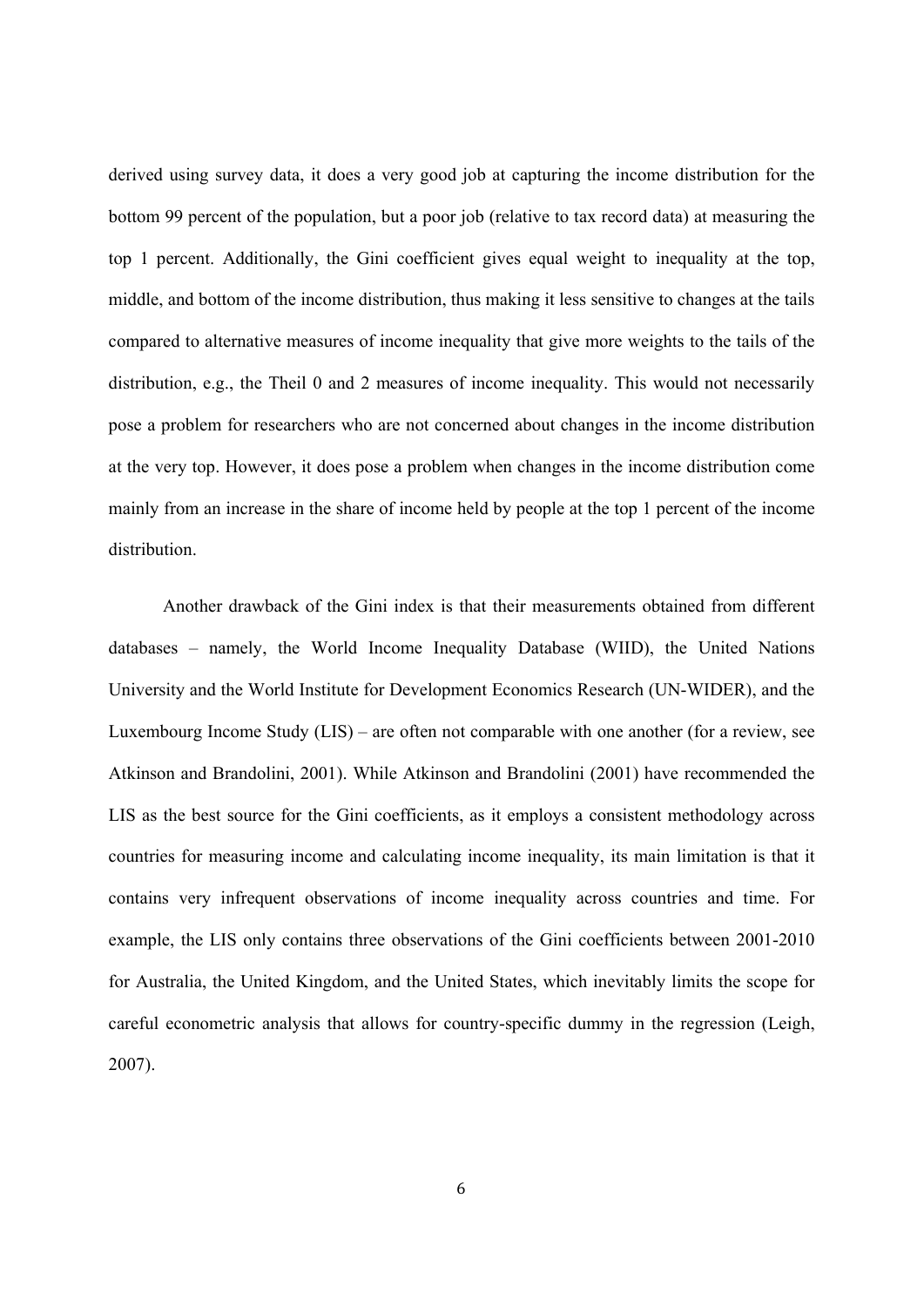The current study attempts to contribute to the literature by introducing the latest data from the World Top Incomes Database (WTID) on the share of incomes held by the top 1 percent as an alternative measure of income inequality. There are pros and cons to using top incomes shares data as a measure of income inequality in a subjective well-being regression equation. First, the tax record data are imperfect. The share of taxable income held by a given percentile varies according to who is taxed, and the data are not adjusted for tax evasion and tax avoidance. Further, because the data measure national income inequality, the data vary only temporally and may reflect trends in other factors that also temporally vary, such as changes in medical technology.

Overall, these shortcomings are more than counterbalanced by five attractive features of tax record data. First, the administrative data measure income for samples that over time are more consistent in whom they include than other data sets—because the data include all taxes paid and all tax-paying units. Second, the data cover information about the top part of the income distribution, which is difficult to capture fully in survey data. Third, the measure correlates well with a country's Gini coefficient (Leigh, 2007). Fourth, the top income shares data are observed much more frequently than the Gini coefficient. And finally, it is hypothesized that individual's well-being will be more sensitive to information on a country's top income shares than the Gini coefficient, simply because changes in the former tend to be more widely reported in the media and comparatively easy for people to understand than changes in the latter.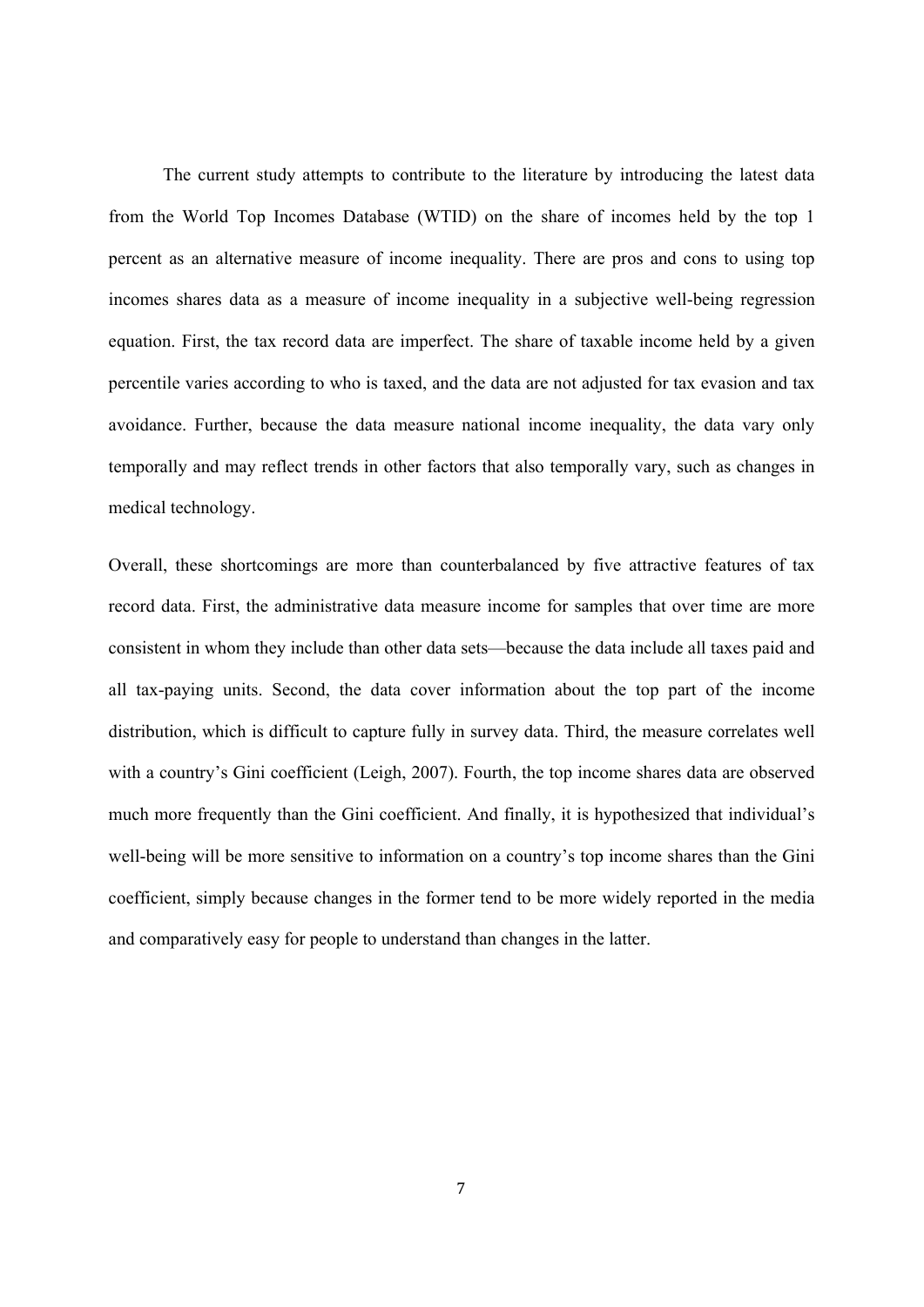#### **II. Conceptual Issues**

There is little economic theory in this field to link top income shares with an individual's SWB. One hypothesis is that the rise in top income shares affects people's well-being indirectly through its effect on economic growth, which may be either positive or negative.<sup>3</sup> For example, assuming that the marginal propensity to save is higher for the rich than for the poor, a rise in top income shares should lead to an increase in national savings. Higher savings should, in turn, reduce the price of capital and raise investment, thus leading to more growth (e.g., Kaldor, 1957) and a potential increase in income for everyone through future redistribution (Adelmann & Robinson, 1989). In contrast, recent endogenous growth models have indicated that a rising income inequality may in fact cause socio-political instability that pressures government to produce policies that allow private individuals to appropriate less of the returns to the promotion of growth activities such as accumulation of human capital and productive knowledge (e.g., Alesina & Rodrik, 1993, 1994; Persson & Tabellini, 1994; Saint Paul & Verdier 1996).

The empirical evidence linking income inequality (not necessarily top income shares) and future growth is mixed. Findings on income inequality range from a positive correlation with future growth (e.g., Li & Zou, 1998; Forbes, 2000; Andrews, Jencks, & Leigh, 2011) to negative and quantitatively important (e.g., Clark, 1995; Alesina & Perotti, 1996; Deininger & Squire, 1998; Halter, Oechslin, & Zweimüller, 2014). Moreover, although economic growth has mainly been found not to be associated positively with an increase in long-term aggregate happiness or life satisfaction (e.g., Easterlin, 1974, 1995; Clark, Frijters, & Shields, 2008), recent evidence indicates that negative growth strongly predicts lower life satisfaction for many countries around <sup>3</sup> For studies that focus on detailed theoretical discussions on the links between inequality and growth, see, for example, Kaldor (1957), Galor and Zeira (1993), Aghion, Caroli, and Garcia-Peñalosa (1999), and Bénabou (2005).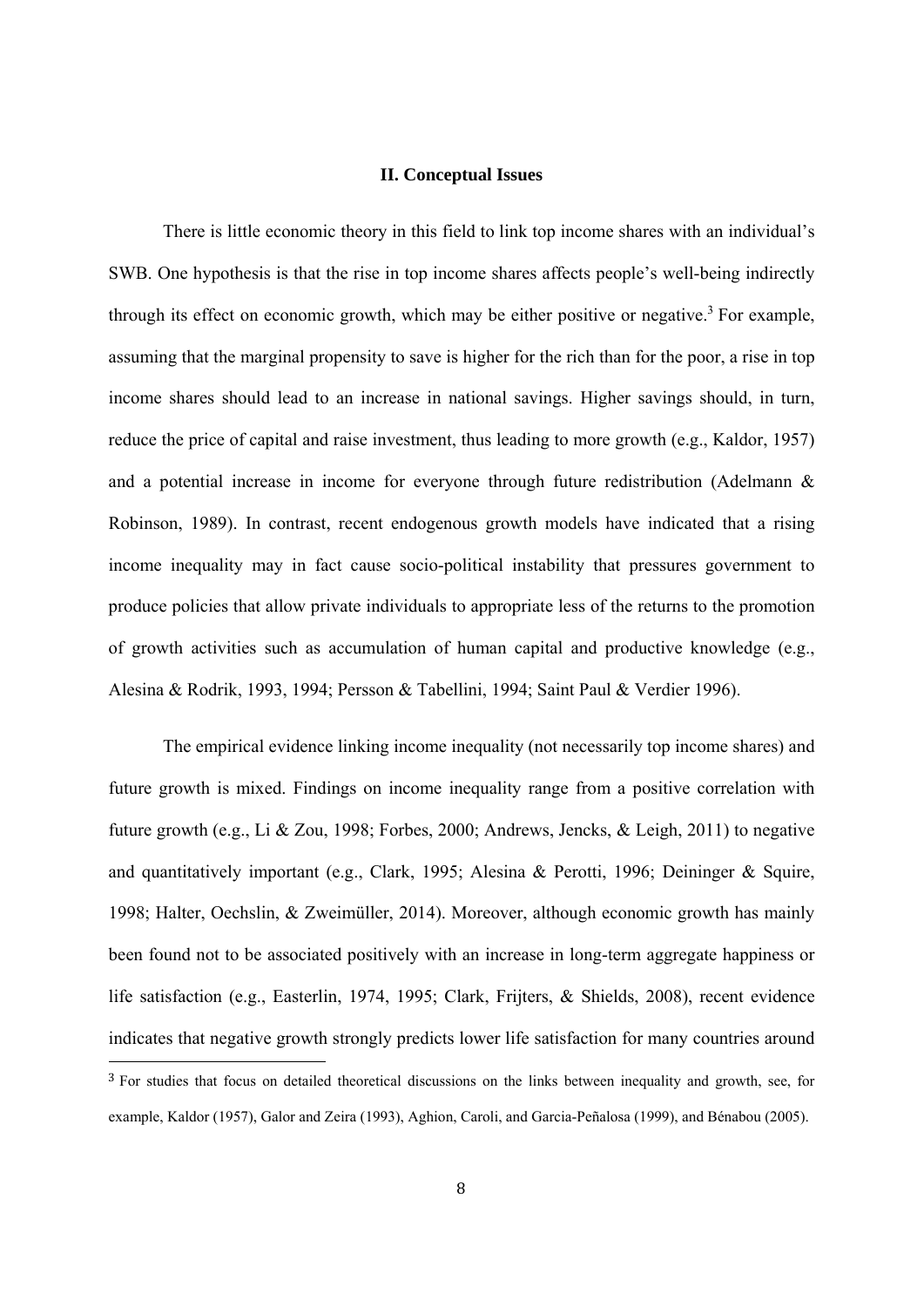the world (De Neve et al*.*, 2014). Thus, depending on the true relationship between income inequality and economic growth, rising top income shares could either have a statistically insignificant relationship or a negative relationship with an individual's SWB.

Another channel through which rising top income shares may impact SWB is its possible implications for an individual's health outcomes. A rise in top income shares may, for example, promote residential segregation between the rich and the poor, thus diminishing the opportunities for social cohesion, which is considered important for both public health and well-being (Wilkinson, 1996; Kawachi & Kennedy, 1997). There is also evidence that rising income inequality changes the nature of the political institutions and the policies that politicians pursue to balance the relative well-being of the rich and the poor. For example, Maria Araujo and coauthors (2008) and Angus Deaton (2013) suggest that income inequality is associated with the allocation of public goods related to health, such as immunizations and the provision of subsidized medical care. This line of reasoning implies that children, particularly those in households with few resources, will receive fewer health inputs if they grow up during periods of greater income inequality. In principle, these mechanisms may operate in response to local or national income inequality.

Empirical evidence on the link between top income shares and health outcomes is scarce. One exception is a study by Lillard et al. (2015), who find that the self-reported health of adults in the United States is negatively associated with the share of taxable income held by the top 1 percent when they were children. In addition, long-run evidence shows that the U.S. Senate tends to prefer policies that maintain the status quo more than redistributive and social transfer policies when the top income share is high (Enns et al., 2014). This implies that the relative differences in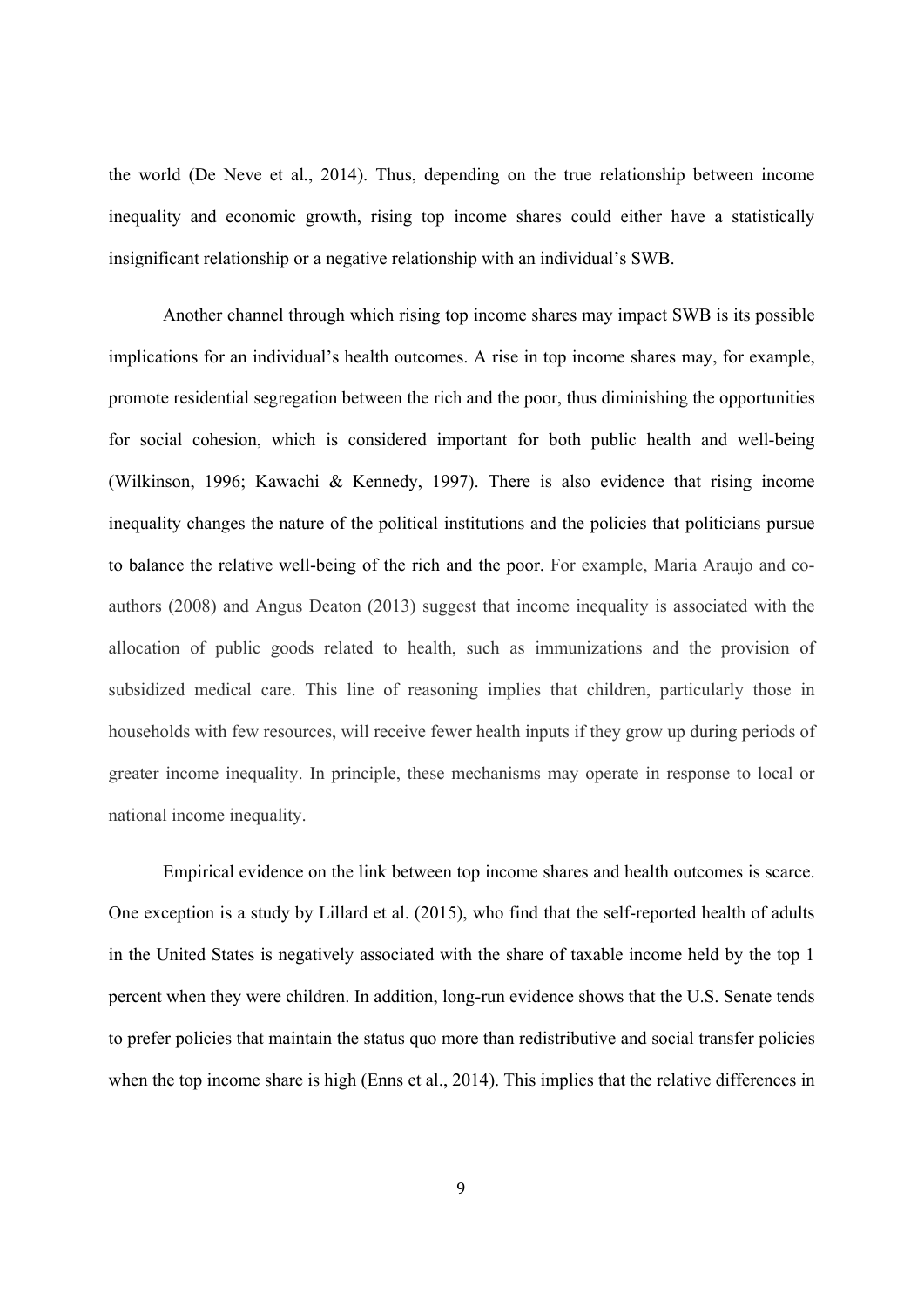public good provision by top incomes shares may have a significant influence over a person's SWB.

Other than through economic growth, an individual's income, and health, economic models would predict that a rise in top income shares may also have an impact on an individual's SWB through its effects on poverty (Ravallion, 2001), crime rates (Kennedy et al., 1998), and unemployment rates (Krugman, 1994).

Economic theories indicate that the remaining relationship between top income shares and an individual's SWB, after we can condition for these important transmission mechanisms, should be small and/or statistically insignificantly different from zero. However, recent research on the Range-Frequency Theory (RFT), in which people gain utility from (i) the ranked position of their income within a comparison group and (ii) the distance between their income and the incomes of the bottom and top earners within a comparison group, suggests the possibility of another channel—one that is purely psychological—through which rising top income shares can affect an individual's SWB.

Although economists rarely consider the implications of rank and range in utility functions, 4 the psychologist Allen Parducci (1965, 1995) has long argued that the ordered position of an individual and the distance from the bottom and the top ranked person within a ranking matters in a fundamental way to the individual's SWB through its effect on rank- and range-based status. He proposes that feelings triggered by a stimulus are determined by both its

<sup>4</sup> Much of the research in this area tends to focus on the relationship between mean or median income of a reference group and individuals' SWB (e.g., Clark & Oswald, 1996; Ferrer-i-Carbonell, 2005; McBride, 2001), but little attention has been paid to the rank-based effect of income in a comparison group.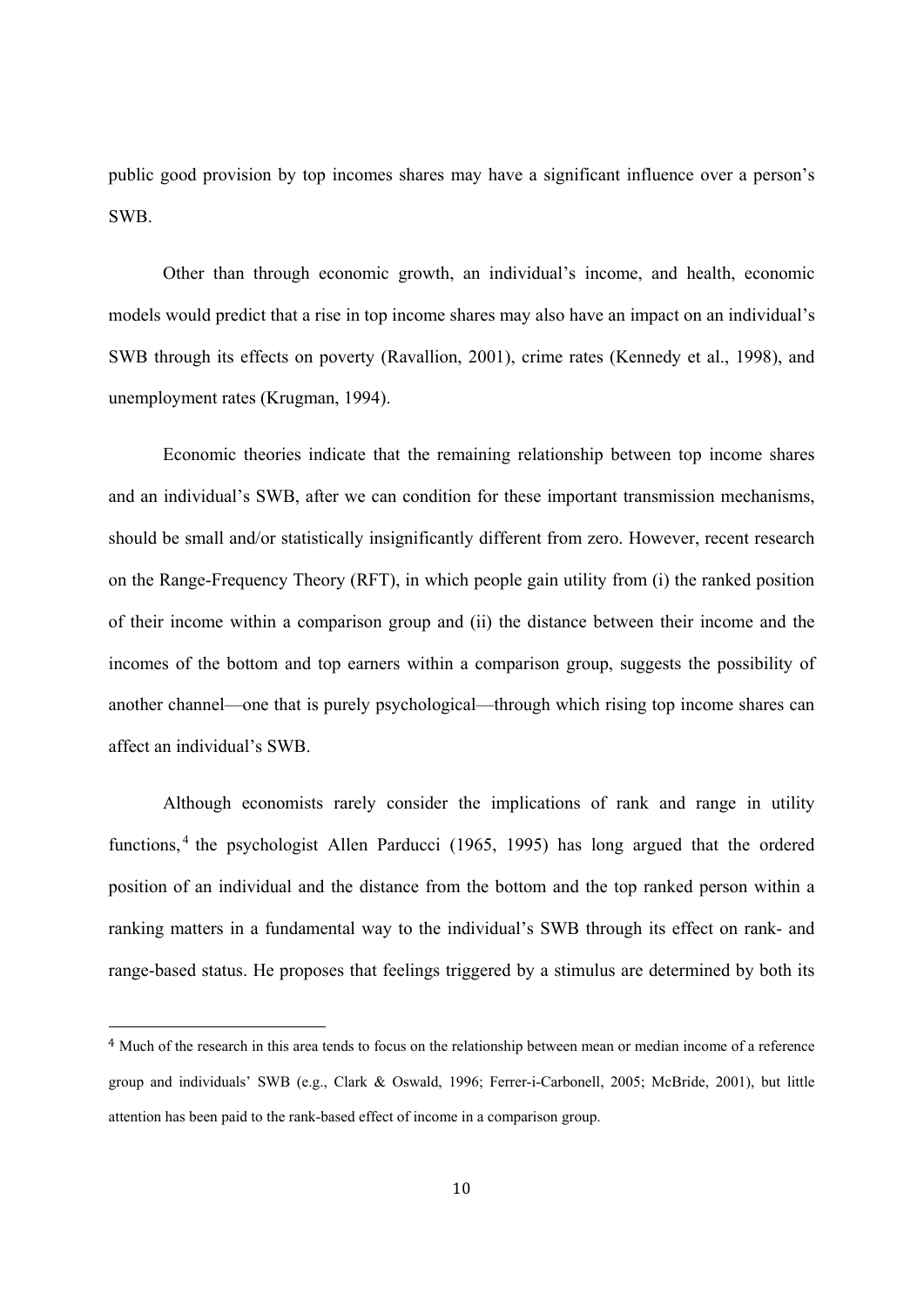position within a range and its ordinal position more than through comparison to a social reference-group norm. Parducci's stylized model assumes an ordered set of *n* items:

$$
\{x_1, x_2, ..., x_i, ..., x_n\}
$$
 (1)

If  $M_i$  is the subjective psychological magnitude of  $x_i$ , then the magnitude is taken to be the simple convex combination of

$$
M_i = kR_i + (1 - k)F_i,\tag{2}
$$

where  $R_i$  is the range value of stimuli  $i$ ,

$$
R_i = \frac{x_i - x_j}{x_n - x_1},\tag{3}
$$

and  $F_i$  is the ranked ordinal position of stimuli  $i$  in the ordered set,

$$
F_i = \frac{i-1}{n-1}.\tag{4}
$$

The subjective magnitude of a stimulus is then a weighted average of  $R_i$  and  $F_i$ . It is a convex combination of (a) the position of the stimulus along a line made up of the lowest and highest point in the set, and (b) the rank ordered position of the stimulus with regard to the other contextual stimuli. In summary, Parducci's psychological model suggests that ordinal ranking matters—and matters greatly—to human well-being.

Some evidence exists at the micro level showing that rank income predicts an individual's satisfaction better than reference or absolute income. Using a nationally representative sample of British workers, Brown et al. (2008) find evidence consistent with the rank-income hypothesis by showing that an individual's satisfaction with pay is largely determined by the individual's ranked position within the workplace. Boyce, Brown, and Moore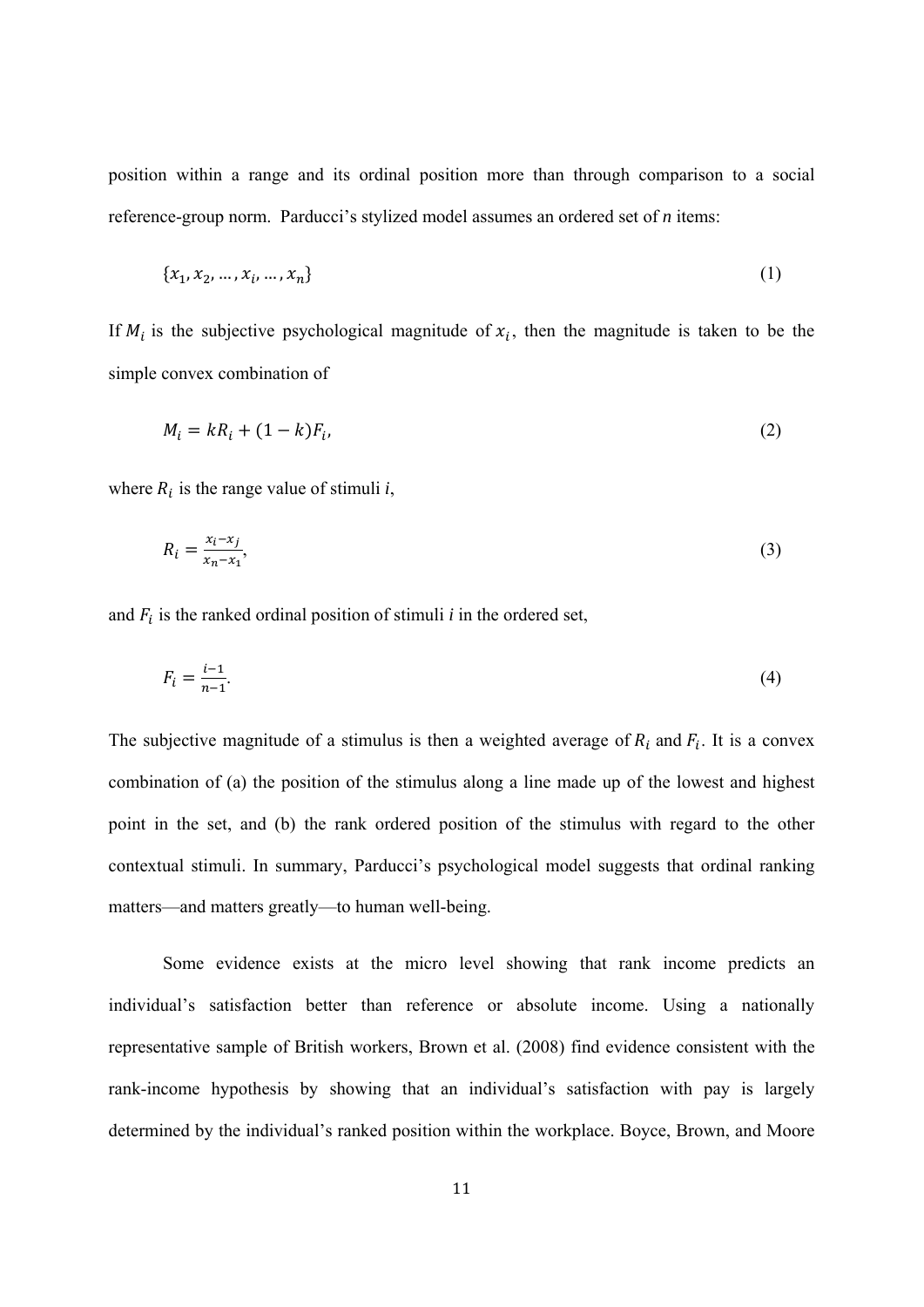(2010) show that the ranked position of an individual strongly predicts the individual's life satisfaction, but that absolute income and reference income have statistically insignificant predictive power. Clark, Westergård-Nielsen, and Kristensen (2010) show that, conditional on individuals' own household income and neighborhood median income, individuals become more satisfied with their income as their percentile neighborhood ranking improves. More recently, Card et al. (2012) find that the effect of disclosing information on peers' salaries on workers' job satisfaction is a function of the individual's rank in the salary position rather than of the individual's relative pay level. They also find that the negative treatment effect is the largest among workers in the lowest quintile of the pay distribution of their pay unit. However, the economics literature is currently small, and evidence of rank-based comparison at the macro level is virtually nonexistent.

Assuming that people care greatly about their ranked position in the income distribution but have a poor idea about their true ranking within a country,<sup>5</sup> information (either through everyday observation or through the media) about a rise in the share of income held by the top 1 percent may *ceteris paribus* lead to a belief by individuals down the income distribution that it will become more difficult for them to move up the income rank. This psychological effect, popularly known as "status anxiety" (De Botton, 2005), should be present even when we can condition for an individual's own income, income of the reference group. It should also be present even when we can control for the income rank and range variables calculated within the

<sup>5</sup> A recent study by Gimpelson and Treisman (2015) shows that people generally have a poor idea about the true level of income inequality within their own country and about where they fit in the income distribution.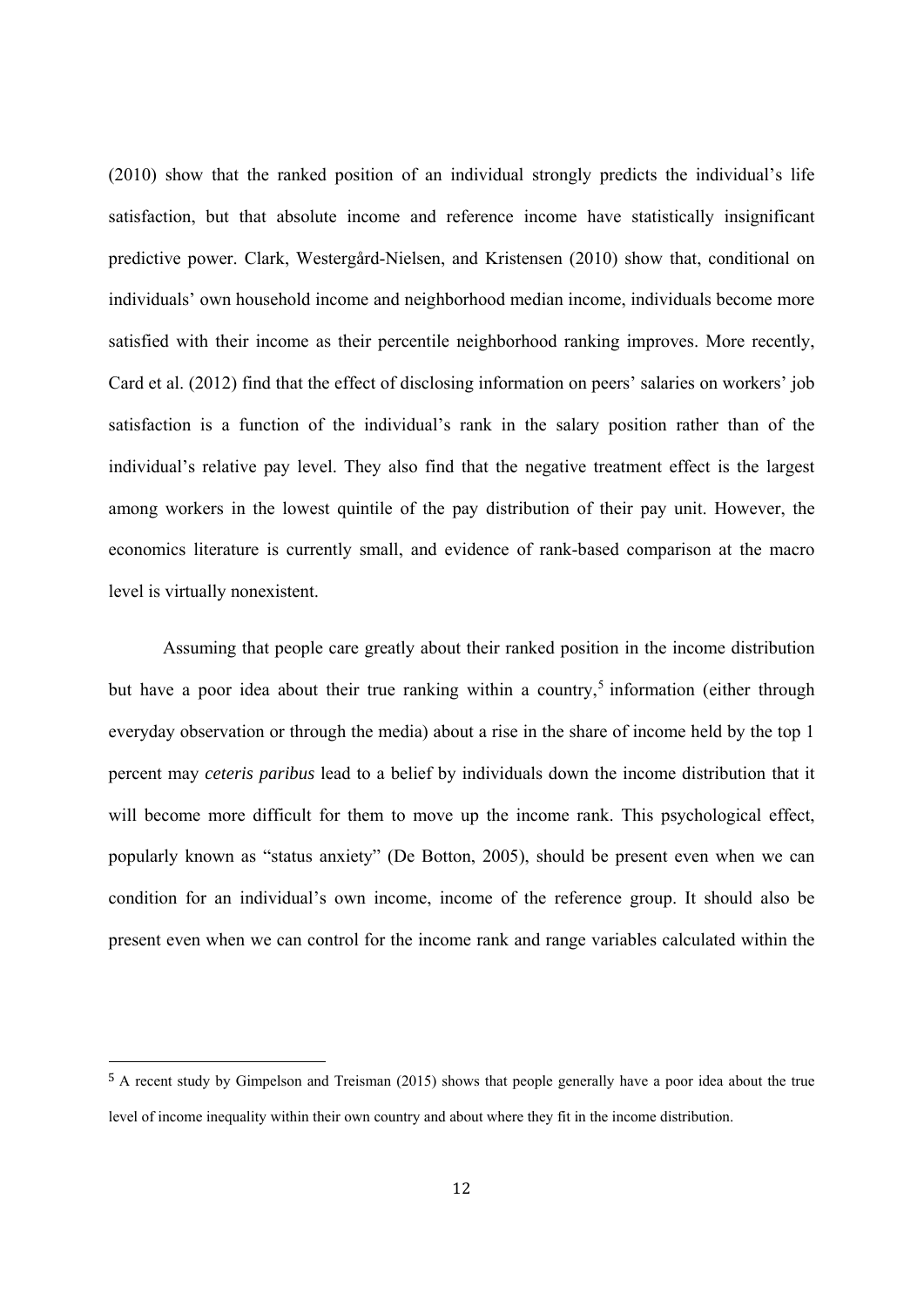survey sample, because it is the size of the top income shares of people who are less likely to be included in the survey that actually matters to the individual's psyche.<sup>6</sup>

Other psychological theories are also possible. Albert Hirschman's (1973) "tunnel effect" hypothesis, which assumes that individuals use information on other people's income progression as a positive signal that their turn will come soon (similar to how individuals who stuck in traffic inside a tunnel interpret movements in the other lane of cars while their lane is still immobile), implies that an increase in the share of income held by the top 1 percent may even have a positive association with the well-being of the other 99 percent, on average. Hirschman's tunnel effect has been used to explain the positive association between life satisfaction and income inequality in studies that focus on individual's well-being in transitional economies, such as Russia in the 1990s (Senik, 2004) and countries in the Latin Americas (Graham and Fenton, 2006).

We aim to test these different hypotheses by using the latest data on top income shares obtained for many countries around the world, and by using data on individuals' SWB provided by the Gallup World Poll.

<sup>6</sup> Although we are the first to examine the relationship between top income shares and individuals' SWB, past studies have looked at the relationship between income inequality and individuals' life satisfaction (e.g., Senik, 2004; Graham & Felton, 2006; Verme, 2011). However, previous works had poor data at the household level as a control variable and/or used the Gini coefficient in their analysis and were therefore unable to capture the top part of the income distribution.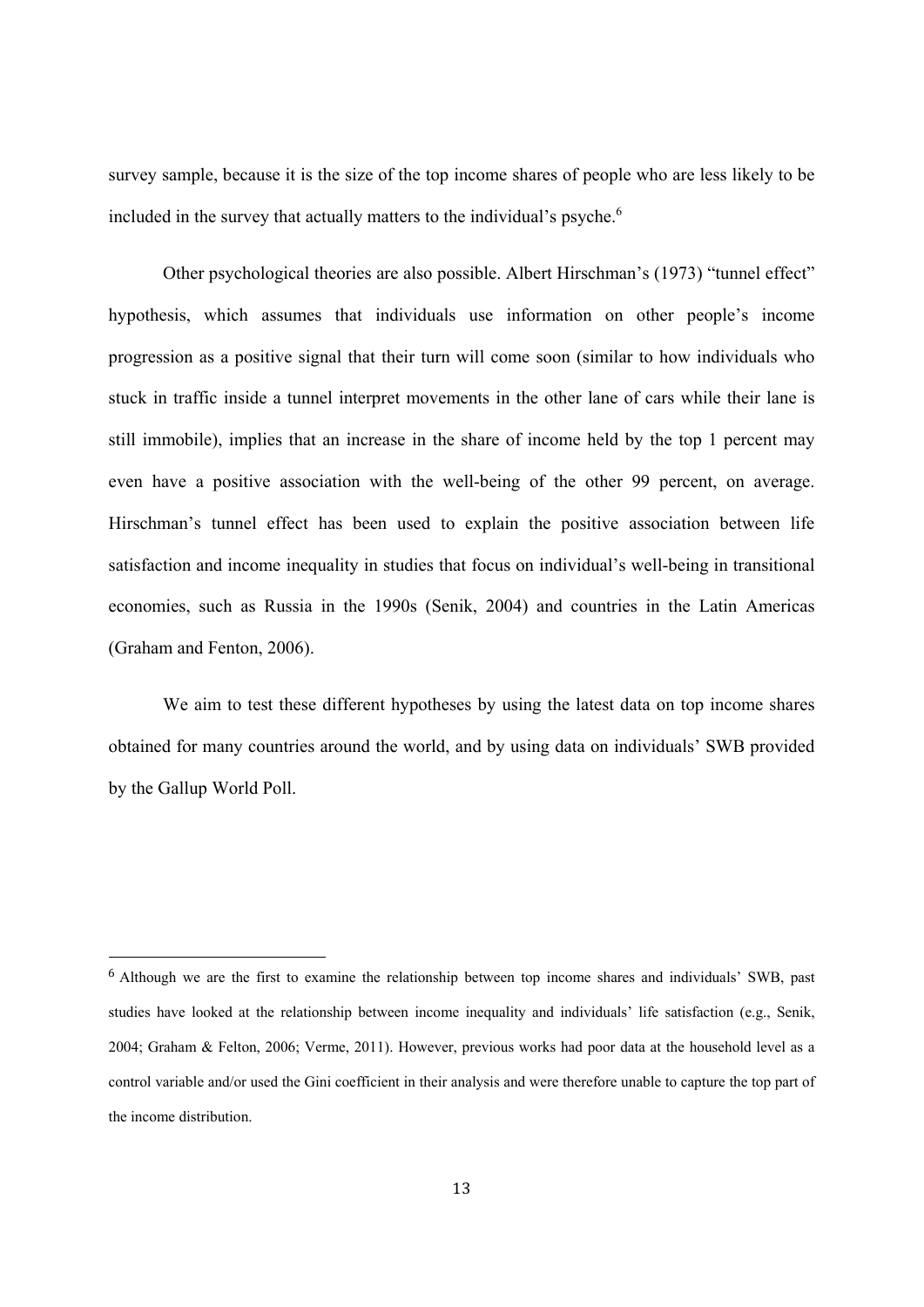#### **III. Data**

Our primary data come from the Gallup World Poll (GWP). Established in 2005 by the Gallup Organization, the GWP continually surveys citizens in more than 150 countries around the world and interviews approximately 1,000 residents per country. Respondents in the GWP are randomly selected adults 15 years of age and older and are nationally representative. Gallup asks each respondent the survey questions in the respondent's language. The mode of the interview is telephone survey in countries where telephone coverage represents at least 80% of the population. Where telephone penetration is less than 80%, Gallup uses face-to-face interviewing.

The GWP contains a wide range of questions about the respondent's well-being. Life evaluation, which is a measure of a person's thoughts about his or her life, is elicited using the Cantril life ladder question. The exact wording of the Cantril life ladder is "*Please imagine a ladder/mountain with steps numbered from zero at the bottom to ten at the top. Suppose we say that the top of the ladder/mountain represents the best possible life for you and the bottom of the ladder/mountain represents the worst possible life for you. If the top step is 10 and the bottom step is 0, on which step of the ladder/mountain do you feel you personally stand at the present time?*" The corresponding response categories range from 0 (Worst possible life) to 10 (Best possible life).

There are two measures of emotional well-being—positive and negative emotional experience. Positive emotional experience (or positive experience index) is a measure of respondents' experienced well-being on the day before the survey. Questions provide a real-time measure of respondents' positive experiences and include the following: "*Did you feel well-*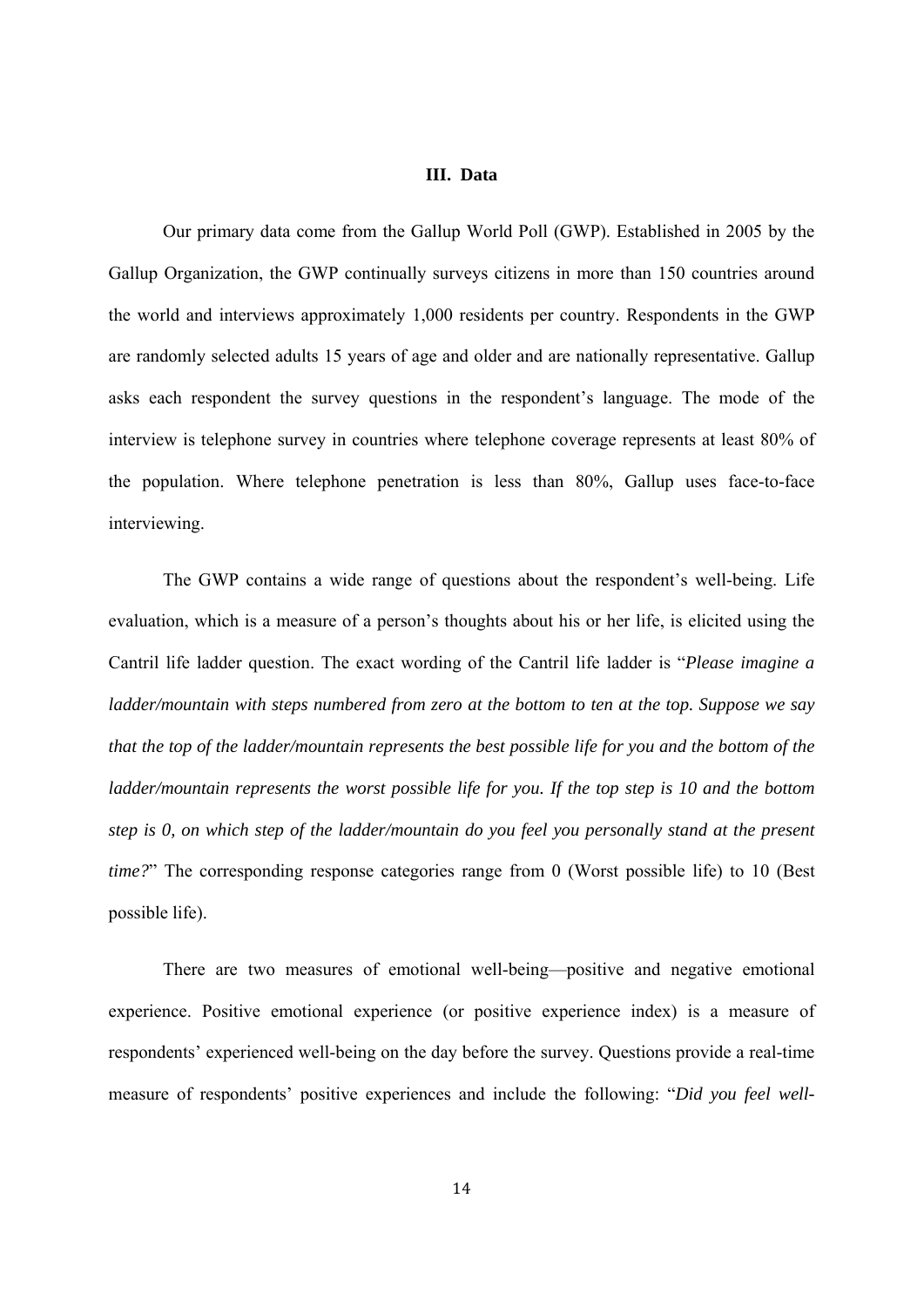*rested yesterday?*", "*Were you treated with respect all day yesterday?*", "*Did you smile or laugh a lot yesterday?*", "*Did you learn or do something interesting yesterday?*", and "*Did you experience the following feelings during a lot of the day yesterday? How about enjoyment?*" The five items are recoded so that positive answers are scored as a "1" and all other answers (including "don't know" and "refused") are scored as a "0." An individual record has an index calculated if it has at least four out of five valid scores (0 or 1). The final score is the mean of valid items multiplied by 100.

Negative emotional experience is a real-time measure of respondents' negative experiences on the day before the survey. The index contains the following questions: "*Did you experience the following feelings during a lot of the day yesterday? How about physical pain?*", "*How about worry?*", "*How about sadness?*", "*How about stress?*", and "*How about anger?*" The five items are recoded so that affirmative answers are scored as a "1" and all other answers (including "don't know" or "refused") are a "0." An individual record has an index calculated if it has at least four out of five valid scores (0 or 1). The final score is the mean of valid items multiplied by 100.

The distinction between life evaluation and emotional well-being was the focus of a seminal study by Daniel Kahneman and Angus Deaton (2010), who find life evaluation to be sensitive to an individual's socio-economic status such as income and employment status, whereas measures of emotional well-being are sensitive to circumstances that evoke emotional responses, such as time spent commuting and caring for others.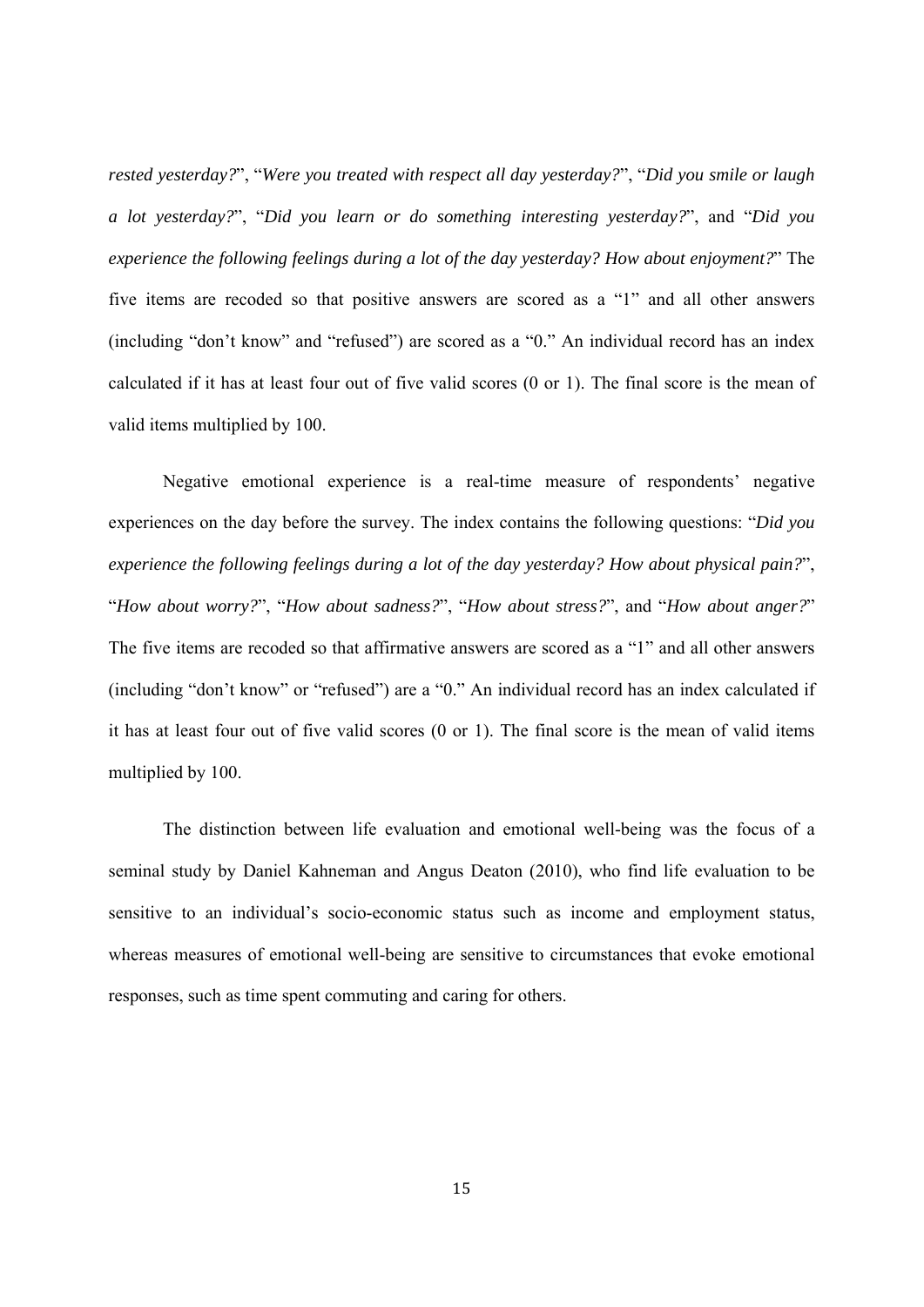Historical time-series data on the share of taxable national income (excluding capital gains) held by the top 1 percent at the country level come from the WTID (www.topincomes.parisschoolofeconomics.eu).

To control for movements in other country-level variables, historical time-series data on macroeconomic variables (e.g., GDP per capita, annual GDP growth, unemployment rates, inflation rates, public expenditure on health and education, and intentional homicide rates) are obtained from the World Bank Database (www.data.worldbank.org). We also obtained timeseries data on the Corruption Index from Transparency International (http://www.transparency.org) and the Human Development Index from the United Nations Development Programme (http://hdr.undp.org/en/data).

We use seven waves of the GWP (2006–2012). Of the 31 countries available in the WTID, 24 have the information on the top income share at the country level between 2006 and 2012 for the countries surveyed in the GWP. This produces 105 country-year data points at the first instance. We then further restrict the GWP data to countries that have collected information on individuals' SWB, household income, and other personal characteristics. Our linked data thus provide us with a series of repeated cross-sections between 2006 and 2012 on approximately 69,000 adults (15 years of age and older) from 22 countries—Australia, Canada, Colombia, Denmark, Finland, France, Germany, Ireland, Italy, Japan, Malaysia, Netherlands, New Zealand, Norway, Singapore, South Africa, South Korea, Spain, Sweden, Switzerland, Great Britain, and the U.S.A.—which we use in our analysis. This leaves us with 66 country-year data points when personal characteristics and other macroeconomic variables are taken into account. Tables 1A and 2A in the Online Appendix describe the variables, as well as the means in the data set and the survey years used in our analysis. Roughly 57% of the sample is female, and the average age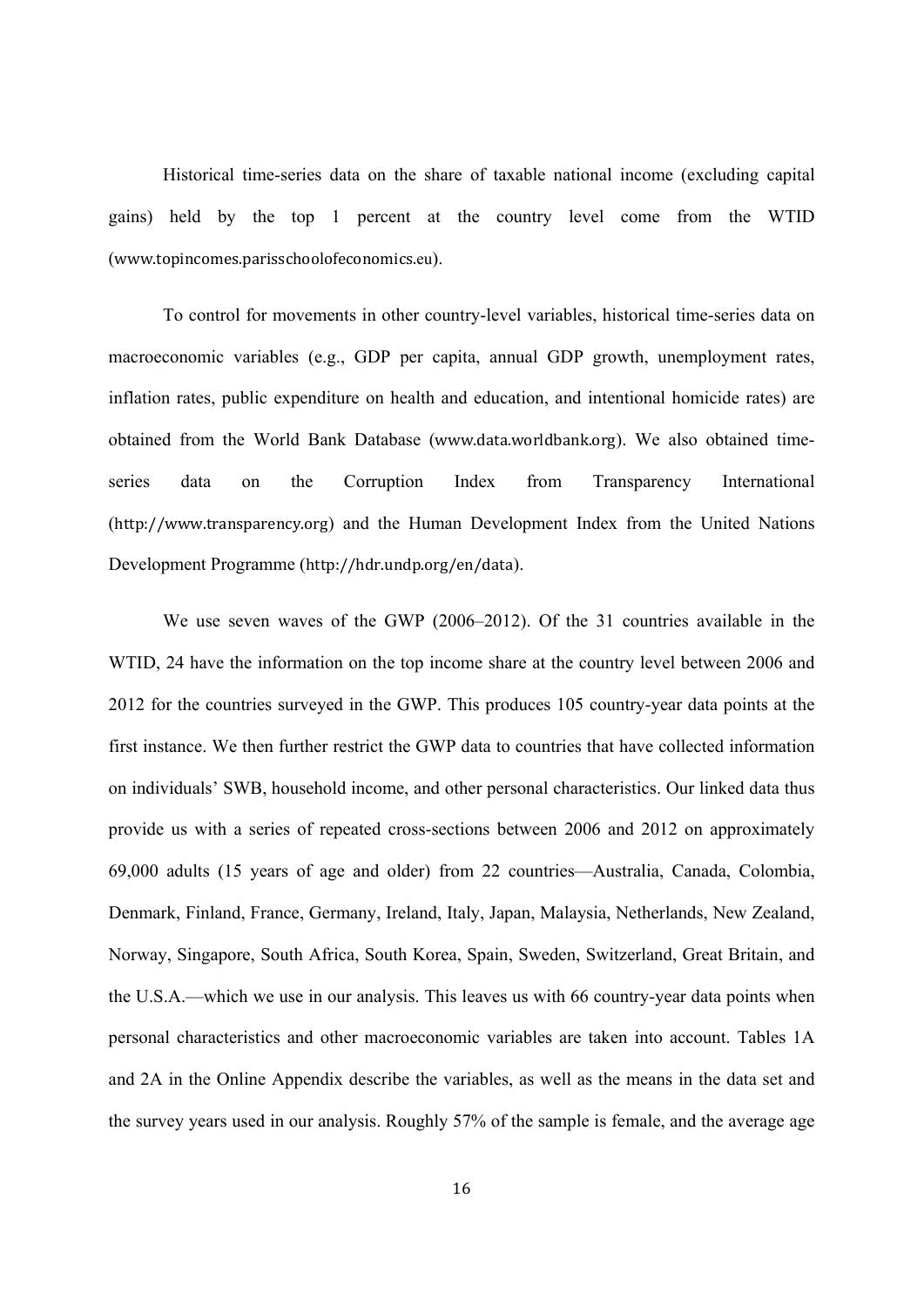is approximately 47 years. Measures of SWB are standardized across the entire population to have a mean of zero and a standard deviation of 1. The average income share held by the top 1 percent across the entire sample is 11.24% with a between-country standard deviation of 4.11. However, note that the within-country variation is small (within-country standard deviation  $=$ 0.42) because our GWP time series is short.

#### **IV. Empirical Strategy**

For our cross-country analysis, we estimate the following regression equation:

$$
W_{ijt} = \alpha + \beta \text{Top1percent}_{jt} + \gamma X_{ijt} + \delta M_{jt} + \theta C_{jt} + \zeta T_t + e_{ijt},
$$
\n<sup>(5)</sup>

where  $W_{ijt}$  is a measure of SWB (i.e., life evaluation, positive experiences, and negative experiences) of individual  $i$  in country  $j$  and year  $t$ . Top1percent<sub> $it$ </sub> is the share of taxable income held by the top 1 percent in country *j* and year *t*.  $X_{ijt}$  is a vector of individual characteristics that includes the individual's age, age squared, age cubed, log of real household income per capita (2010 purchasing power parity-adjusted), log of average real household income per capita of "someone like me" (i.e., same age bracket, gender, education level, country, and survey year), Parducci's income rank and range variables – see Eqs. (3) and (4) – calculated within the survey sample by country and year, physical health index, number of children under the age of 15 years, and dummy variables for self-employed, employed part-time but do not want full-time job, unemployed, employed part-time but want full-time job, completed secondary/tertiary school, completed high-school/college degree, married, separated, divorced, widowed, domestic partner, and a dummy for whether the respondent is religious.  $M_{jt}$  is a vector of country-year variables, including log of real GDP per capita, annual GDP growth, total unemployment rate, inflation rate (based on Consumer Price Index), total government expenditures on health and primary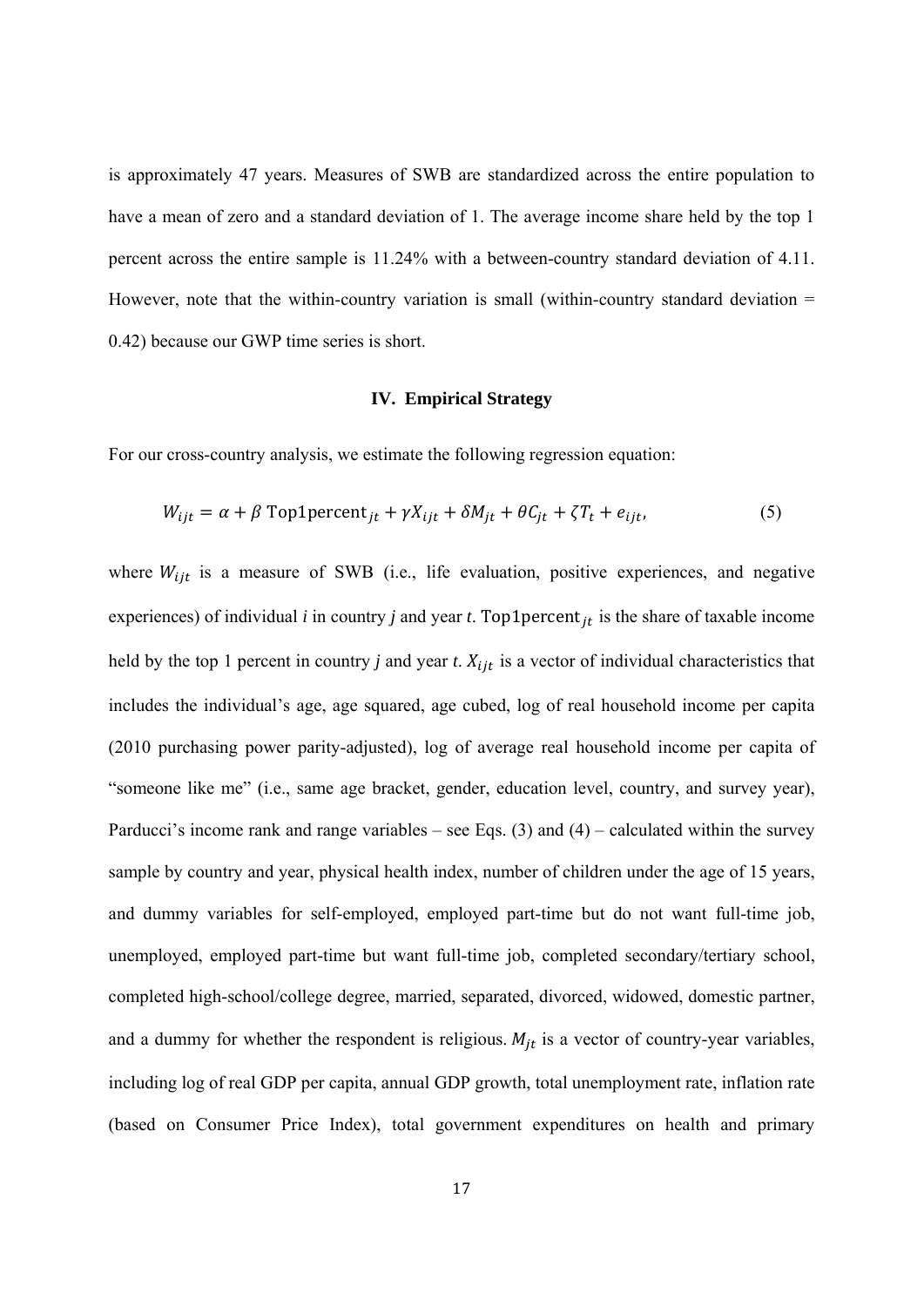education, intentional homicide rate (per 100,000 people), Corruption Index, and Human Development Index.  $C_{jt}$  is a set of continent dummies (North America, South America, Asia, Australia/Oceania, and Africa, with Europe as the excluded reference group), which will be replaced by country-specific dummies in later analysis.  $T_t$  denotes a set of year dummies. Finally,  $e_{ijt}$  is the error term.

All regressions are estimated using ordinary least squares with standard errors adjusted for clustering at the country  $\times$  year level.<sup>7</sup> All regressions are also estimated with sampling weights, although qualitatively similar results can still be obtained without adjusting for sampling weights. In addition to the GWP results, we also estimate a similar econometric model using the British Household Panel Study (BHPS), a long-running British longitudinal survey.

#### **V. Results**

Figures 1–3 present a first pass to the research question by plotting unconditional weighted country-year averages ( $N = 105$ ) of the three different dimensions of SWB in the GWP—life evaluation, positive emotional experience, and negative emotional experience, respectively—against share of taxable income held by the top 1 percent.<sup>8</sup> Figure 1 shows that there is a pronounced negative correlation between country-year averages of life evaluation and taxable income share held by people in the top percentile. Fitting the best line of fit produces a

<sup>7</sup> Although clustering at the country level also produces qualitatively similar results.

<sup>8</sup> For an alternative presentation of the figures—i.e. with each dot representing country-year label, we refer readers to Figures 1A-3A in the Online Appendix.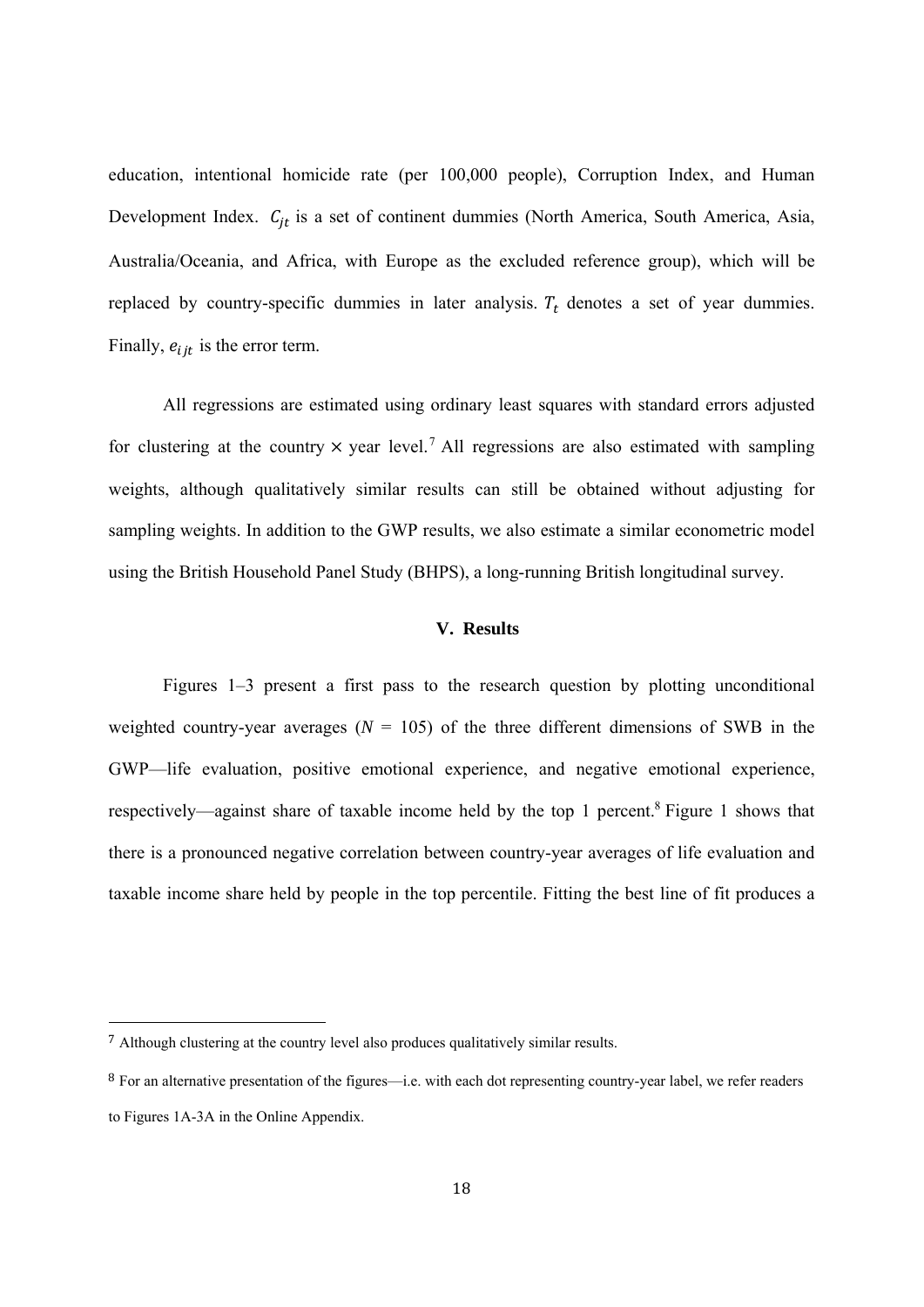coefficient on the top income shares of  $-0.035$  ( $p < 0.001$ )<sup>9</sup>. This indicates that a 1% increase in the share of taxable income held by the top percentile is associated with an average drop of 0.035 standard deviation (or 3.5% of standard deviation) in life evaluation.

In contrast, Figure 2 shows that there is virtually zero correlation between top income shares and positive emotional experience. Figure 3 shows that there is a small but nevertheless statistically significant positive relationship between top income shares and negative emotional experience. Thus, it appears that our initial results are similar to those obtained for the relationship between income and the different dimensions of SWB, that is, higher income improves evaluation of life but not emotional well-being (Kahneman & Deaton, 2010).

To explore the issue more carefully, it is natural to look at SWB regression equations that adjust for possible transmission mechanisms and confounding influences. We do this by estimating Eq. (5) and report the estimation results for each SWB outcome in Table 1.<sup>10</sup> This reduces our sample size from 105 to 66 country-year observations.

As can be seen in Table 1, an increase in the share of taxable income held by the top percentile continues to be negatively and statistically significantly associated with life evaluation  $(\beta = -0.033, p < 0.001)$ ; is statistically insignificantly correlated with positive emotional experience ( $\beta = -0.005$ ,  $p < 0.492$ ); and is positively and statistically significantly correlated

<sup>9</sup> Restricting the sample to 66 country-year observations, i.e., a sample with observed information on personal characteristics and other macroeconomic variables produces a similar gradient of -0.044 ( $p < 0.019$ ).

 $10$  Not that both size and statistical significance of the top income coefficient remains relatively stable with each additional set of control variables while keeping the sample size balanced throughout all specifications; see Table 3A in the Online Appendix.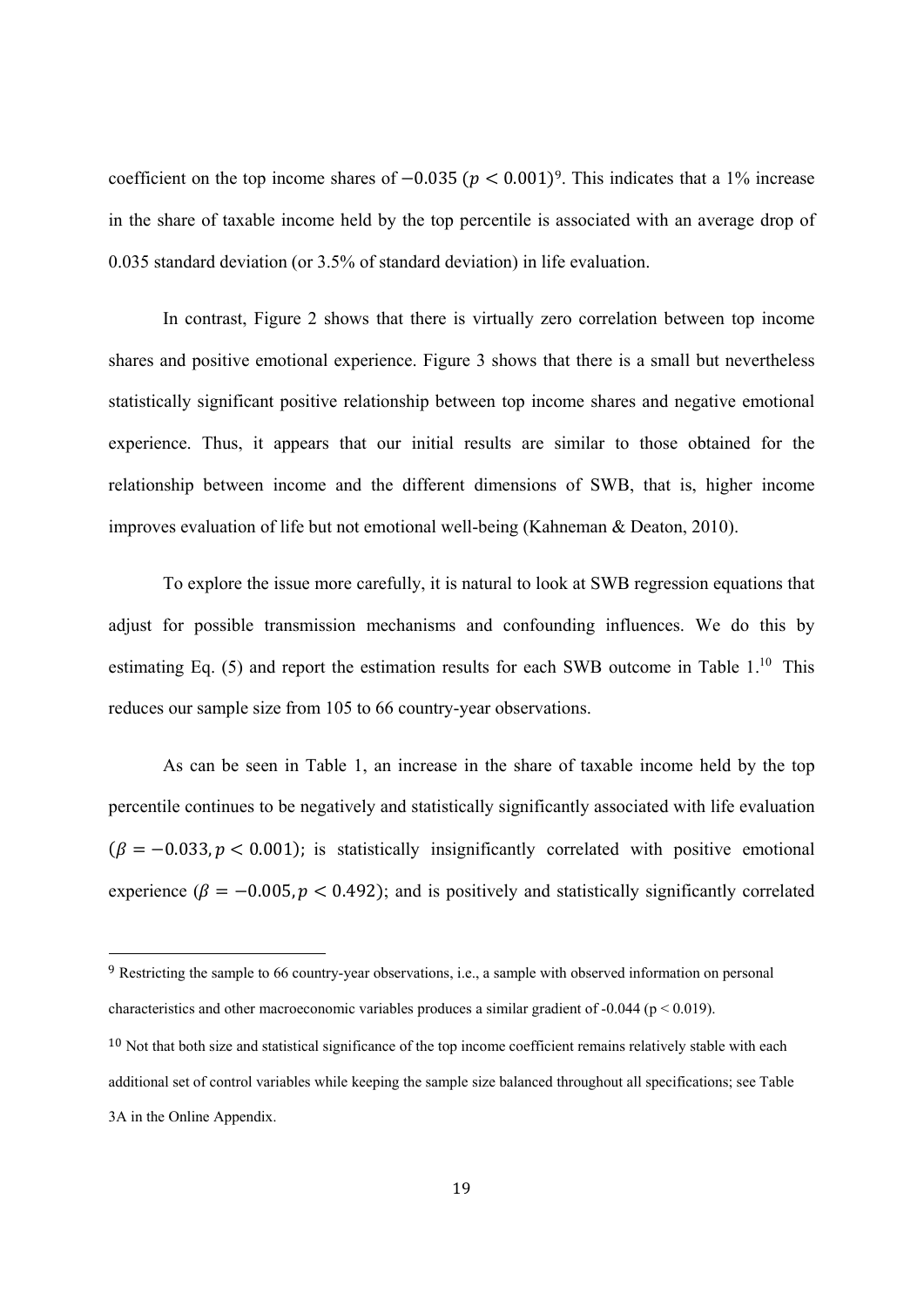with negative emotional experience, although the effect size is noticeably smaller than that obtained in the life evaluation regression ( $\beta = 0.006$ ,  $p < 0.023$ ). The finding in both life evaluation and negative emotional experience regressions is robust to holding constant the individual's own household income, the average household income of the reference group, Parducci's within-sample rank and range variables, and annual GDP growth.

Differences in life evaluation across different degrees of income inequality are not small. Holding other things constant, a 1% increase in the share of taxable income held by the top percentile is associated with approximately 0.033 standard deviation drop in the average life evaluation, which is approximately the size of a 1.4% increase in the total unemployment rate. Moreover, the average top income share is 11.24 and its standard deviation is 4.11. A move from one standard deviation below the mean of top income shares to one standard deviation above would imply a drop in the (latent) life evaluation variable of approximately 0.27 standard deviation. This is approximately three times the negative effect of a divorce and is roughly threequarter the size of the dissatisfaction from being jobless. In addition, to compensate for it would require an average increase of 3.3% in real household income per capita.

Other results in Table 1 show log of GDP per capita to be statistically insignificantly different from zero in all three SWB regression equations. GDP growth is associated negatively and statistically significantly with both positive and negative emotional experiences but not with life evaluation. There is a positive and statistically important correlation between life evaluation and government spending on education, whereas public spending on health appears to enter the life evaluation equation in a negative and statistically significant manner. The number of intentional homicides is strongly correlated with lower life evaluation. Overall, our results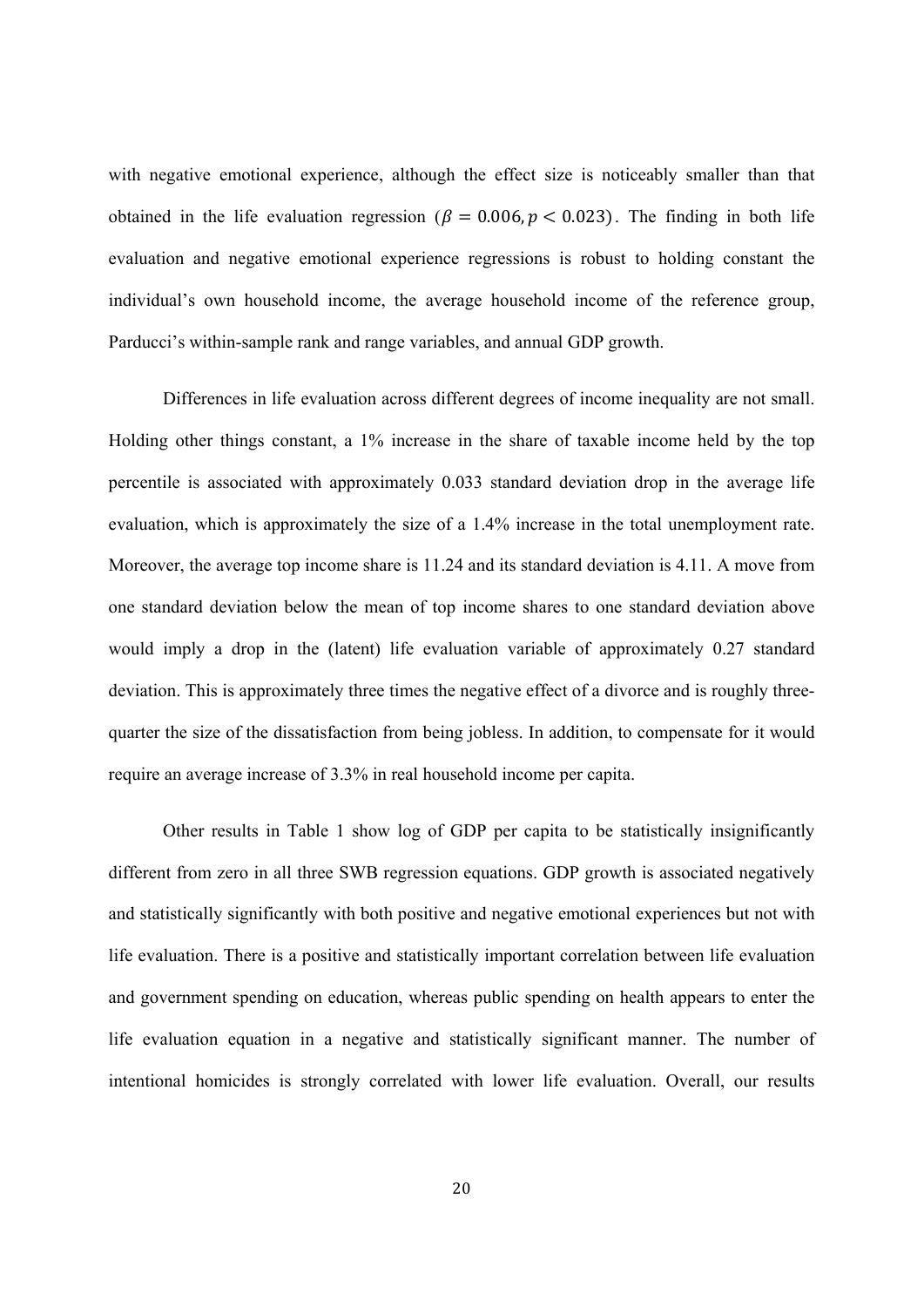indicate that top income shares are one of the most important country-level predictors of international differences in life evaluation.

A natural next step is to examine whether the estimated relationship between top income shares and SWB will continue to be statistically robust after controlling for country-specific dummies. As a check, Table 2 presents country fixed effects estimates for all individuals and by continents—Europe, North America, Asia, Australia/NZ, and Africa/South America. Unfortunately, because of the small number of countries in our sample in most of our continents (i.e. North America, Africa, Australia/Oceania, South America), we were unable to obtain estimates of the top income share in these continents when macroeconomic conditions are controlled for in the regression.

Table 2 contains a number of findings that might have been hard to predict. Conditioning on country fixed effects, Column 1 of Panel A shows that individuals are apparently reporting higher levels of life evaluation as the within-country share of income held by the top 1 percent increases: the coefficient on top income shares is  $0.044$  ( $p < 0.032$ ). What this result implies is that a short-run increase in the top income shares may on average be taken as a signal to individuals across the entire sample that it might soon be their turn, which would be more consistent with Hirschman's "tunnel effect" hypothesis (Hirschman, 1973). Nevertheless, a look across columns of sub-sample regressions seems to suggest that this finding is driven primarily by the relationship between top income shares and life evaluation in less-developed economies such as Colombia and South Africa, but also in Australia and New Zealand. The coefficient on top income share in the life evaluation equation continues to be negative in three out of five subsamples—Europe, North America, and Asia. However, given the small number of country-year data in four out of five (North America, Asia, Africa/South America, Australia/NZ) sub-sample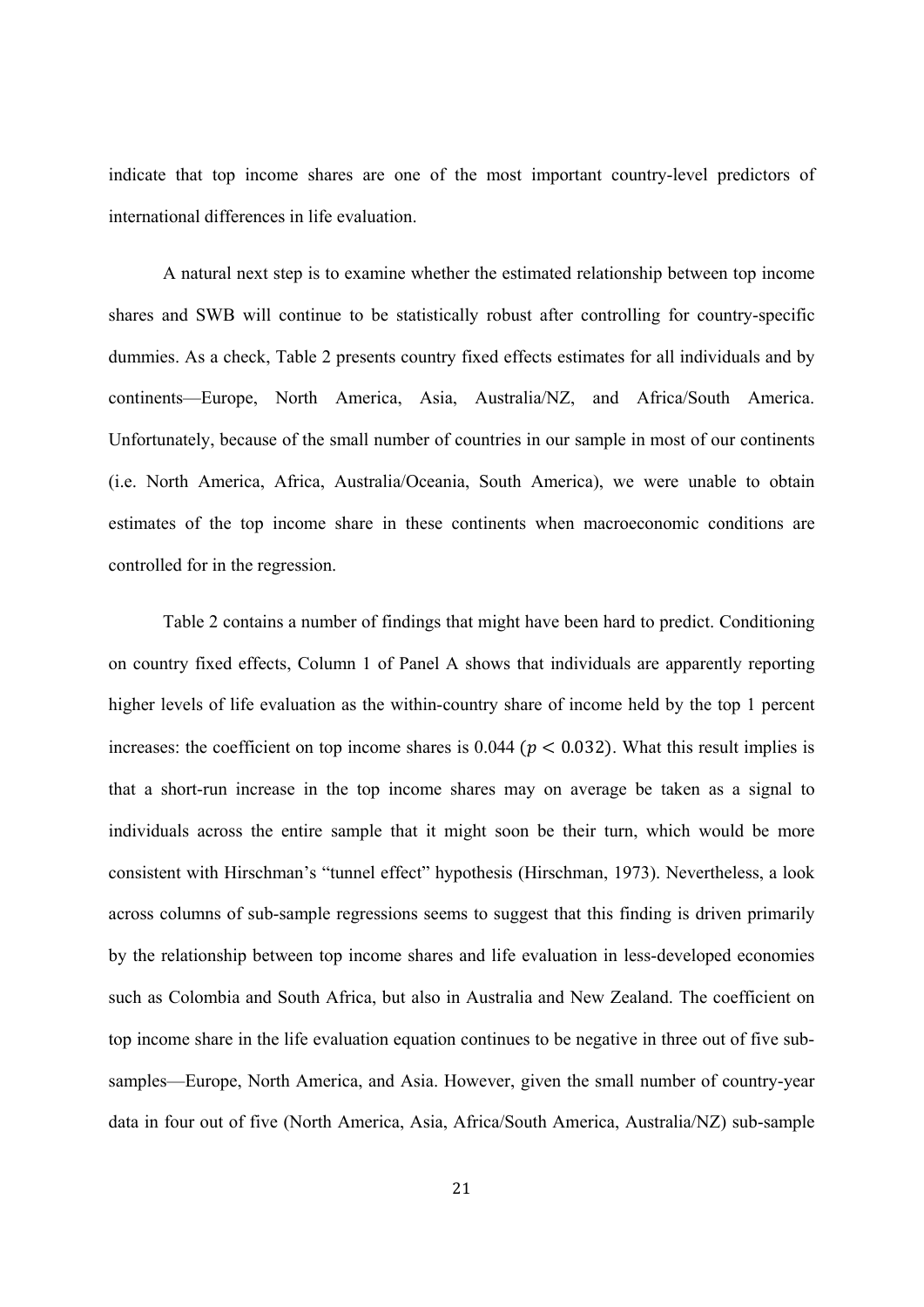analysis, the coefficients on top income for these sub-samples should be treated with care. Note also that in Europe where we do have enough countries to also control for macro effects we continue to find that top income share is negative and statistically significant and increased by approximately 30% (from -0.033 to -0.044).

Table 2's other results also suggest a positive and marginally statistically significant association between within-country changes in the top income shares and positive emotional experiences when the entire sample is used in the estimation. Again, the full sample results seem to be driven primarily by countries in Africa and South America.

Given that our preferred specification is one that controls for country-specific dummies, the next three tables will focus only on the European sample where populations from different countries are similar to each other and we do have enough countries to run country fixed effects regressions.

Our next empirical analysis is to test whether the estimated relationship between top income shares and SWB varies across subsamples of the population. In Table 3 we do this by separating the data by gender, age group, and education level. Looking across columns, it can be seen that the share of taxable income held by the top 1 percent continues to enter the life evaluation regression equation in a negative and statistically significant manner for all subgroups of the population. First, we cannot reject the null hypothesis that the paired coefficients are the same between male and female sub-samples. There is, however, some evidence of heterogeneity by age group and educational group in the life evaluation and negative emotional experience regressions. For the old *versus* the young sub-sample regressions, we find an increase in the top income shares appears to be statistically significantly correlated with lower life evaluation ( $\beta$  =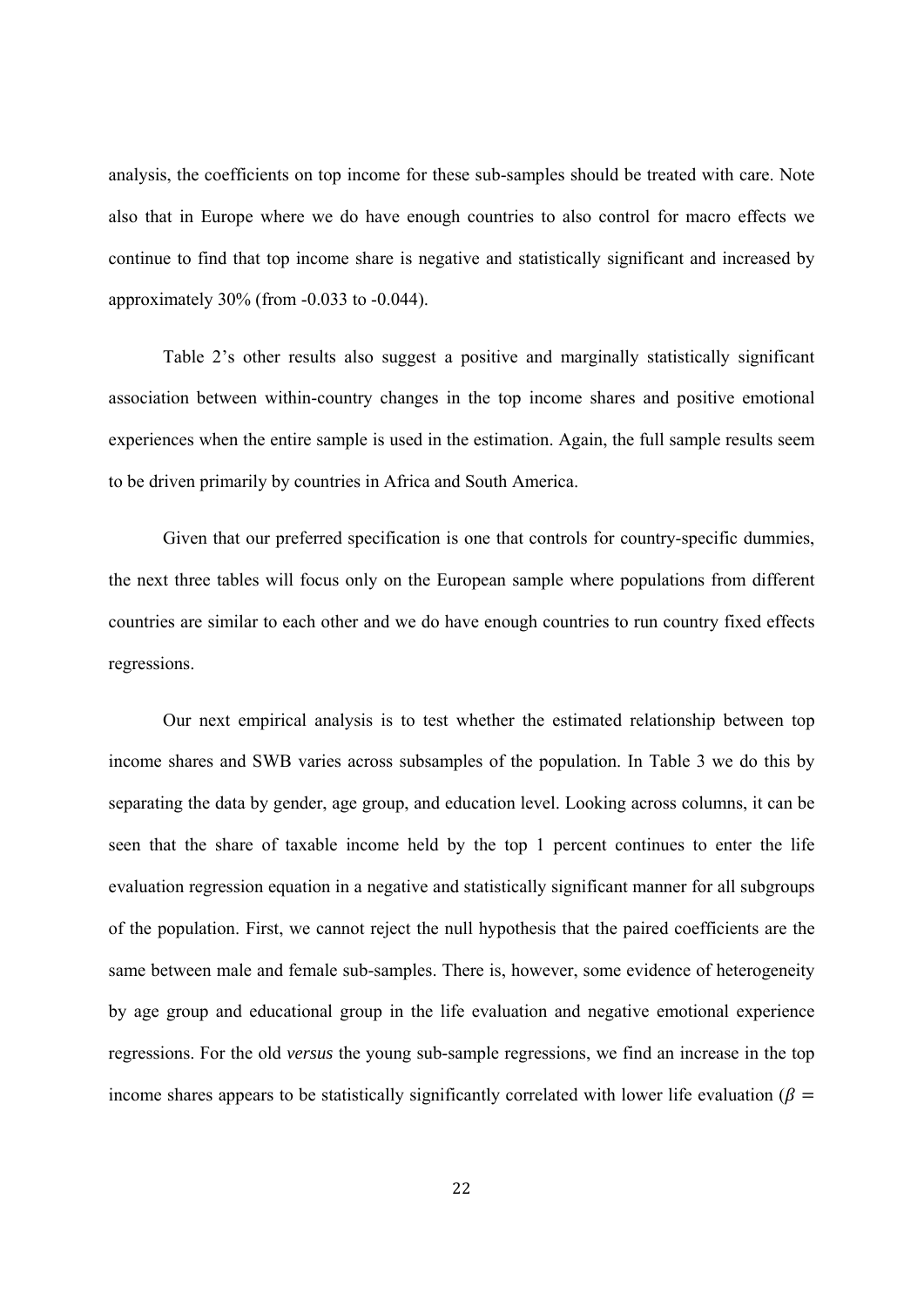$-0.079$ ,  $p < 0.004$ ) and higher negative emotional experiences for the younger age group ( $\beta =$  $0.083, p < 0.001$ ), whereas the same coefficients are statistically insignificantly different from zero for the older age group. For the low versus high education sub-sample regressions, we find an increase in the top income shares appears to be statistically significantly correlated with lower life evaluation for the high school/college graduates ( $\beta = -0.056$ ,  $p < 0.024$ ), whereas the same coefficient is statistically insignificantly different from zero for the less than high school/college graduates ( $\beta = -0.007$ ,  $p < 0.747$ ).

Table 4 tests whether the rich are more satisfied than the poor when top income share is high. The first three columns of Table 4 do this by examining the interaction between share of taxable income held by the top 1 percent and log of real household income per capita. It can be seen that the interaction term is positive and statistically significant in the life evaluation regression ( $\beta = 0.005$ ,  $p < 0.028$ ), whereas it is statistically insignificantly different from zero in both positive and negative emotional experiences regressions. For life evaluation, the coefficient on share of taxable income held by the top 1 percent is negative and statistically significant at  $-0.094$  ( $p < 0.016$ ). This implies that when individuals' own household income is held constant, an increase in top income share would hurt the rich less than it would hurt the poor. The estimates also imply that individuals who earn 18.8% higher income than the mean value will feel indifferent by a 1% increase in the top income share  $(-0.094 + 0.005 \times 18.8 =$ 0). Interestingly the main effect of income is negative and statistically significant, although this could be explained partly by the fact that rank and range variables are being held constant in the regression. In other words, an increase in household income that does not lead to an improvement in income rank is associated negatively with life evaluation. By contrast, both rank and range variables are positively and statistically significantly associated with life evaluation,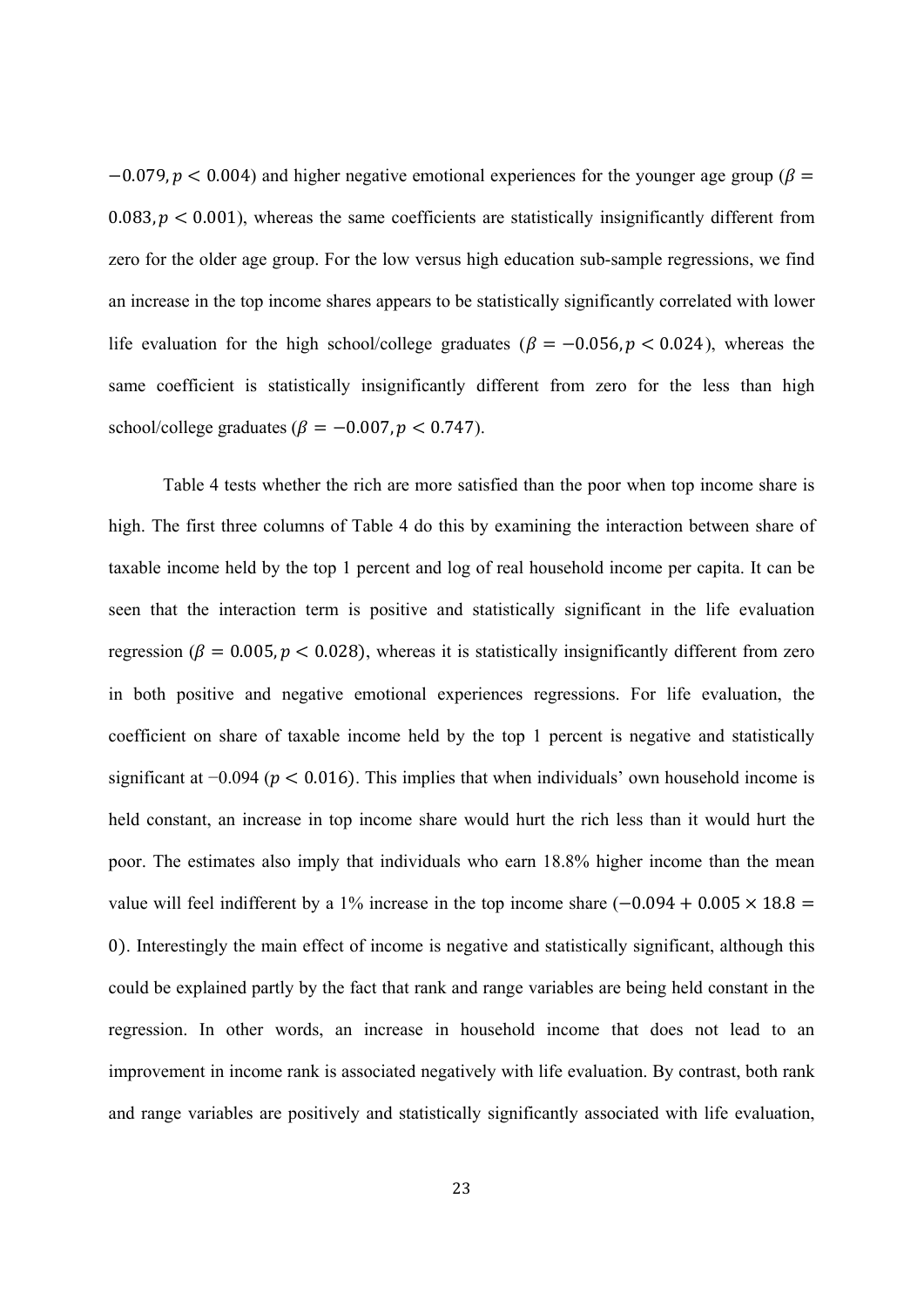which is consistent with previous evidence in the psychology literature (e.g., Brown et al., 2008; Boyce et al., 2010).

We then divide our countries into three groups based on the share of income held by their top income group: below 8%, between 8% and 12%, and greater than 12%. We then put the first group in the constant and create dummy variables for the others to replace our continuous top income share variable and report the estimates in the last three columns of Table 4. Qualitatively similar results can still be obtained using this specification. It can also be seen that, although a rise in top income share is associated positively and statistically significantly with negative emotional experiences, some evidence indicates that the estimated effect may be smaller for the rich than for the poor.

So far our results indicate a strong negative relationship between individuals' life evaluation and the share of income held by the top 1 percent that is robust to household income, socio-economic status, and other macroeconomic controls. The estimated gradient has also changed little from a bivariate model to a regression with a full set of control variables (a change from  $-0.034$  (N = 105 country-year) to  $-0.033$  in the full sample (N = 66 country-year), and in  $-0.044$  the European sample (N = 32 country-year) with country fixed effects). However, there may be other transmission mechanisms—other than the pure psychological effect of rank-based status—that have not been properly captured under the current specification, including, for example, the relationship between top income shares and social cohesion (Kawachi & Kennedy, 1997) or even with subjective poverty that is independent from income.

In an attempt to capture other possible transmission mechanisms, in Column 1 of Table 5 we introduce a range of individuals' attitudes as potential mediators of top income shares in life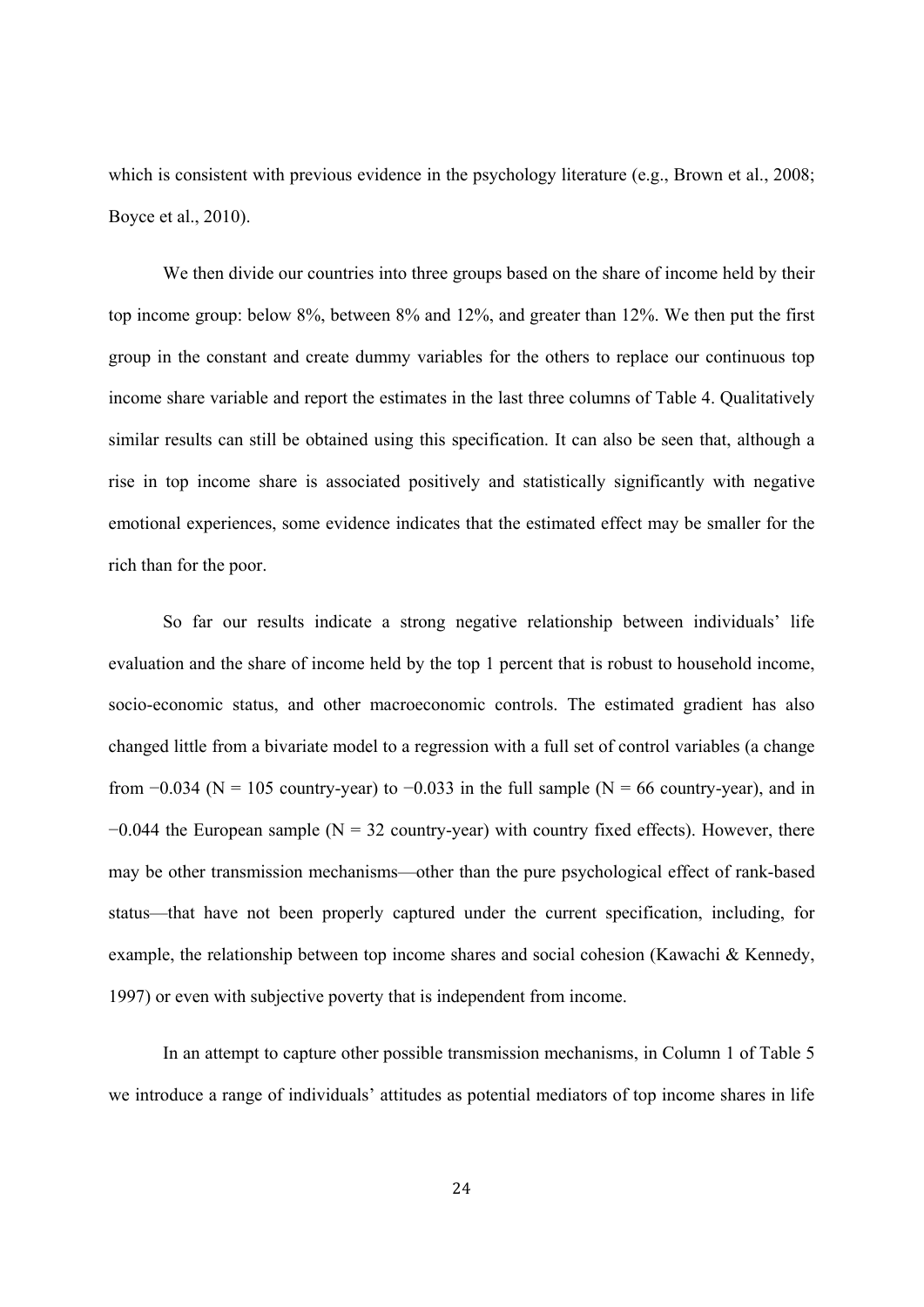evaluation for the European sample. This includes community attachment, community basics, civic engagement, diversity, law and order, financial life, food and shelter, national institutions, corruption, optimism, and daily experiences.<sup>11</sup> For ease of interpretation, all of the attitudinal variables are standardized to have a mean of 0 and a standard deviation of 1.

After controlling for these possible mediators of top income shares, the coefficient on share of taxable income held by the top 1 percent continues to be negative albeit statistically insignificantly different from zero ( $\beta = -0.030$ ,  $p < 0.159$ ). Holding other variables constant, life evaluation also correlates significantly with higher levels of community attachment, community basics, civic engagement, diversity, financial life, food and shelter, optimism, and daily experiences.

Column 2 of Table 5 reports the estimates on top income shares obtained from regressing each of the attitude regression equations separately. Controlling for the same set of individuals' socio-economic status, macroeconomic variables, and country-specific dummies as in the first column, it can be seen that the share of taxable income held by the top 1 percent is statistically significantly correlated with higher levels of perceived community basics and diversity; and is negatively and statistically significantly associated with attitudes toward civic engagement, law and order, financial life, national institution, and corruption. Finally, we present in Column 3 of Table 5 the estimated indirect effects of top income shares on life evaluation through these subjective channels. We find that only a small part of the correlation between top income shares and life evaluation can be explained through reduced civic engagement (−0.004 standard deviation), increased community basics (0.001 standard deviation), and negative daily

<sup>11</sup> Please refer to Table 1A in the Online Appendix for a full description of these attitude variables.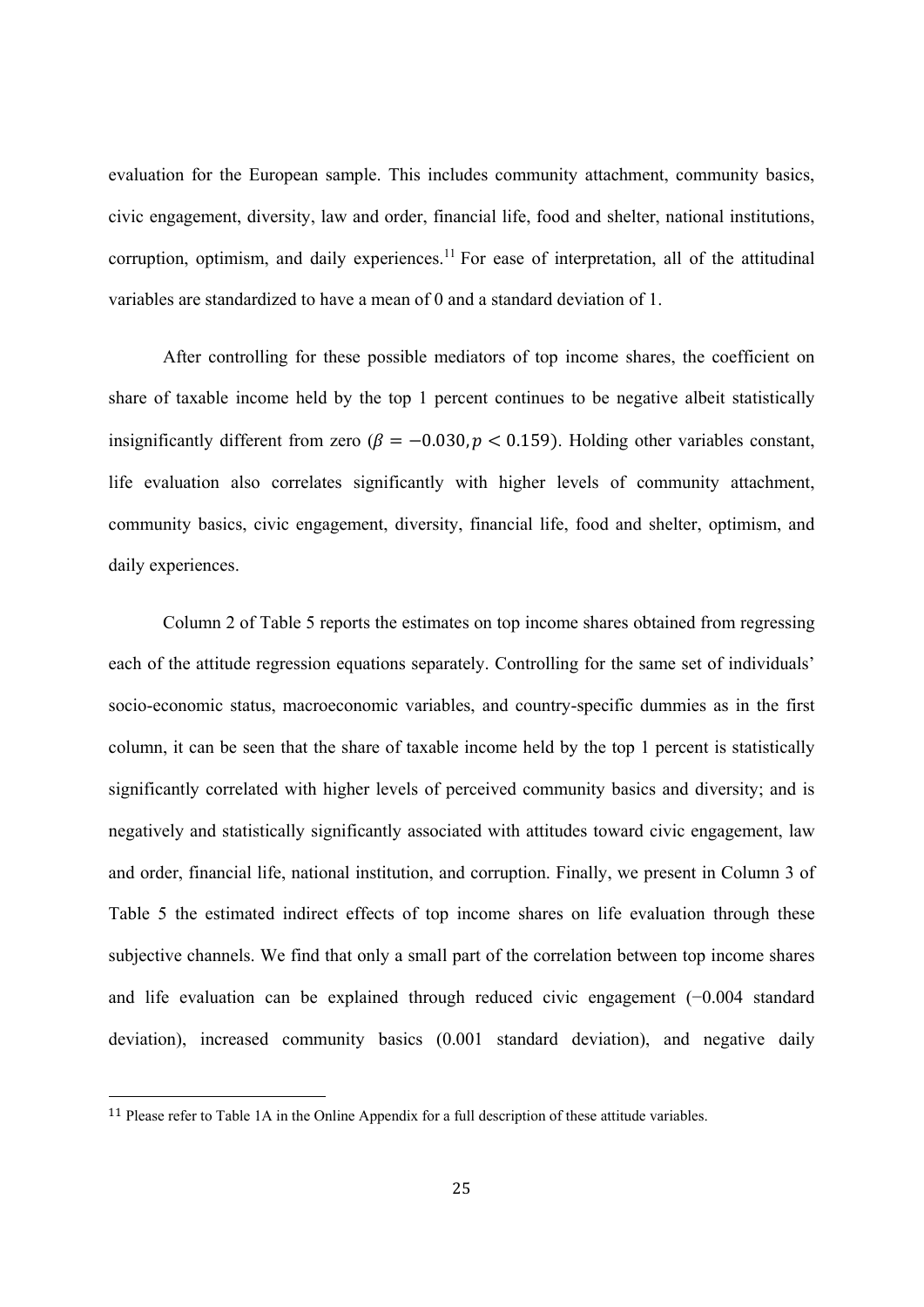experiences (−0.001 standard deviation). The largest part of the correlation appears to be mediated through perceived financial life (−0.024 standard deviation).

A natural objection to our findings is that measures of SWB are not perfectly comparable across countries – even among countries in the European sample.<sup>12</sup> In an attempt to account for part of this problem, we bypass the country-specific issue and re-estimate our econometric model on a long-running British Household Panel Survey (BHPS) and report the results in Table 6. In other words, the main source of variations in the top income shares is now *time* rather than *country*.

The BHPS is nationally representative of British households, contains over 10,000 individuals, and has been conducted between September and Christmas each year since 1991 (Taylor et al. 2002). The SWB measure used in the within-country analysis is the individual's overall life satisfaction, which is similar to the measure of life evaluation in the GWP. The dependent variable comes from responses to the following survey question: "*All things considered, how satisfied or dissatisfied are you with your life overall using a 1–7 scale? 1 = very dissatisfied, …, 7 = very satisfied.*" Responses are then standardized across the entire population to have a mean of 0 and a standard deviation of 1. The within-country analysis used all individuals for the years 1996–2009 (waves  $6-18$ ).<sup>13</sup> This produces a sample of 123,571 observations (22,564 unique individuals). During this period, the average income share held by

<sup>12</sup> For example, individuals in the United Kingdom and Continental Europe may have interpret SWB questions differently.

<sup>&</sup>lt;sup>13</sup> The survey question about individuals' life satisfaction was introduced from wave 6 onwards, but was left out in wave 11.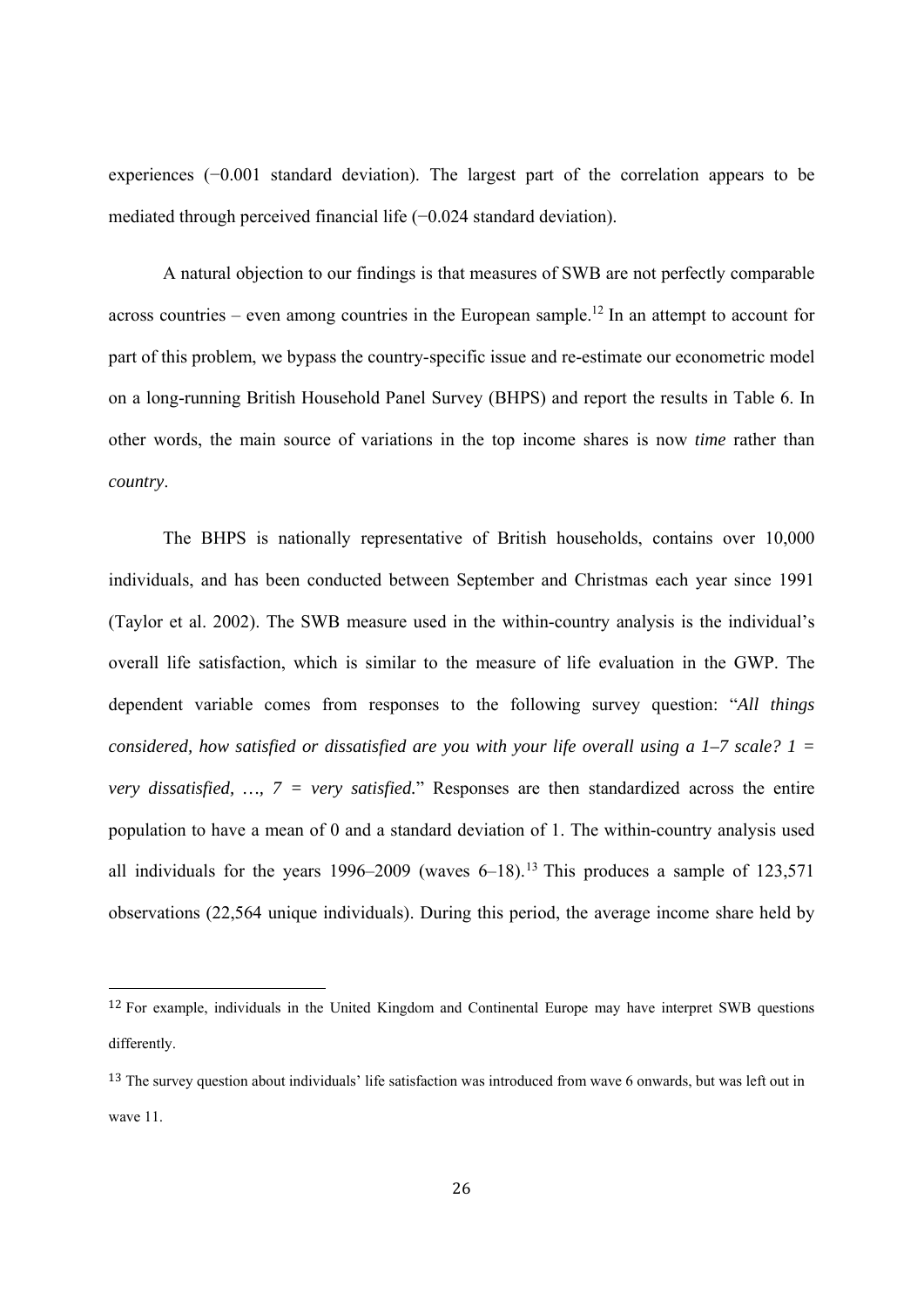the top 1 percent in Great Britain is 13.59% with a between-year standard deviation of 0.954 and a within-country standard deviation of 0.845.

Table 6 reports the ordinary least-squares estimates for the BHPS. Allowing for time trend and other macroeconomic variables and clustering at the year level, an ordinary leastsquares regression on standardized life satisfaction produces a negative and statistically significant coefficient on the share of taxable income held by the top 1 percent of  $-0.101$  ( $p <$  $0.004$ , which is approximately twice the size of, but nevertheless comparable to, the result obtained in our cross-country analysis.14

Overall, both cross-country and within-country results provide strong empirical evidence that there is a statistically robust and quantitatively important relationship between individuals' life evaluation and the share of taxable income held by the top 1 percent that is independent from the typical transmission mechanisms predicted by traditional economic models.

#### **VI. Conclusions**

The share of income held by the top 1 percent in many countries around the world has been rising persistently over the last 30 years. However, little is known about how the rise in top income shares may affect human well-being. In this paper, we make one of the first empirical attempts to improve our understanding of this link.

Using the latest combined data from the WTID and the GWP, we examined the relationship between the share of taxable income held by the top 1 percent and different

<sup>14</sup> Although not reported in Table 6, we find that conditioning for individual fixed-effects model does little to change the size and significance of the top income shares coefficient.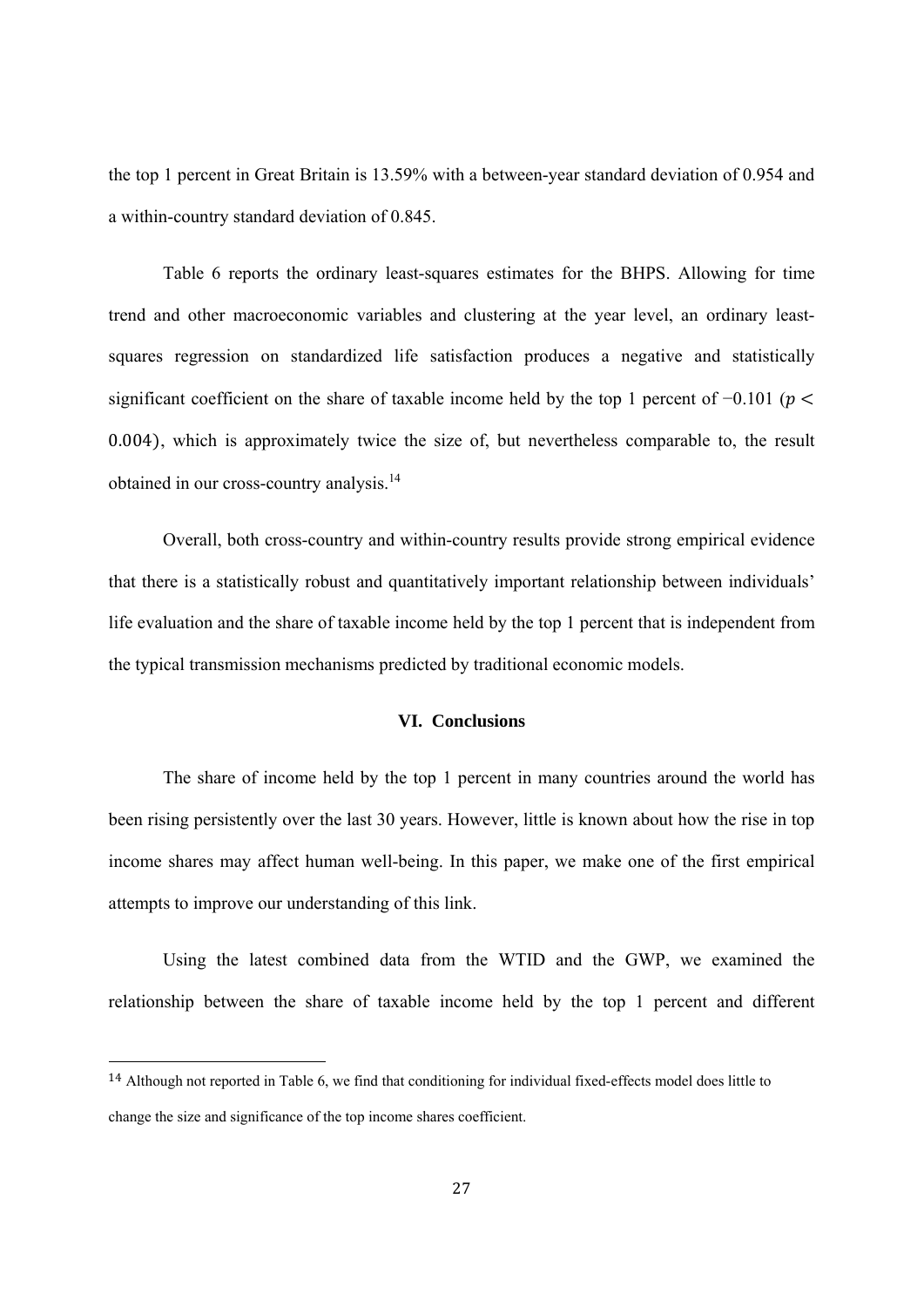dimensions of individuals' SWB from around the world. Reported levels of life evaluation are lower and those of negative emotional well-being are higher when the share of income held by the top 1 percent is high. Our findings are robust to controls for personal characteristics, log of household income, log of relative incomes, within-sample rank and range variables, country-year variables, and country fixed effects. In contrast, in most cases, we find a statistically insignificant relationship between top income shares and individuals' positive emotional experiences. Moreover, our other results indicate that the rich are more tolerant than the poor of income inequality at the top, and that a large part of the relationship between individuals' life evaluation and the share of income held by the top 1 percent may be transmitted through individual's perceived financial life.

There are some notable limitations to our study. First, our aim was primarily to document correlations in the data rather than to identify the cause and effect of rising top income shares on individuals' SWB. This is mainly because it is unclear what type of variables could serve as a valid instrumental variable for top income shares in a SWB equation.15 Second, because the WTID and the GWP are still relatively new ventures, we are inevitably limited by the number of countries that could be matched and studied in our analysis. As both data sets continue to expand and include more variables and events, future research may need to return to both of these issues.

Nevertheless, there would be important normative and positive implications to our findings if we could assume to take the correlations reported in this study at face value. The evidence that top income shares matter to individuals' life evaluation independently of the individuals' own income is consistent with the recent findings by Gimpelson and Treisman <sup>15</sup> However, it may be believed that an individual's SWB does not itself determine the share of income held by the top 1 percent.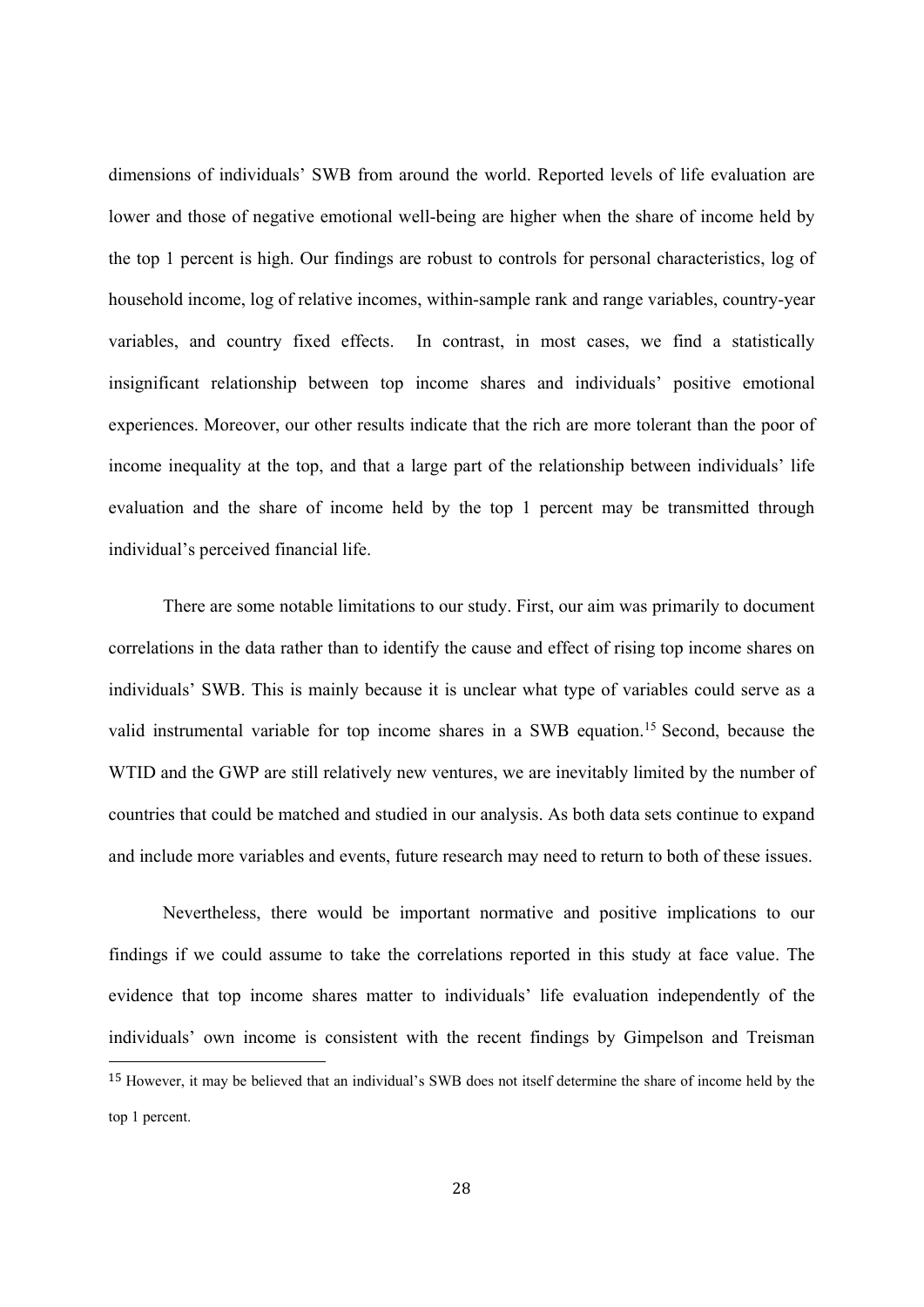(2015) that it is the perceived inequality—rather than actual inequality—that determines individuals' demand for redistribution and reported conflict between the rich and the poor. Thus, both our results lead us to argue that most theories on the political effects of inequality should be re-evaluated to take into account the psychological model of rank-based status and the effects of perceived inequality. Moreover, policy makers may need to start giving more weight to the psychological values attached to the "top 1 percent" who are not normally representative in a survey when designing redistributive policies.

In addition, our paper's other main finding that top income shares matter more to life evaluation than to emotional well-being contributes to the previous literature showing that the main predictors of both positive and negative emotions are not a person's socio-economic status but everyday circumstances (e.g., Kahneman & Deaton, 2010). In other words, our results indicate that as the share of income held by the top percentile grows, people's use of time may not have shifted sufficiently toward activities that significantly reduce positive emotional experiences, therefore holding constant their budget constraints. The paper's findings thus add to the ongoing debate with respect to the question of whether life evaluation or emotional wellbeing is better suited for use in the assessment of human welfare and to guide policy.

More generally, although recent studies in economics have provided evidence that the rising top income shares have important consequences for human well-being, our study is the first attempt to provide clear and direct evidence on this issue.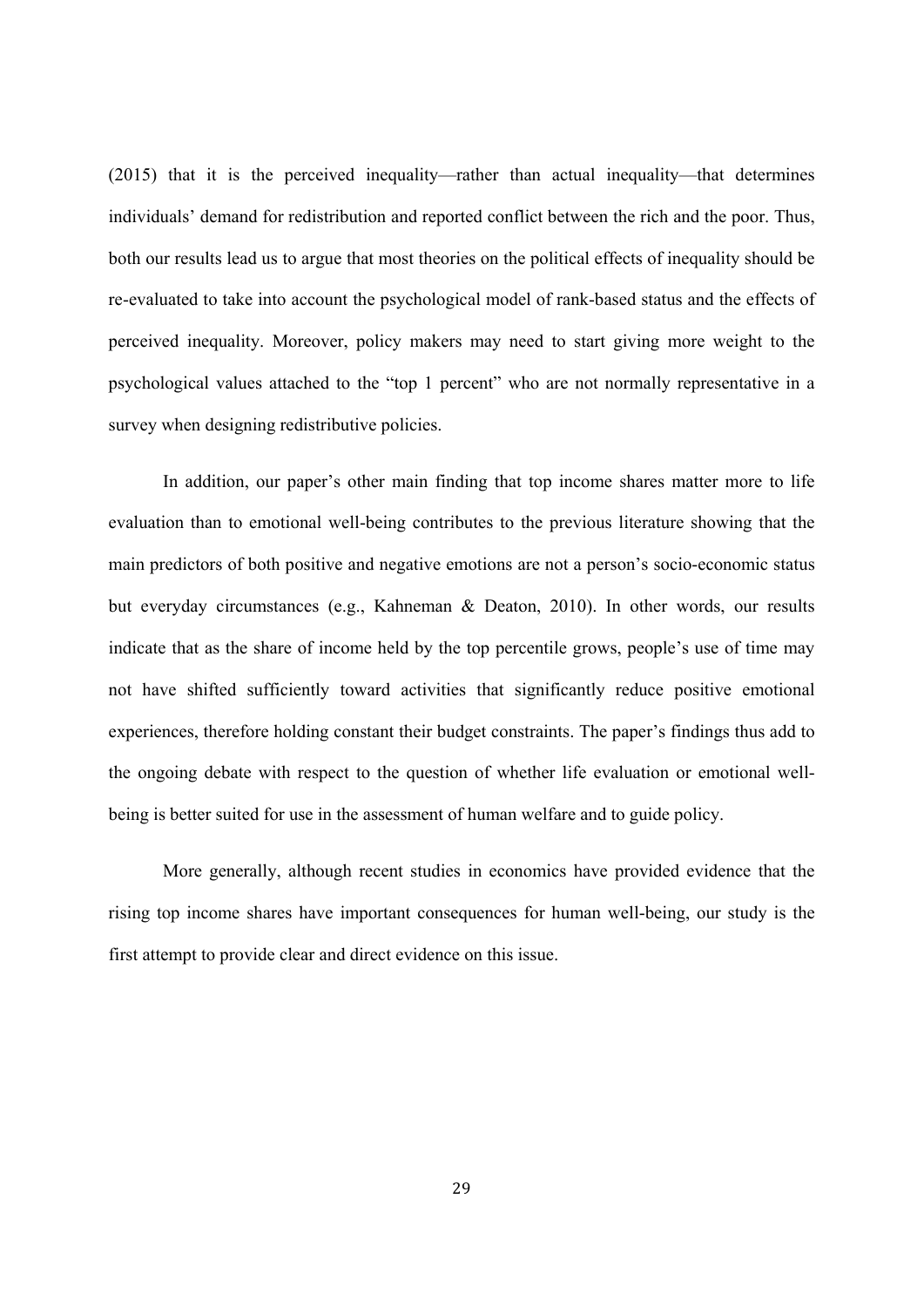#### **References**

- Adelmann, Irma, and Sherman Robinson, "Income Distribution and Development," in Hollis Chenery, and T.N. Srinivisan, eds., *Handbook of Development Economics* (New York: North-Holland, 1989), 949–1003.
- Aghion, Philippe, Eve Caroli, and Cecilia Garcia-Peñalosa, 1999. "Inequality and Economic Growth: The Perspective of the New Growth Theories," *Journal of Economic Literature*  37 (1999), 1615–1660.
- Alesina, Alberto, Rafael Di Tella, and Robert MacCulloch. "Inequality and happiness: are Europeans and Americans different?." *Journal of Public Economics* 88.9 (2004): 2009- 2042.
- Alesina, Alberto, and Roberto Perotti, "Income Distribution, Political Instability, and Investment," *European Economic Review* 40 (1996), 1203–1228.
- Alesina, Alberto, and Dani Rodrik, "Income Distribution and Economic Growth: A Simple Theory and Some Empirical Evidence," in Alex Cukierman, Zvi Hercovitz, and Leonardo Leiderman, eds., *The Political Economy of Business Cycles and Growth* (Cambridge: MIT Press, 1993).
- Alesina, Alberto, and Dani Rodrik, "Distributive Politics and Economic Growth," *Quarterly Journal of Economics* 109 (1994), 465–490.
- Andrews, Dan, Christopher Jencks, and Andrew Leigh, "Do Rising Top Incomes Lift All Boats?" *The BE Journal of Economic Analysis & Policy* 11 (2011), Article 6.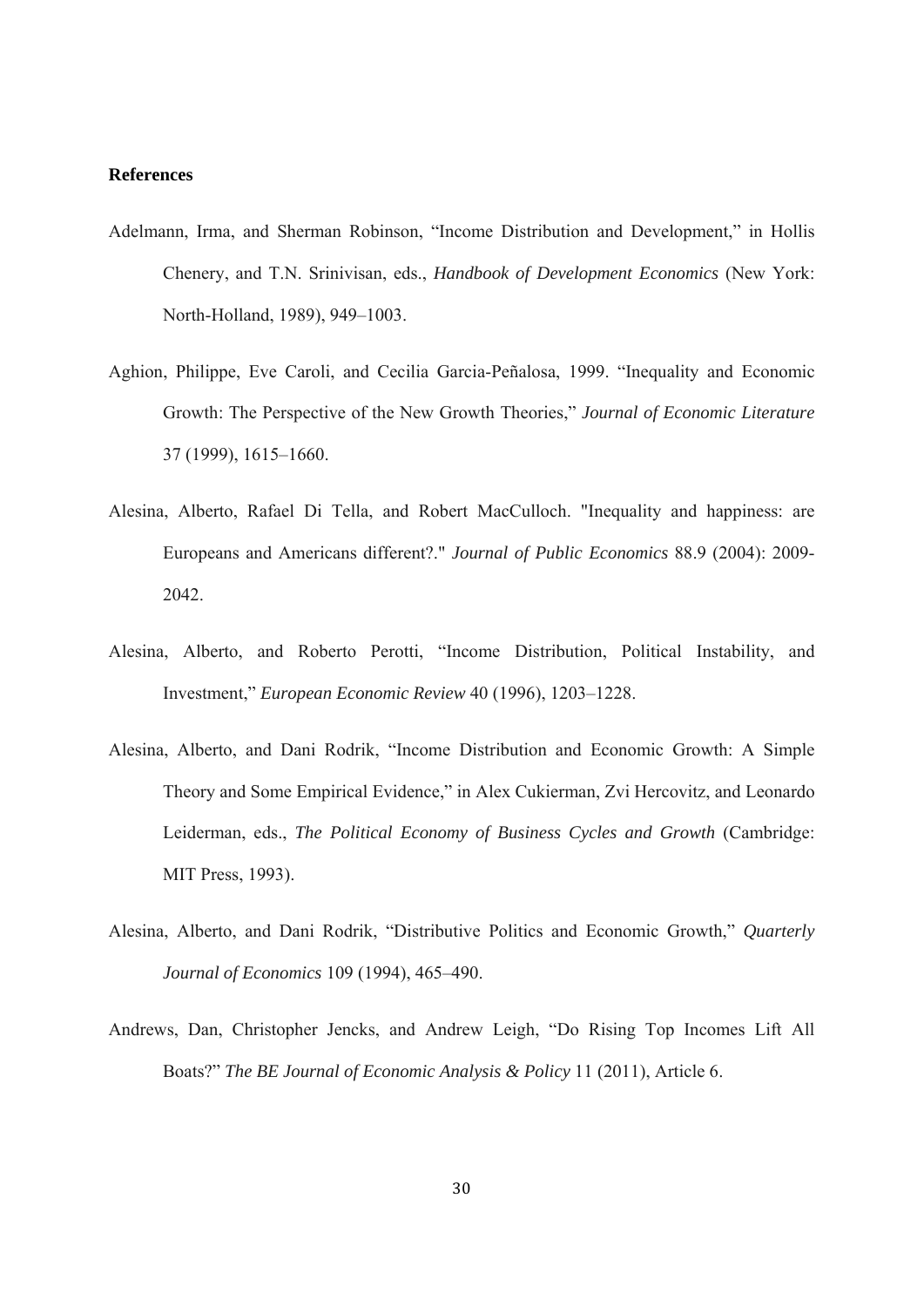- Araujo, M. Caridad, Francisco H.G. Ferreira, Peter Lanjouw, and Berk Özler, "Local Inequality and Project Choice: Theory and Evidence from Ecuador," *Journal of Public Economics* 92 (2008), 1022–1046.
- Atkinson, Anthony B., and Andrea Brandolini. "Promise and pitfalls in the use of" secondary" data-sets: Income inequality in OECD countries as a case study." *Journal of economic literature* (2001): 771-799.
- Atkinson, Anthony B., Thomas Piketty, and Emmanuel Saez, "Top Incomes in the Long Run of History," *Journal of Economic Literature* 49 (2011): 3–71.
- Bénabou, Roland, "Inequality, Technology and the Social Contract," in P. Aghion, and S.N. Durlauf, eds., *Handbook of Economic Growth* (Amsterdam: Elsevier, 2005), Volume 1, Part 2, 1595-1638
- Blanchflower, David, and Andrew Oswald. "Does Inequality Reduce Happiness? Evidence from the States of the USA from the 1970s to the 1990s." *Mimeographed, Warwick University* (2003).
- Boyce, Christopher J., Gordon D. Brown, and Simon C. Moore, "Money and Happiness Rank of Income, not Income, Affects Life Satisfaction," *Psychological Science* 21 (2010), 471– 475.
- Brown, Gordon D., Jonathan Gardner, Andrew J. Oswald, and Jing Qian, "Does Wage Rank Affect Employees' Well‐being?" *Industrial Relations: A Journal of Economy and Society* 47 (2008), 355–389.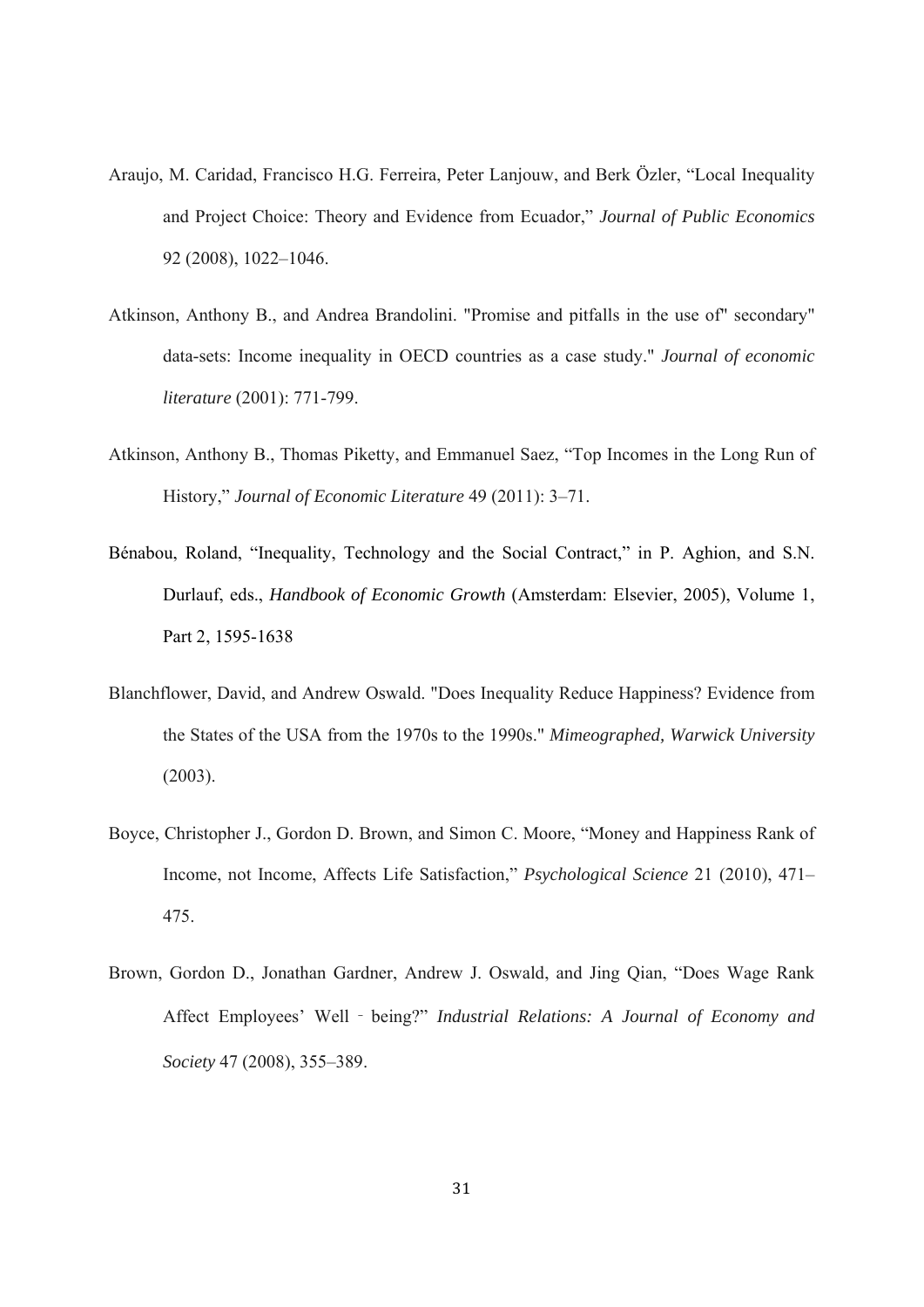- Burkhauser, Richard V., Shuaizhang Feng, Stephen P. Jenkins, and Jeff Larrimore, "Recent Trends in Top Income Shares in The United States: Reconciling Estimates from March CPS and IRS Tax Return Data," *Review of Economics and Statistics* 94 (2012), 371–388.
- Card, David, Alexandre Mas, Enrico Moretti, and Emmanuel Saez, "Inequality at Work: The Effect of Peer Salaries on Job Satisfaction," *American Economic Review* 102 (2012), 2981–3003.
- Clark, George R.G., "More Evidence on Income Distribution and Growth," *Journal of Development Economics* 47 (1995), 403–427.
- Clark, Andrew E., Paul Frijters and Michael A. Shields, "Relative Income, Happiness, and Utility: An Explanation for the Easterlin Paradox and Other Puzzles," *Journal of Economic Literature* 46 (2008), 95–144.
- Clark, Andrew E., and Andrew J. Oswald, "Satisfaction and Comparison Income," *Journal of Public Economics* 61 (1996), 359–381.
- Clark, Andrew E., Niels Westergård‐Nielsen, and Nicolai Kristensen, "Economic Satisfaction and Income Rank in Small Neighbourhoods," *Journal of the European Economic Association* 7 (2009), 519–527.
- De Botton, Alain. *Status Anxiety* (London: Penguin, 2005).
- De Neve, Jan-Emmanuel, George Ward, Femke De Keulenaer, Bert Van Landeghem, Georgios Kavetsos, and Michael I. Norton, "The Asymmetric Experience of Positive and Negative Economic Growth: Global Evidence Using Subjective Well-Being Data," London School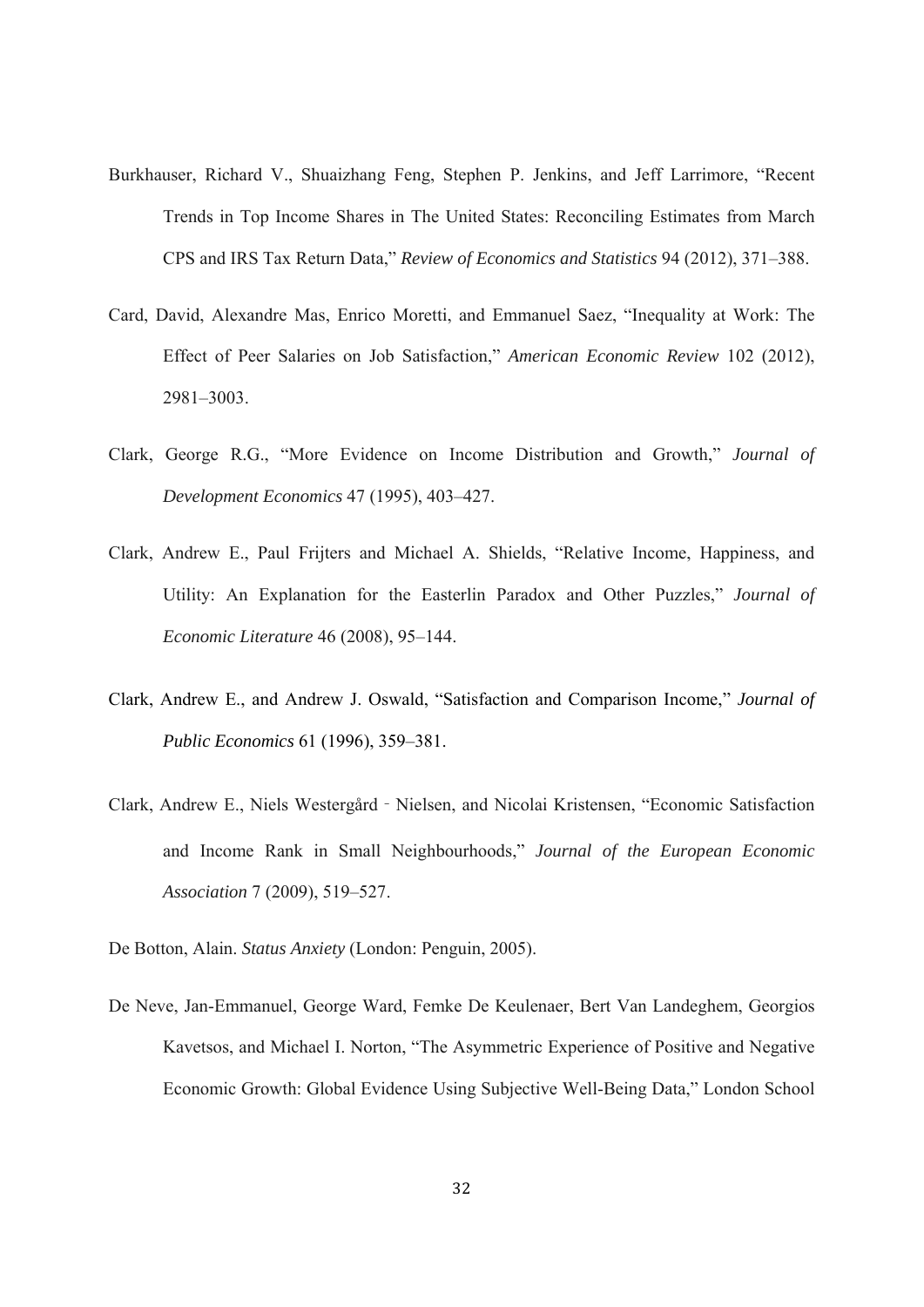of Economics and Political Science, Centre for Economic Performance Discussion Paper No.1304 (2014).

- Deaton, Angus. *The Great Escape: Health, Wealth, and the Origins of Inequality* (Princeton, NJ: Princeton University Press, 2013).
- Deininger, Klaus, and Lyn Squire, "New Ways of Looking at Old Issues: Inequality and Growth," *Journal of Development Economics* 57 (1998), 259–287.
- Easterlin, Richard A., "Does Economic Growth Improve the Human Lot? Some Empirical Evidence," *Nations and Households in Economic Growth* 89 (1974), 89–125.
- Easterlin, Richard A., "Will Raising the Incomes of All Increase the Happiness of All?" *Journal of Economic Behavior & Organization* 27 (1995), 35–47.
- Enns, Peter K., Nathan J. Kelly, Jana Morgan, Thomas Volscho, and Christopher Witko,. "Conditional Status Quo Bias and Top Income Shares: How US Political Institutions Have Benefited the Rich," *Journal of Politics* 76 (2014), 289–303.
- Ferrer-i-Carbonell, Ada, "Income and Well-being: An Empirical Analysis of the Comparison Income Effect," *Journal of Public Economics* 89 (2005), 997–1019.
- Ferrer-i-Carbonell, Ada, and Xavier Ramos. Inequality aversion and risk attitudes. *IZA Discussion Paper No. 4703* (2009).
- Ferrer-i-Carbonell, Ada, and Xavier Ramos. Inequality and happiness. *Journal of Economic Surveys 28* (2014), 1016-1027.
- Forbes, Kristin, "A Reassessment of the Relationship Between Inequality and Growth," *American Economic Review* 90 (2000), 869–887.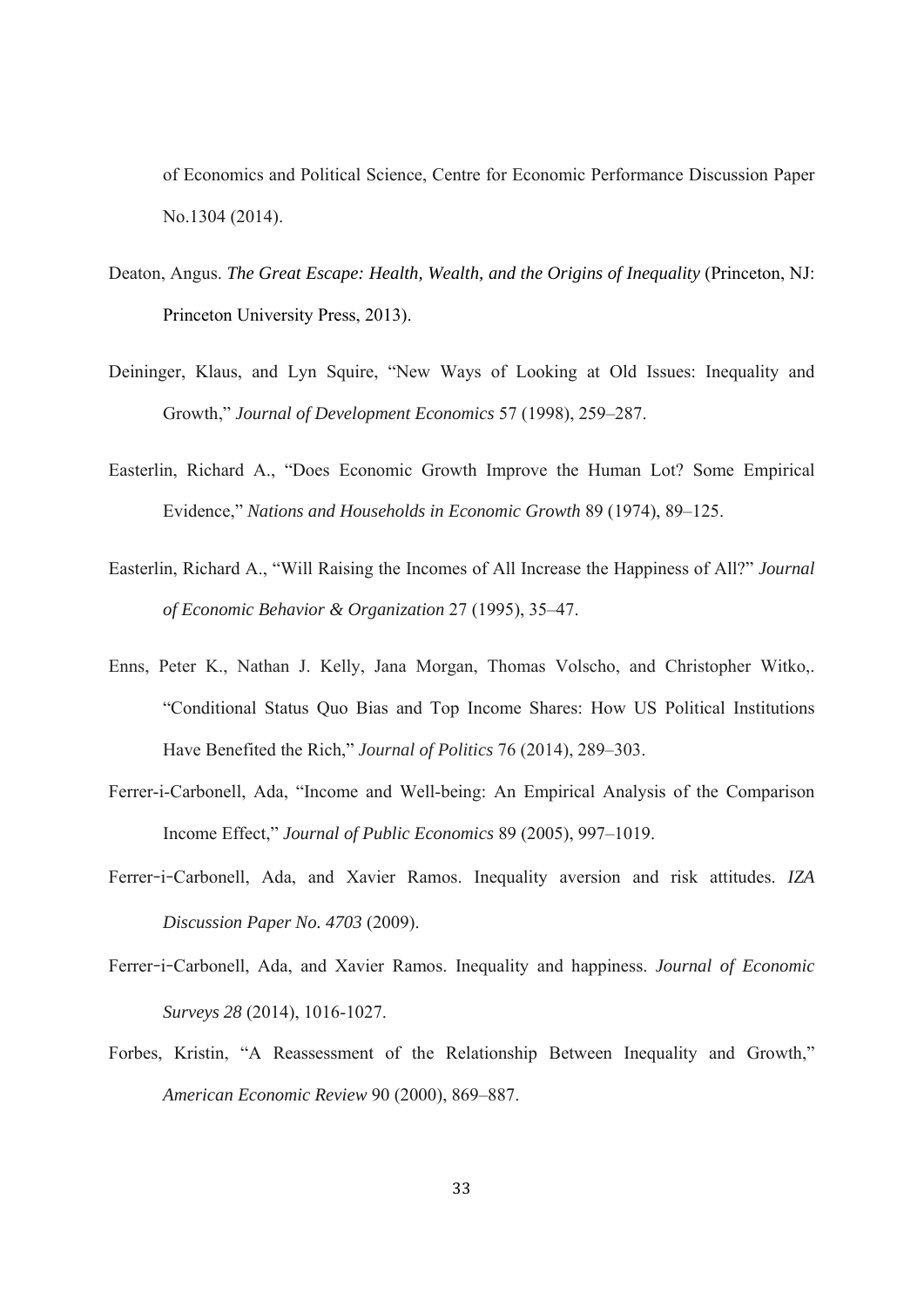- Galor, Oded, and Joseph Zeira, "Income Distribution and Macroeconomics," *Review of Economic Studies* 60 (1993), 35–52.
- Gimpelson, Vladimir, and Daniel Treisman, "Misperceiving Inequality," NBER Working Paper 21174 (2015).
- Graham, Carol, and Andrew Felton, "Inequality and Happiness: Insights from Latin America," *Journal of Economic Inequality* 4 (2006): 107–122.
- Halter, Daniel, Manuel Oechslin, and Josef Zweimüller, "Inequality and Growth: The Neglected Time Dimension," *Journal of Economic Growth* 19 (2014), 81–104.
- Hirschman, Albert O. "The Changing Tolerance for Income Inequality in the Course of Economic Development", with a mathematical appendix by Michael Rothschild. Quarterly Journal of Economics 87 (1973): 544–566
- Jiang, Shiqing, Ming Lu, and Hiroshi Sato. "Identity, inequality, and happiness: Evidence from urban China." *World Development* 40.6 (2012): 1190-1200.
- Kahneman, Daniel, and Angus Deaton, "High Income Improves Evaluation of Life but not Emotional Well-Being," *Proceedings of the National Academy of Sciences of the United States of America* 107 (2010), 16489–16493.

Kaldor, Nicholas, "A Model for Economic Growth," *Economic Journal* 67 (1957), 591–624.

Kawachi, Ichiro, and Bruce P. Kennedy, "Socioeconomic Determinants of Health: Health and Social Cohesion: Why Care About Income Inequality?" *British Medical Journal* 314 (1997), 1037.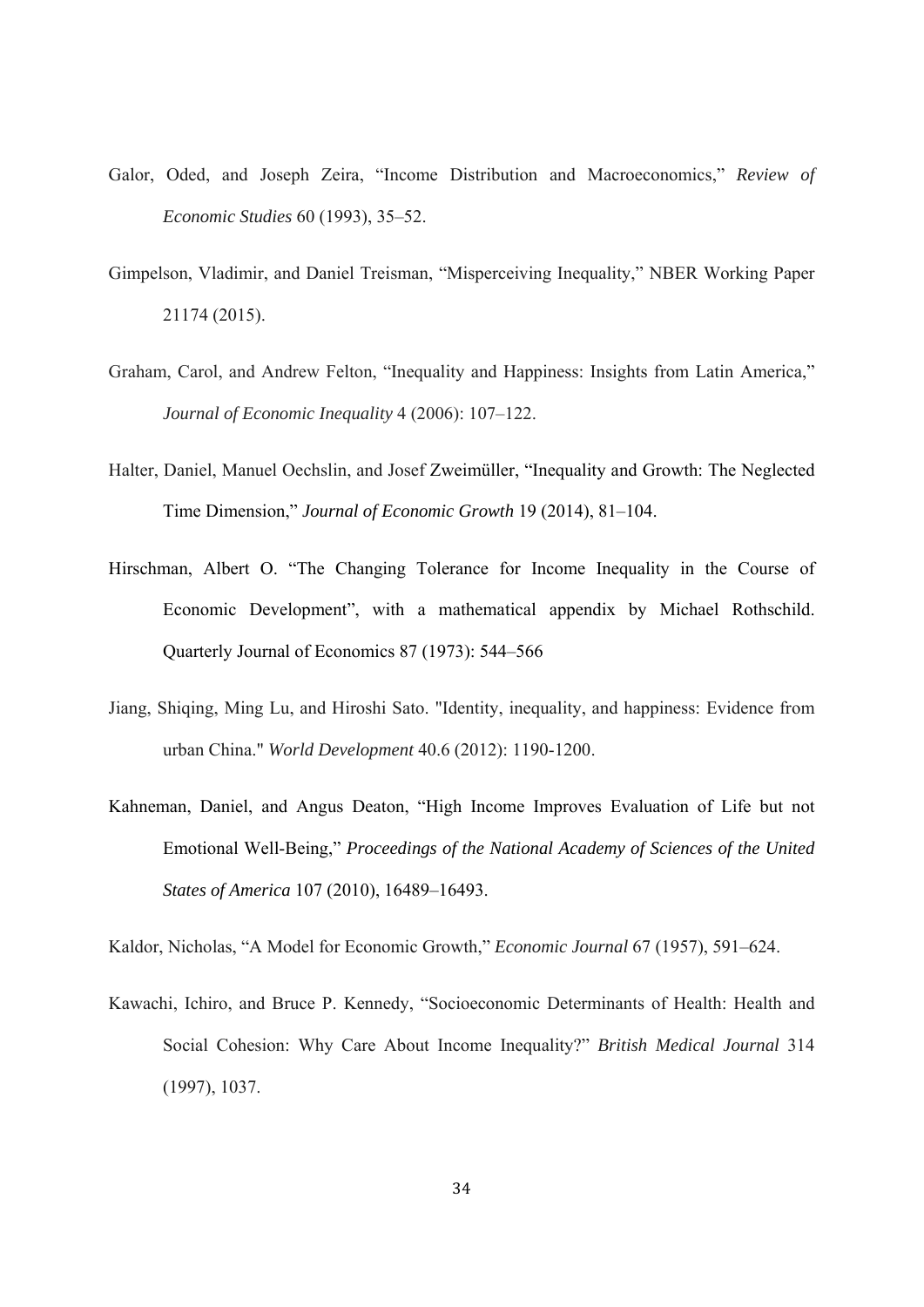- Kennedy, Bruce P., Ichiro Kawachi, Deborah Prothrow-Stith, Kimberly Lochner, and Vanita Gupta, "Social Capital, Income Inequality, and Firearm Violent Crime," *Social Science & Medicine* 47 (1998), 7–17.
- Krugman, Paul, "Past and Prospective Causes of High Unemployment," *Economic Review-Federal Reserve Bank of Kansas City* 79 (1994), 23–43.
- Leigh Andrew, "How Closely Do Top Income Shares Track Other Measures of Inequality?" *Economic Journal* 117 (2007), F619–F633.
- Li, Hongyi and Heng-fu Zou, "Income Inequality Is Not Harmful for Growth: Theory and Evidence," *Review of Development Economics* 2 (1998), 318–334.
- Lillard Dean R., Richard V. Burkhauser, Marcus H. Hahn, and Roger Wilkins, "Does Early-Life Income Inequality Predict Self-Reported Health in Later Life?" *Social Science & Medicine* 128 (2015), 347–355.
- McBride, Michael, "Relative-Income Effects on Subjective Well-Being in the Cross-Section," *Journal of Economic Behavior and Organization* 45 (2001), 251–278.
- Oishi, Shigehiro and Selin Kesebir, "Income Inequality Explains Why Economic Growth Does Not Always Translate to an Increase in Happiness," *Psychological Science*, forthcoming.
- Parducci, Allen, "Category Judgment: A Range-Frequency Model," *Psychological Review* 72 (1965), 407–418.
- Parducci, Allen, *Happiness, Pleasure, and Judgment: The Contextual Theory and Its Applications* (Mahwah, NJ: Lawrence Erlbaum Associates Publishers, 1995).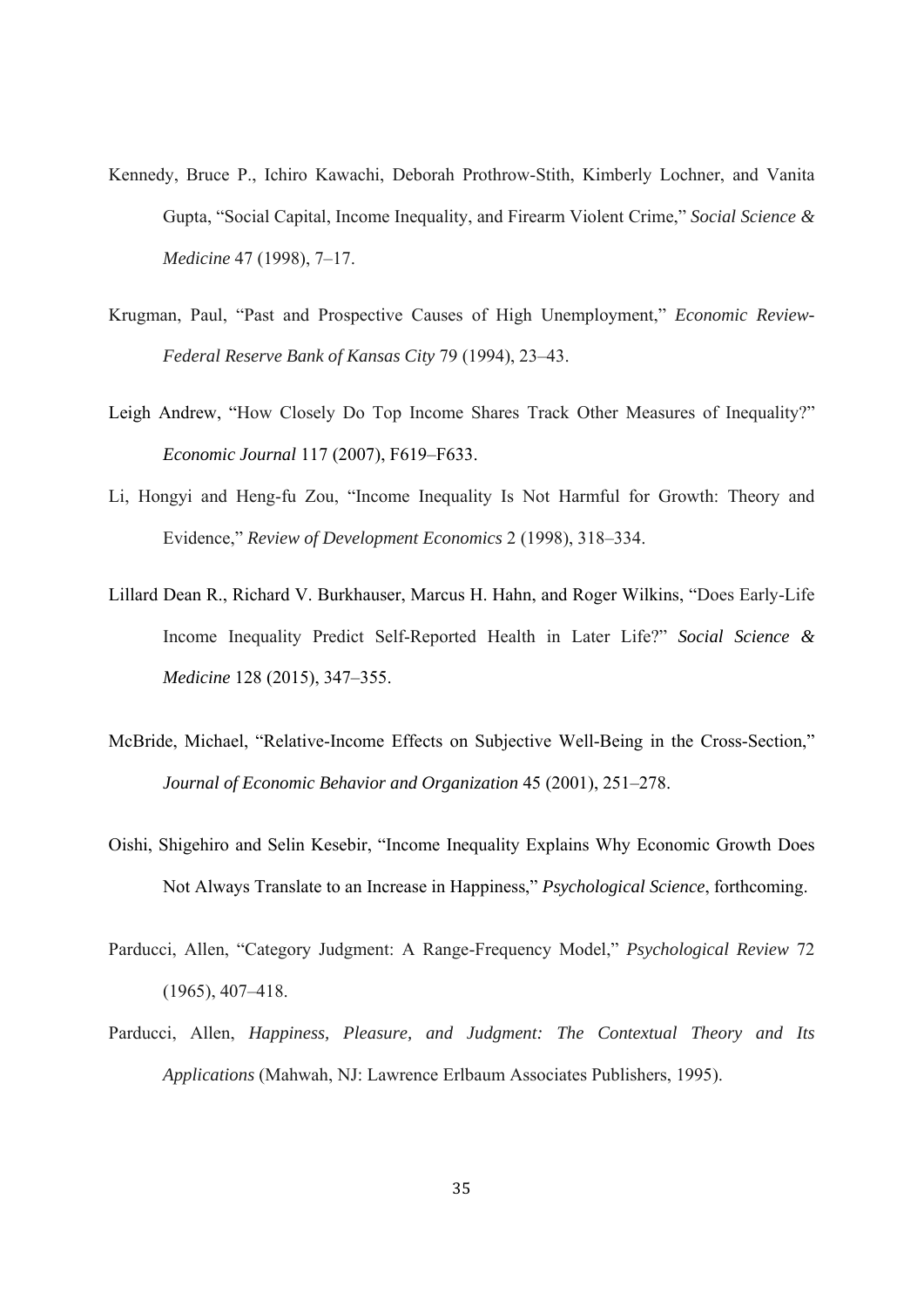- Persson, Torsten, and Guido Tabellini, "Is Inequality Harmful for Growth?" *American Economic Review* 84 (1994), 600–621.
- Piketty, Thomas, and Emmanuel Saez, "Inequality in the Long Run." *Science* 344 (2014), 838– 843.
- Ravallion, Martin, "Growth, Inequality and Poverty: Looking Beyond Averages," *World Development* 29 (2001), 1803–1815.
- Saint Paul, Giles, and Thierry Verdier, "Inequality, Redistribution and Growth: A Challenge to the Conventional Political Economy Approach," *European Economic Review* 40 (1996), 719–728.
- Senik, Claudia, "When Information Dominates Comparison: Learning from Russian Subjective Panel Data," *Journal of Public Economics* 88 (2004), 2099–2123.
- Schwarze, Johannes, and Marco Härpfer. "Are people inequality averse, and do they prefer redistribution by the state?: evidence from german longitudinal data on life satisfaction." *The Journal of Socio-Economics* 36.2 (2007): 233-249.
- Taylor, Marcia F., John Brice, Nick Buck, and Elaine Prentice-Lane, *British Household Panel Survey User Manual* (Colchester: University of Essex, 2002).
- Verme, Paolo, "Life Satisfaction and Income Inequality," *Review of Income and Wealth* 57 (2011), 111–127.
- Wilkinson, Richard G., *Unhealthy Societies: The Afflictions of Inequality* (London: Routledge, 1996).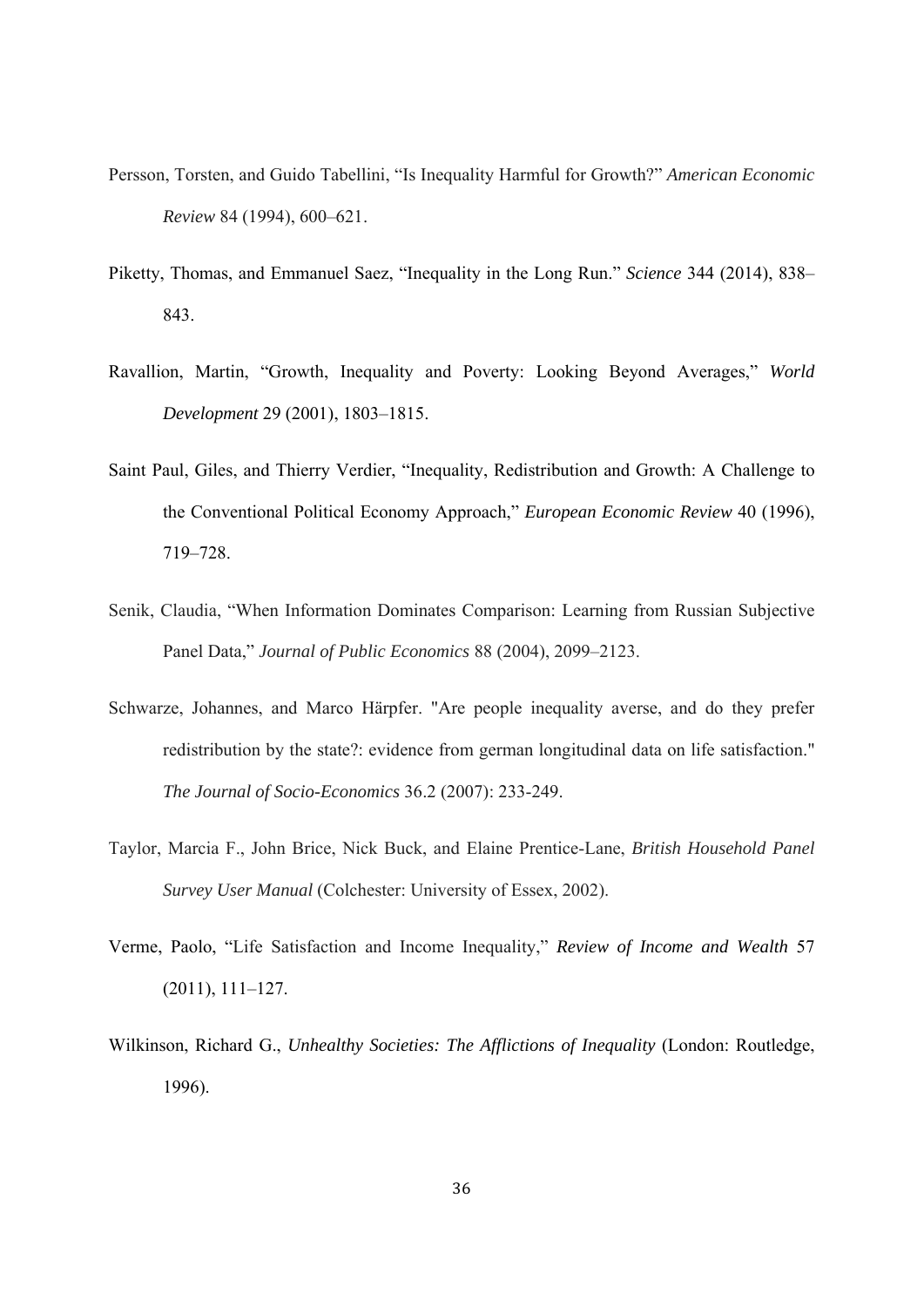**Figures 1-3: Top Income Shares and Different Dimensions of Subjective Wellbeing** 



*Fig. 1.* Life evaluation



*Fig.2.* Positive emotional experience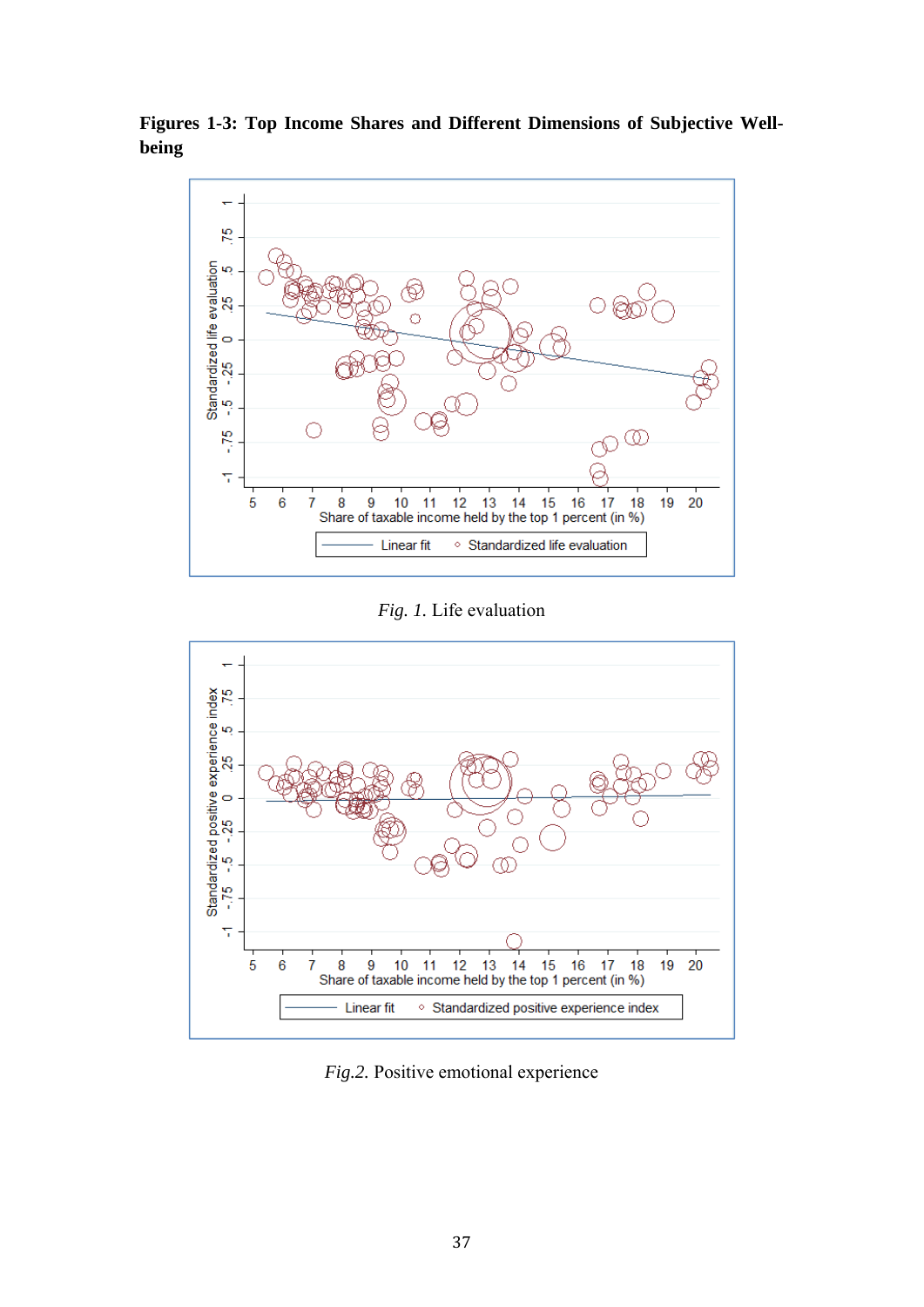

*Fig. 3*. Negative emotional experience

Note: Each circle represents (unconditional) raw country-year averages. Data represent 105 countryyear local averages, i.e. 22 countries spanning three or four years; for specifics, see Table 2A in the Online Appendix. The size of the circles reflects the number of observations used in calculating the average. Subjective well-being measures are standardized to have zero mean and a standard deviation of 1.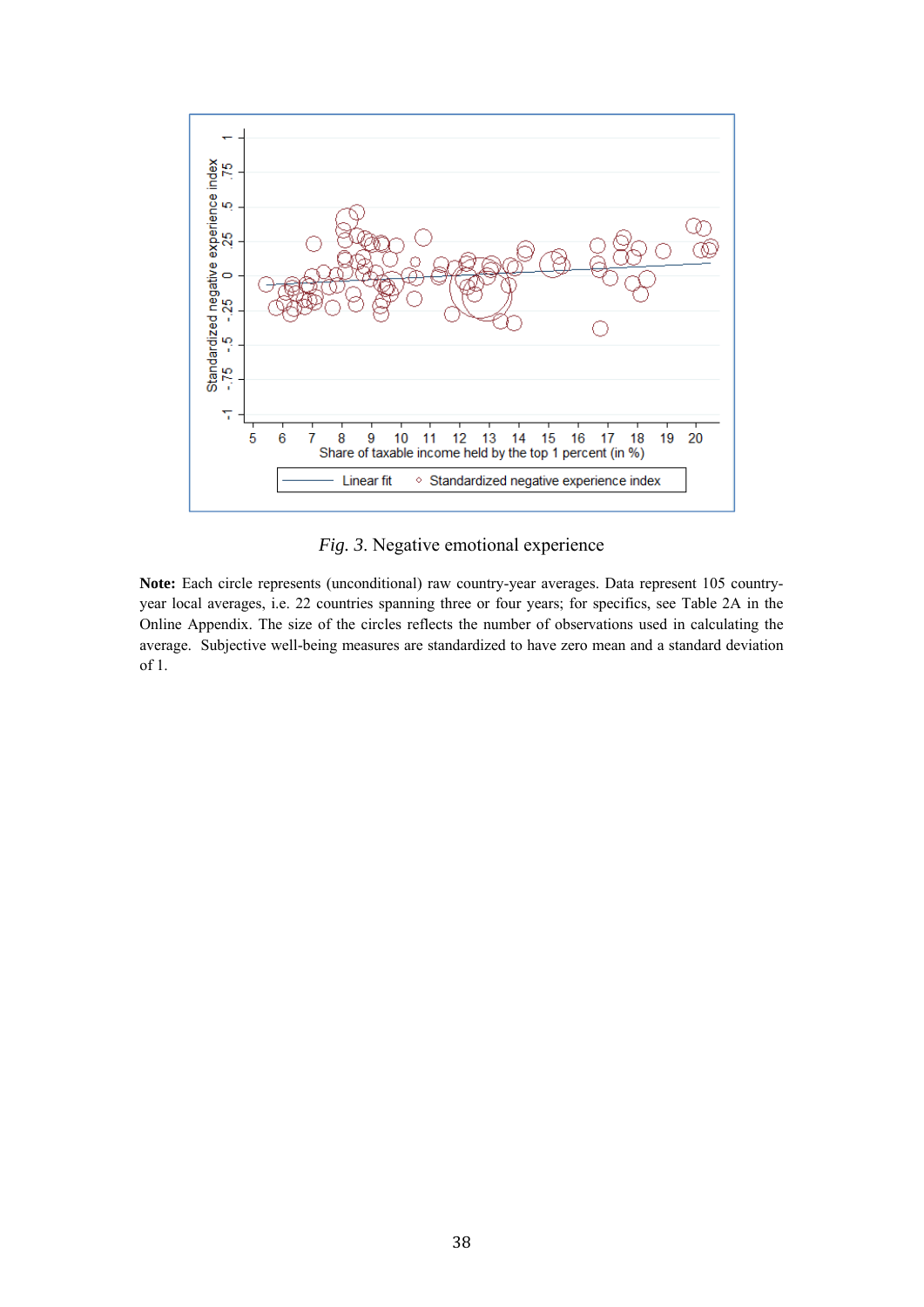| <b>VARIABLES</b>                                     | Life<br>evaluation    | <b>Positive</b><br>experience | <b>Negative</b><br>experience |
|------------------------------------------------------|-----------------------|-------------------------------|-------------------------------|
|                                                      |                       |                               |                               |
| Share of taxable income held by the top 1<br>percent | $-0.033***$           | $-0.005$                      | $0.006**$                     |
|                                                      | (0.009)               | (0.008)                       | (0.003)                       |
| Log of household income per capita - 2010 PPP        | $0.080**$             | 0.035                         | $-0.002$                      |
|                                                      | (0.033)               | (0.035)                       | (0.018)                       |
| <b>Personal characteristics</b>                      |                       |                               |                               |
| Male                                                 | $-0.147***$           | $-0.057***$                   | $-0.025***$                   |
|                                                      | (0.013)               | (0.016)                       | (0.006)                       |
| Age                                                  | $-0.082***$           | $-0.048***$                   | 0.003                         |
|                                                      | (0.007)               | (0.006)                       | (0.003)                       |
| Age-squared                                          | $0.001***$            | $0.001***$                    | $-0.000*$                     |
|                                                      | (0.000)               | (0.000)                       | (0.000)                       |
| Age-cubed                                            | $-0.000$ ***          | $-0.000***$                   | 0.000                         |
|                                                      | (0.000)               | (0.000)                       | (0.000)                       |
| Log(relative household income)                       | $0.056**$             | 0.047                         | 0.000                         |
|                                                      | (0.028)               | (0.031)                       | (0.017)                       |
| Parducci's within-sample rank variable               | $0.339***$            | 0.073                         | $-0.036$                      |
|                                                      | (0.065)               | (0.056)                       | (0.032)                       |
| Parducci's within-sample range variable              | $-0.198$              | $-0.164$                      | 0.037                         |
|                                                      | (0.254)               | (0.247)                       | (0.139)                       |
| Employed full time for self                          | 0.014                 | $0.058**$                     | $0.026*$                      |
|                                                      | (0.029)               | (0.027)                       | (0.014)                       |
| Employed PT but do not want FT job                   | $0.061***$            | $0.106***$                    | $-0.061***$                   |
|                                                      | (0.017)               | (0.024)                       | (0.011)                       |
| Unemployed                                           | $-0.333***$           | $0.080***$                    | $0.057***$                    |
|                                                      | (0.036)               | (0.024)                       | (0.018)                       |
| Employed PT but want FT job                          | $-0.087***$           | $0.089***$                    | $0.050***$                    |
|                                                      | (0.027)               | (0.027)                       | (0.014)                       |
| Out of workforce                                     | $-0.042*$             | $0.079***$                    | $-0.039***$                   |
|                                                      | (0.022)               | (0.020)                       | (0.013)                       |
| Completed secondary - tertiary School                | $0.167***$            | $0.036*$                      | 0.000                         |
|                                                      | (0.023)               | (0.019)                       | (0.010)                       |
| Completed high school/college degree                 | $0.264***$            | $0.105***$                    | 0.015                         |
|                                                      | (0.033)<br>$0.185***$ | (0.027)<br>$0.053***$         | (0.014)                       |
| Married                                              |                       |                               | 0.006                         |
|                                                      | (0.016)<br>$-0.091*$  | (0.016)<br>0.022              | (0.011)                       |
| Separated                                            | (0.047)               | (0.031)                       | 0.032                         |
| Divorced                                             | $-0.083***$           | 0.018                         | (0.022)<br>0.014              |
|                                                      | (0.021)               | (0.026)                       | (0.016)                       |
| Widowed                                              | $-0.063**$            | $-0.000$                      | $-0.006$                      |
|                                                      | (0.028)               | (0.022)                       | (0.014)                       |
| Domestic partner                                     | $-0.164$              | 0.079                         | $-0.040$                      |
|                                                      | (0.105)               | (0.086)                       | (0.053)                       |
| Number of children under aged 15                     | $0.028***$            | $-0.014***$                   | $0.012***$                    |
|                                                      | (0.007)               | (0.005)                       | (0.004)                       |
| Physical health index                                | $0.009***$            | $0.018***$                    | $-0.032***$                   |
|                                                      | (0.000)               | (0.000)                       | (0.000)                       |

### **Table 1: Estimates from the Life Evaluation, Positive, and Negative Emotional Well-being Equations (OLS): The Gallup World Poll, 2006-2012**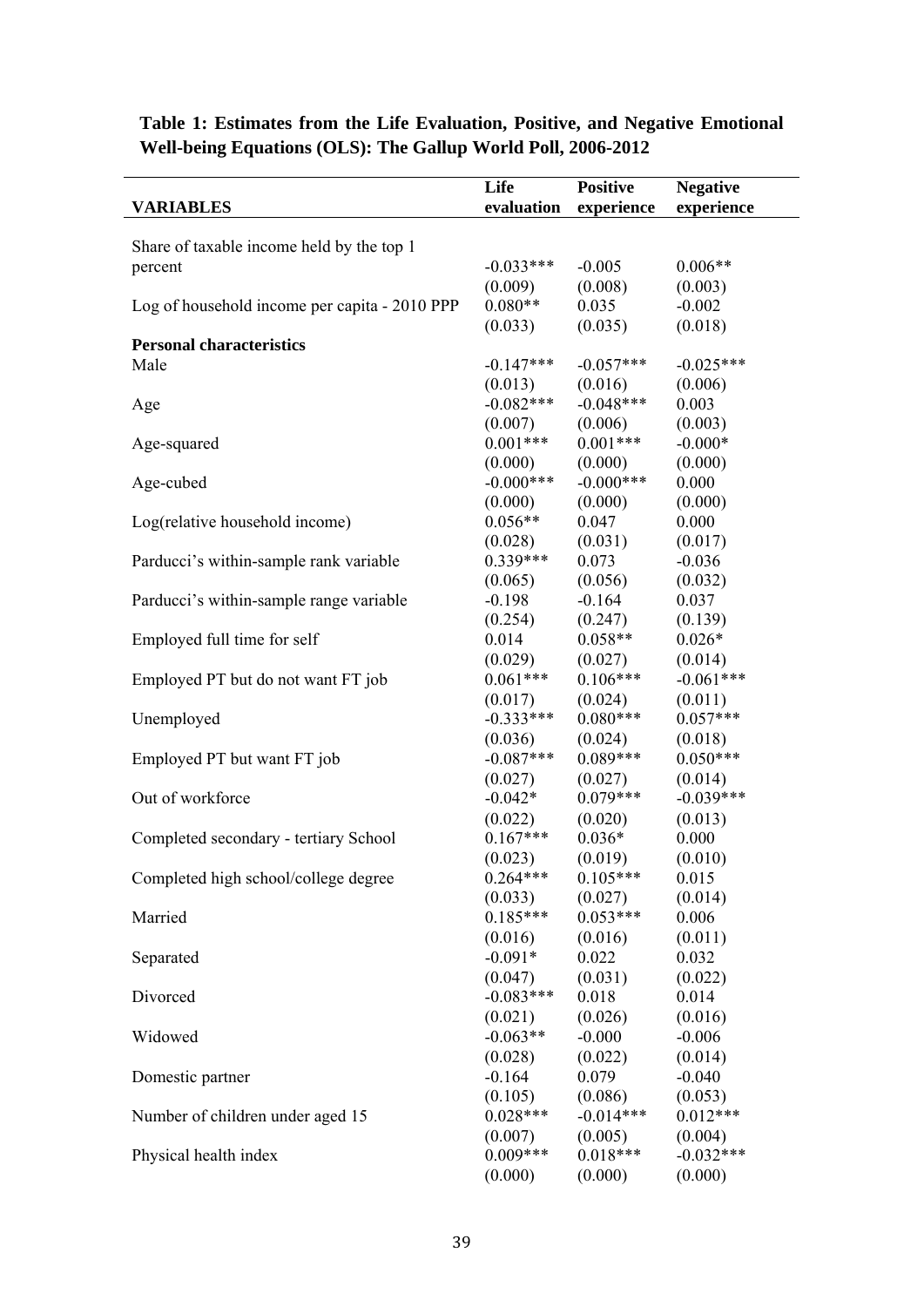| (0.012)<br>(0.006)<br>(0.014)<br><b>Country-year variables</b><br>Log of country's GDP per capita - current US\$<br>0.097<br>$-0.311$<br>0.081<br>price<br>(0.190)<br>(0.143)<br>(0.075)<br>$-0.025*$<br>$-0.009**$<br>GDP growth (annual %)<br>$-0.003$<br>(0.005)<br>(0.014)<br>(0.004) |
|-------------------------------------------------------------------------------------------------------------------------------------------------------------------------------------------------------------------------------------------------------------------------------------------|
|                                                                                                                                                                                                                                                                                           |
|                                                                                                                                                                                                                                                                                           |
|                                                                                                                                                                                                                                                                                           |
|                                                                                                                                                                                                                                                                                           |
|                                                                                                                                                                                                                                                                                           |
|                                                                                                                                                                                                                                                                                           |
|                                                                                                                                                                                                                                                                                           |
| $-0.021***$<br>$0.014***$<br>Unemployment rate (% of total labor force)<br>$-0.004$                                                                                                                                                                                                       |
| (0.004)<br>(0.005)<br>(0.002)                                                                                                                                                                                                                                                             |
| $0.024**$<br>0.022<br>0.007<br>Inflation - consumer prices (annual $\%$ )                                                                                                                                                                                                                 |
| (0.011)<br>(0.020)<br>(0.007)                                                                                                                                                                                                                                                             |
| Public health spending (% of total health                                                                                                                                                                                                                                                 |
| $-0.008***$<br>$0.006*$<br>0.001<br>expenditure)                                                                                                                                                                                                                                          |
| (0.002)<br>(0.003)<br>(0.001)                                                                                                                                                                                                                                                             |
| Public primary education spending (% of total                                                                                                                                                                                                                                             |
| $0.070***$<br>0.014<br>$-0.036***$<br>expenditure)                                                                                                                                                                                                                                        |
| (0.027)<br>(0.012)<br>(0.026)                                                                                                                                                                                                                                                             |
| $-0.052**$<br>Intentional homicides (per 100,000 people)<br>0.027<br>0.003                                                                                                                                                                                                                |
| (0.013)<br>(0.022)<br>(0.025)                                                                                                                                                                                                                                                             |
| $0.072**$<br>0.000<br>$-0.014$<br>Corruption perception index/10                                                                                                                                                                                                                          |
| (0.018)<br>(0.031)<br>(0.009)                                                                                                                                                                                                                                                             |
| Human Development Index<br>$-1.405$<br>$-0.366$<br>$-0.798$                                                                                                                                                                                                                               |
| (1.820)<br>(1.591)<br>(0.748)                                                                                                                                                                                                                                                             |
| <b>Continent dummies</b>                                                                                                                                                                                                                                                                  |
| $0.289***$<br>$0.317***$<br>North America<br>$0.075**$                                                                                                                                                                                                                                    |
| (0.063)<br>(0.057)<br>(0.033)                                                                                                                                                                                                                                                             |
| Africa<br>0.779<br>$-1.147$<br>$-0.419$                                                                                                                                                                                                                                                   |
| (0.720)<br>(0.715)<br>(0.407)                                                                                                                                                                                                                                                             |
| $-0.054$<br>$0.165***$<br>$-0.085$<br>Australia & New Zealand                                                                                                                                                                                                                             |
| (0.069)<br>(0.104)<br>(0.033)                                                                                                                                                                                                                                                             |
| $-0.248***$<br>$0.108***$<br>$-0.511***$<br>Asia                                                                                                                                                                                                                                          |
| (0.063)<br>(0.074)<br>(0.029)                                                                                                                                                                                                                                                             |
| $1.996***$<br>South America<br>$-1.068$<br>$-0.095$                                                                                                                                                                                                                                       |
| (0.711)<br>(0.786)<br>(0.415)                                                                                                                                                                                                                                                             |
| Constant<br>$-0.740$<br>$2.165**$<br>1.977***                                                                                                                                                                                                                                             |
| (0.492)<br>(1.007)<br>(0.399)                                                                                                                                                                                                                                                             |
| Year dummies (7)<br>Yes<br>Yes<br>Yes                                                                                                                                                                                                                                                     |
| Country-year observations<br>66<br>66<br>66                                                                                                                                                                                                                                               |
| Individual observations<br>68,919<br>69,263<br>69,263                                                                                                                                                                                                                                     |
| 0.262<br>R-squared<br>0.272<br>0.677                                                                                                                                                                                                                                                      |

**Note:** \*\*\*<1%, \*\*<5%, \*<10%.

Subjective well-being measures are standardized to have zero mean and a standard deviation of 1. Parducci's rank and range variables are calculated within sample by country and year. The standard errors were adjusted for clustering at the country  $\times$  year level. All regressions include a sampling country weight.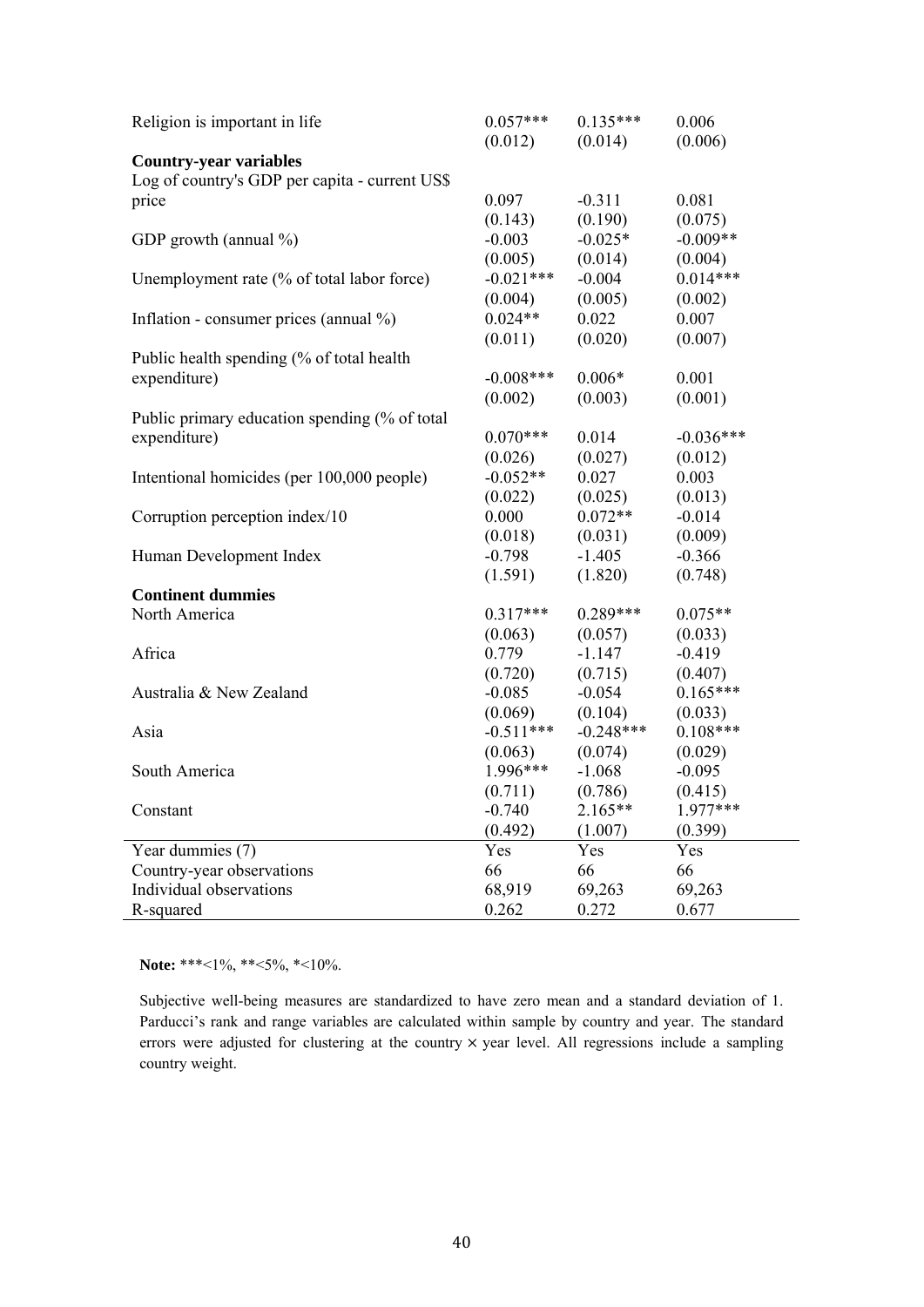| <b>VARIABLES</b>                                  | <b>All</b> | <b>Europe</b> | <b>North</b><br>America | Asia       | Africa $+$<br><b>South</b><br>America | <b>Australia</b><br>$+$ NZ |
|---------------------------------------------------|------------|---------------|-------------------------|------------|---------------------------------------|----------------------------|
| A) Cantril Life Ladder                            |            |               |                         |            |                                       |                            |
| Share of taxable income held by the top 1 percent | $0.044**$  | $-0.044**$    | $-0.020$                | $-0.004$   | $0.645***$                            | $0.148***$                 |
|                                                   | (0.020)    | (0.022)       | (0.112)                 | (0.154)    | (0.159)                               | (0.015)                    |
| Log of household income per capita - 2010 PPP     | 0.034      | $-0.044$      | $-0.051$                | $-0.064$   | 0.023                                 | $0.269**$                  |
|                                                   | (0.032)    | (0.031)       | (0.053)                 | (0.127)    | (0.143)                               | (0.067)                    |
| Log(relative household income)                    | $0.065**$  | $-0.001$      | $-0.043$                | 0.080      | 0.039                                 | $-0.011$                   |
|                                                   | (0.027)    | (0.032)       | (0.084)                 | (0.066)    | (0.070)                               | (0.070)                    |
| Parducci's within-sample rank variable            | $0.290***$ | $0.317***$    | 0.254                   | $0.354***$ | $0.592**$                             | $-0.000$                   |
|                                                   | (0.059)    | (0.069)       | (0.191)                 | (0.105)    | (0.250)                               | (0.266)                    |
| Parducci's within-sample range variable           | 0.241      | $0.595**$     | 0.945                   | 0.912      | 0.395                                 | $-0.845***$                |
|                                                   | (0.212)    | (0.258)       | (0.621)                 | (0.927)    | (1.126)                               | (0.130)                    |
| <b>B) Positive Emotional Experiences</b>          |            |               |                         |            |                                       |                            |
| Share of taxable income held by the top 1 percent | $0.056*$   | 0.012         | 0.020                   | 0.152      | $0.227*$                              | 0.054                      |
|                                                   | (0.030)    | (0.023)       | (0.105)                 | (0.125)    | (0.114)                               | (0.052)                    |
| Log of household income per capita - 2010 PPP     | 0.011      | 0.017         | 0.075                   | 0.007      | 0.286                                 | 0.020                      |
|                                                   | (0.026)    | (0.029)       | (0.083)                 | (0.093)    | (0.156)                               | (0.048)                    |
| Log(relative household income)                    | 0.030      | 0.034         | $-0.142*$               | 0.034      | 0.018                                 | $0.111*$                   |
|                                                   | (0.024)    | (0.029)       | (0.065)                 | (0.062)    | (0.038)                               | (0.049)                    |
| Parducci's within-sample rank variable            | $0.111**$  | $0.163***$    | $-0.056$                | 0.095      | $-0.048$                              | $-0.168$                   |
|                                                   | (0.044)    | (0.049)       | (0.078)                 | (0.128)    | (0.166)                               | (0.231)                    |
| Parducci's within-sample range variable           | $-0.070$   | $-0.257$      | $-0.312$                | 0.032      | $-1.725$                              | 0.333                      |
|                                                   | (0.193)    | (0.185)       | (0.605)                 | (0.650)    | (1.207)                               | (0.497)                    |
| <b>C)</b> Negative Emotional Experiences          |            |               |                         |            |                                       |                            |

**Table 2: Country Fixed Effects – Sub-sample Regressions by Continents**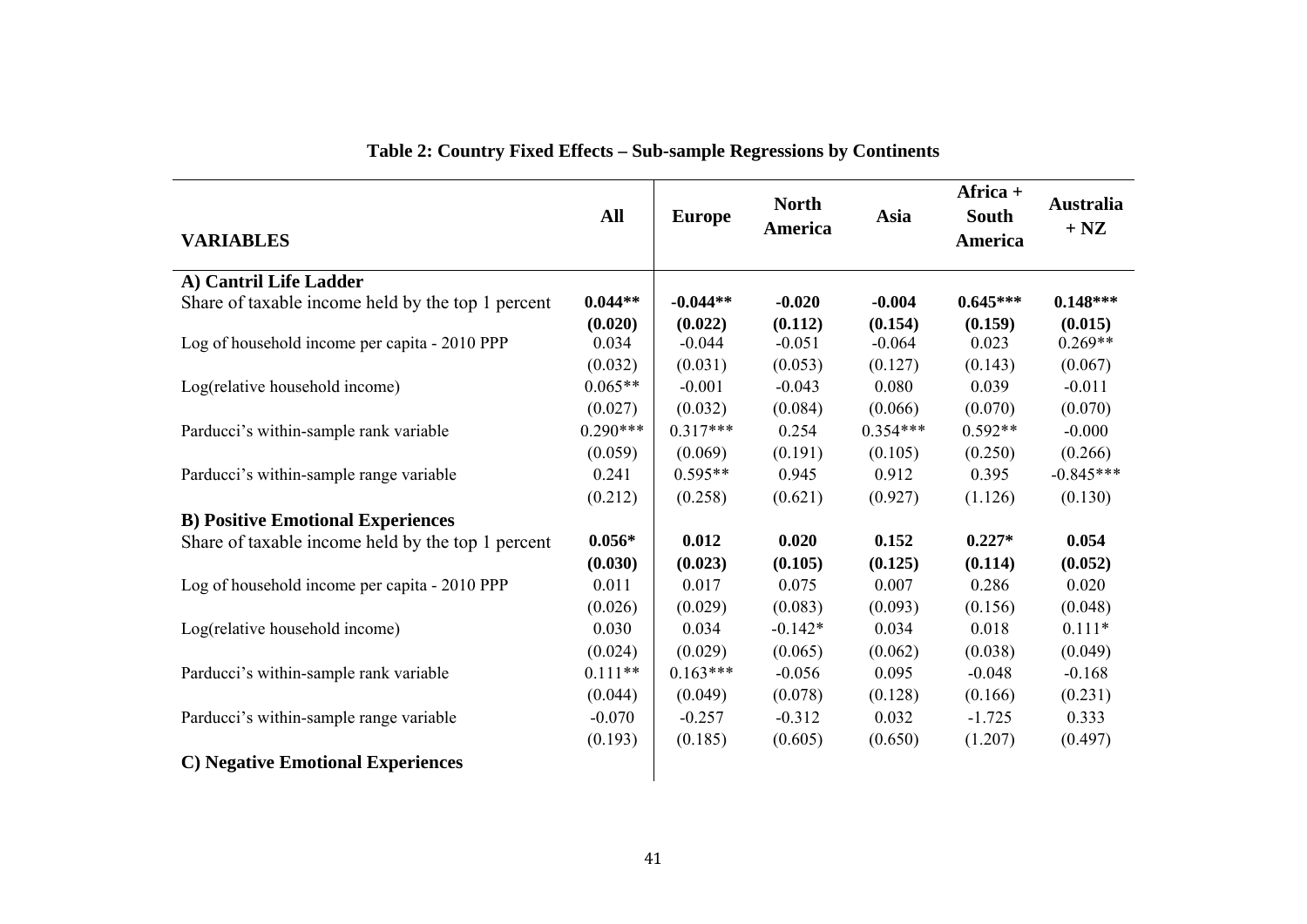| Share of taxable income held by the top 1 percent | 0.015    | $0.023*$ | $-0.148**$ | $0.375***$ | $0.139*$ | 0.054    |
|---------------------------------------------------|----------|----------|------------|------------|----------|----------|
|                                                   | (0.010)  | (0.013)  | (0.043)    | (0.058)    | (0.060)  | (0.095)  |
| Log of household income per capita - 2010 PPP     | 0.002    | $-0.003$ | $0.061*$   | 0.069      | $-0.006$ | 0.034    |
|                                                   | (0.012)  | (0.019)  | (0.026)    | (0.049)    | (0.068)  | (0.144)  |
| Log(relative household income)                    | $-0.015$ | $-0.003$ | $-0.022$   | 0.009      | $-0.012$ | 0.081    |
|                                                   | (0.014)  | (0.021)  | (0.058)    | (0.047)    | (0.031)  | (0.041)  |
| Parducci's within-sample rank variable            | 0.003    | 0.017    | $-0.043$   | $-0.027$   | $-0.051$ | 0.079    |
|                                                   | (0.029)  | (0.034)  | (0.108)    | (0.069)    | (0.096)  | (0.162)  |
| Parducci's within-sample range variable           | $-0.074$ | $-0.106$ | $-0.379$   | $-0.439$   | 0.109    | $-0.503$ |
|                                                   | (0.072)  | (0.134)  | (0.267)    | (0.353)    | (0.427)  | (0.913)  |
| Country-year observations                         | 66       | 32       | 8          | 13         | 8        |          |
| Individual observations                           | 68,919   | 32,305   | 7,573      | 14,548     | 7,914    | 4,473    |

**Note:** \*\*\**P*<0.01, \*\**P*<0.05, \**P*<0.1.

Subjective well-being measures are standardized to have zero mean and a standard deviation of 1. Standard errors are clustered at the country level and are reported in the parentheses. Same control variables are as in Table 1 (excluding macroeconomic variables).

Europe = United Kingdom, France, Germany, Netherlands, Spain, Italy, Sweden, Denmark, Finland, Ireland, Norway, Switzerland

North America = U.S. and Canada

Asia = Singapore, Japan, South Korea, Malaysia

Africa/South America = South Africa, Colombia

Australia/NZ = Australia, New Zealand

Source: Estimated by authors using country-based data on top incomes from the World Top Income Database, individual-based data life satisfaction from the Gallup World.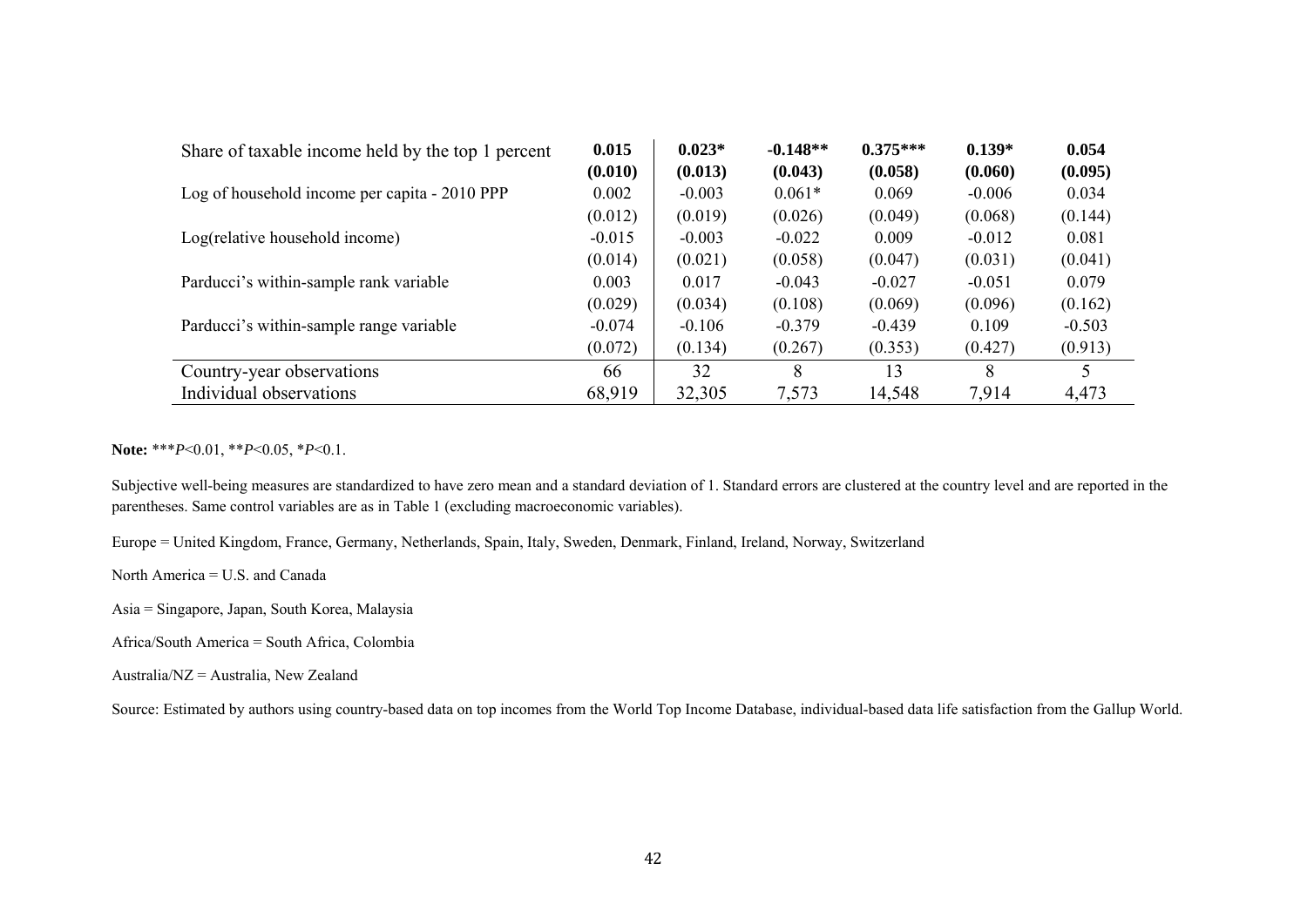| Table 3: Life Evaluation, Positive, and Negative Emotional Well-being Equations with Country Fixed Effects - European Sample |  |  |
|------------------------------------------------------------------------------------------------------------------------------|--|--|
|                                                                                                                              |  |  |

|                                                   |             | A) Females          |                 |              |                   |                 |  |
|---------------------------------------------------|-------------|---------------------|-----------------|--------------|-------------------|-----------------|--|
|                                                   | Life        | <b>Positive</b>     | <b>Negative</b> | Life         | <b>Positive</b>   | <b>Negative</b> |  |
| <b>VARIABLES</b>                                  | evaluation  | experience          | experience      | evaluation   | experience        | experience      |  |
| Share of taxable income held by the top 1 percent | $-0.045*$   | 0.023               | 0.026           | $-0.044*$    | $-0.005$          | 0.021           |  |
|                                                   | (0.023)     | (0.021)             | (0.020)         | (0.024)      | (0.035)           | (0.013)         |  |
| Observations                                      | 18,767      | 18,889              | 18,889          | 13,538       | 13,597            | 13,597          |  |
| R-squared                                         | 0.244       | 0.301               | 0.692           | 0.231        | 0.233             | 0.653           |  |
|                                                   |             | $C)$ Age $\leq$ =40 |                 | D) Age $>40$ |                   |                 |  |
|                                                   | Life        | <b>Positive</b>     | <b>Negative</b> | Life         | <b>Positive</b>   | <b>Negative</b> |  |
| <b>VARIABLES</b>                                  | evaluation  | experience          | experience      | evaluation   | experience        | experience      |  |
| Share of taxable income held by the top 1 percent | $-0.079***$ | $-0.032$            | $0.083***$      | $-0.013$     | 0.035             | $-0.019$        |  |
|                                                   | (0.025)     | (0.031)             | (0.014)         | (0.028)      | (0.023)           | (0.016)         |  |
| Observations                                      | 10,105      | 10,129              | 10,129          | 22,200       | 22,357            | 22,357          |  |
| R-squared                                         | 0.202       | 0.282               | 0.653           | 0.260        | 0.267             | 0.698           |  |
|                                                   |             | $E)$ High           |                 |              | F) Less than high |                 |  |
|                                                   |             | school/college      |                 |              | school/college    |                 |  |
|                                                   | Life        | <b>Positive</b>     | <b>Negative</b> | Life         | <b>Positive</b>   | <b>Negative</b> |  |
| <b>VARIABLES</b>                                  | evaluation  | experience          | experience      | evaluation   | experience        | experience      |  |
| Share of taxable income held by the top 1 percent | $-0.007$    | 0.010               | 0.012           | $-0.056**$   | 0.015             | 0.022           |  |
|                                                   | (0.021)     | (0.020)             | (0.018)         | (0.024)      | (0.026)           | (0.013)         |  |
| Individual observations                           | 8,276       | 8,310               | 8,310           | 23,752       | 23,888            | 23,888          |  |
| R-squared                                         | 0.186       | 0.244               | 0.644           | 0.237        | 0.271             | 0.685           |  |

Note: \*\*\*<1%, \*\*<5%, \*<10%. Subjective well-being measures are standardized to have zero mean and a standard deviation of 1. The standard errors were adjusted for clustering at the country  $\times$  year level. Country-year observations = 32. Control variables are as in Table 1.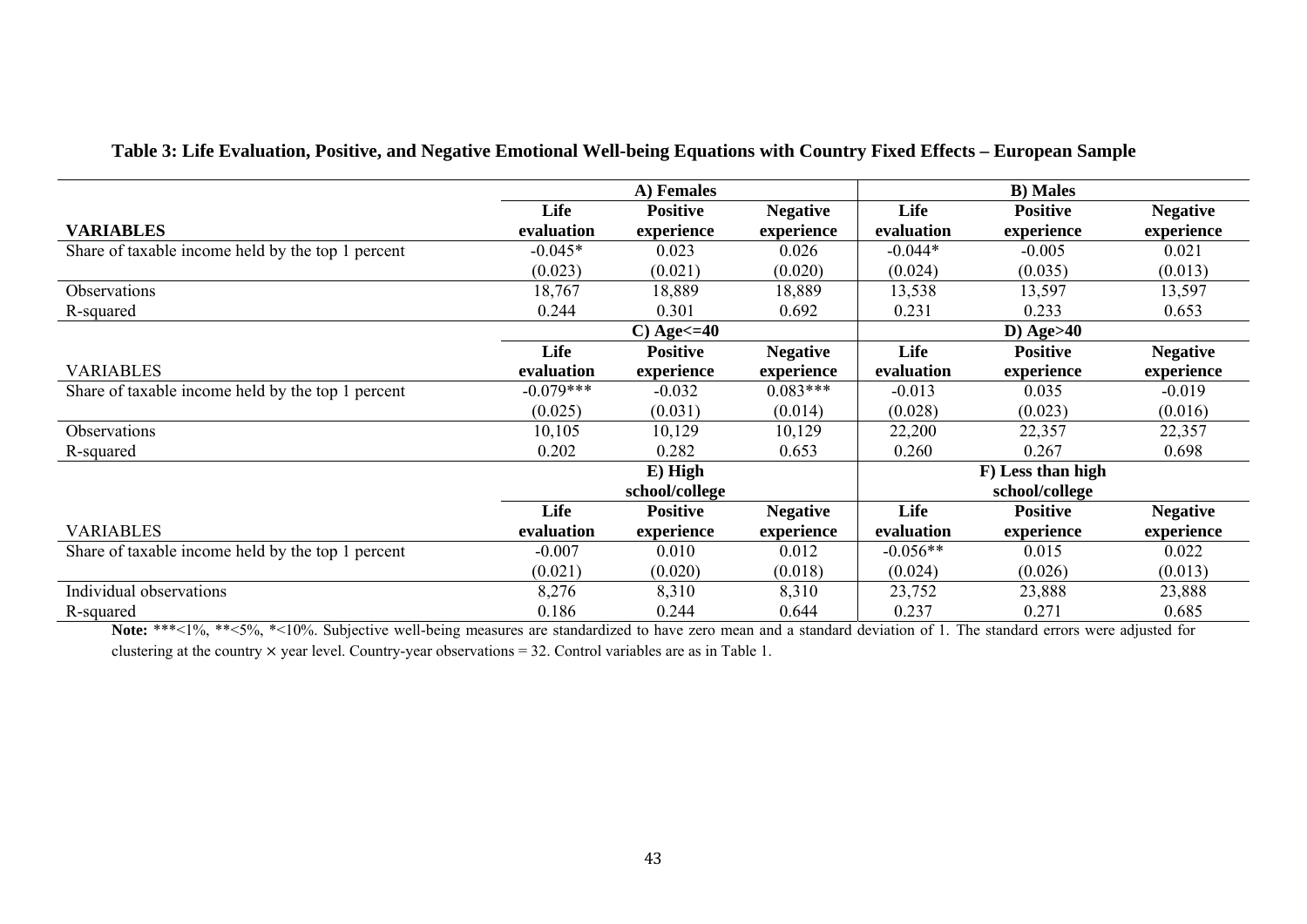**Table 4: Life Evaluation, Positive, and Negative Emotional Well-being Equations with Country Fixed Effects and Interactions Between Top Income Shares and Household Income: European Sample, 2006-2012**

|                                                                      | (1)         | (2)             | (3)             | (4)        | (5)             | (6)             |
|----------------------------------------------------------------------|-------------|-----------------|-----------------|------------|-----------------|-----------------|
|                                                                      | Life        | <b>Positive</b> | <b>Negative</b> | Life       | <b>Positive</b> | <b>Negative</b> |
| <b>VARIABLES</b>                                                     | evaluation  | experience      | experience      | evaluation | experience      | experience      |
| Share of taxable income held by the top 1 percent                    | $-0.090***$ | $-0.011$        | $0.040*$        |            |                 |                 |
|                                                                      | (0.030)     | (0.028)         | (0.023)         |            |                 |                 |
| Log of household income per capita - 2010 PPP                        | $-0.094**$  | $-0.008$        | 0.015           | $-0.074*$  | 0.007           | 0.009           |
|                                                                      | (0.037)     | (0.033)         | (0.023)         | (0.038)    | (0.026)         | (0.020)         |
| Log(relative household income)                                       | 0.001       | 0.035           | $-0.003$        | 0.001      | 0.035           | $-0.003$        |
|                                                                      | (0.031)     | (0.029)         | (0.021)         | (0.031)    | (0.029)         | (0.021)         |
| Parducci's within-sample rank variable                               | $0.322***$  | $0.165***$      | 0.016           | $0.311***$ | $0.167***$      | 0.021           |
|                                                                      | (0.070)     | (0.050)         | (0.034)         | (0.073)    | (0.049)         | (0.035)         |
| Parducci's within-sample range variable                              | $0.616**$   | $-0.247$        | $-0.114$        | $0.541**$  | $-0.259$        | $-0.077$        |
|                                                                      | (0.256)     | (0.172)         | (0.134)         | (0.230)    | (0.172)         | (0.116)         |
| <b>Interaction effect</b>                                            |             |                 |                 |            |                 |                 |
| Top 1 percent income share $\times$ log(household income per capita) | $0.005**$   | 0.002           | $-0.002$        |            |                 |                 |
|                                                                      | (0.002)     | (0.002)         | (0.002)         |            |                 |                 |
| Share $8\%$ -12% dummy $\times$ log(household income per capita)     |             |                 |                 | $0.069***$ | 0.009           | $-0.034**$      |
|                                                                      |             |                 |                 | (0.022)    | (0.018)         | (0.014)         |
| Share more than 12% dummy $\times$ log(household income per capita)  |             |                 |                 | $0.057***$ | $0.027**$       | $-0.022**$      |
|                                                                      |             |                 |                 | (0.014)    | (0.012)         | (0.009)         |
| Individual observations                                              | 32,305      | 32,486          | 32,486          | 32,305     | 32,486          | 32,486          |
| R-squared                                                            | 0.235       | 0.269           | 0.678           | 0.236      | 0.269           | 0.678           |

Note: \*\*\*<1%, \*\*<5%, \*<10%. Subjective well-being measures are standardized to have zero mean and a standard deviation of 1. The standard errors were adjusted for clustering at the country  $\times$  year level. Country-year observations = 32. Control variables are as in Table 1.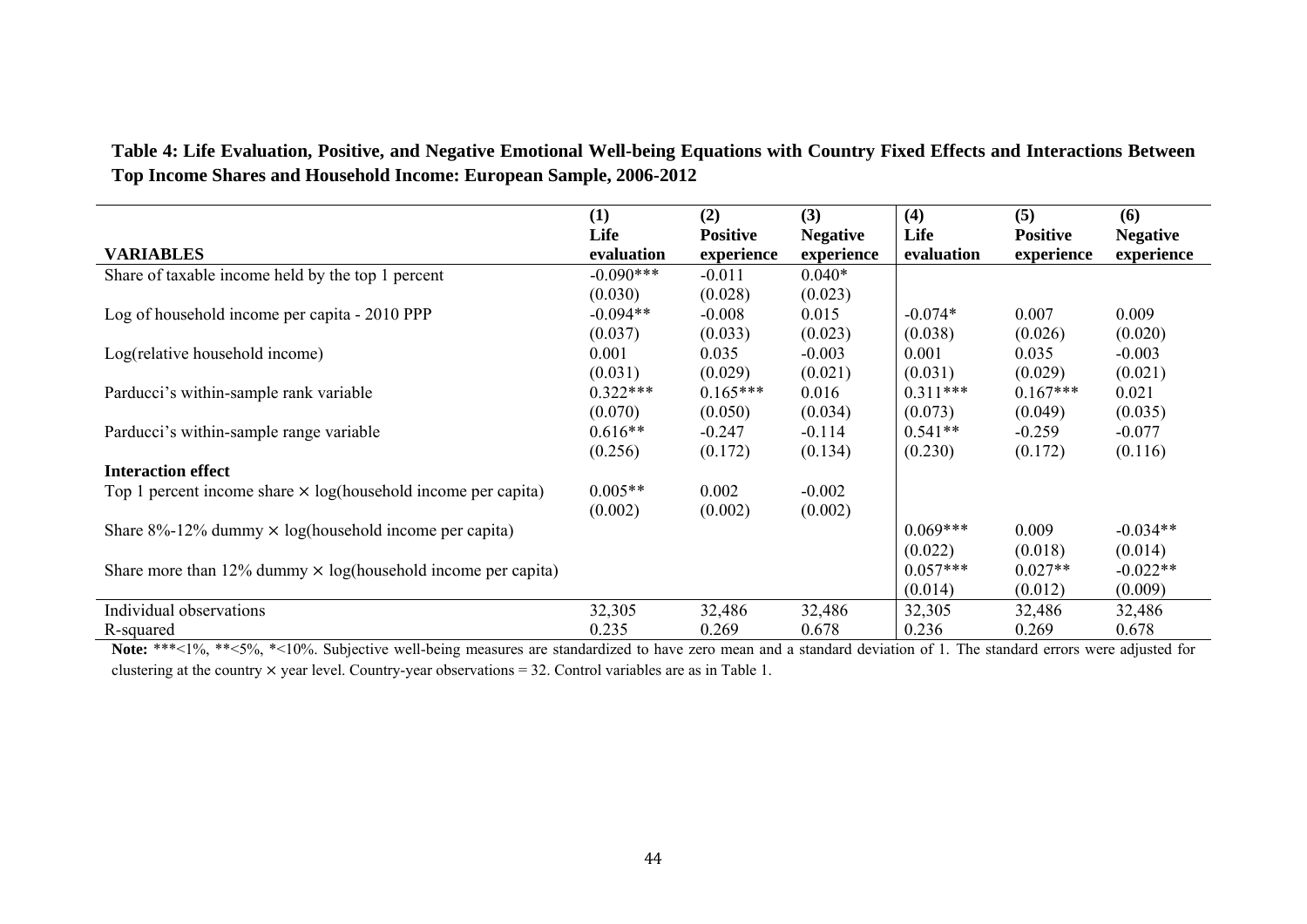| <b>VARIABLES</b>                                  | (1)<br>Life<br>evaluation | (2)<br><b>Coefficient on</b><br>top income<br>share $(b_i)$ in<br>each attitude<br>$a_i$ regression | (3)<br><b>Indirect</b><br>effects of top<br>income<br>share on life<br>evaluation:<br>$a_i \times b_i$ |
|---------------------------------------------------|---------------------------|-----------------------------------------------------------------------------------------------------|--------------------------------------------------------------------------------------------------------|
| Share of taxable income held by the top 1 percent | $-0.030$                  |                                                                                                     |                                                                                                        |
|                                                   | (0.021)                   |                                                                                                     |                                                                                                        |
| <b>Standardized attitude variables</b>            |                           |                                                                                                     |                                                                                                        |
| Community attachment $(a_1)$                      | $0.086***$                | $-0.035$                                                                                            | $-0.00301$                                                                                             |
|                                                   | (0.010)                   | (0.028)                                                                                             |                                                                                                        |
| Community basics $(a_2)$                          | $0.019*$                  | $0.048***$                                                                                          | 0.000912                                                                                               |
|                                                   | (0.010)                   | (0.010)                                                                                             |                                                                                                        |
| Civic engagement $(a_3)$                          | $0.049***$                | $-0.079***$                                                                                         | $-0.003871$                                                                                            |
|                                                   | (0.007)                   | (0.028)                                                                                             |                                                                                                        |
| Diversity $(a_4)$                                 | $0.013**$                 | $0.048**$                                                                                           | 0.000624                                                                                               |
|                                                   | (0.006)                   | (0.022)                                                                                             |                                                                                                        |
| Law and order $(a_5)$                             | 0.003                     | $-0.171***$                                                                                         | $-0.000513$                                                                                            |
|                                                   | (0.008)                   | (0.019)                                                                                             |                                                                                                        |
| Financial life $(a6)$                             | $0.141***$                | $-0.169***$                                                                                         | $-0.023829$                                                                                            |
|                                                   | (0.010)                   | (0.023)                                                                                             |                                                                                                        |
| Food and shelter $(a_7)$                          | $0.081***$                | $-0.046$                                                                                            | $-0.003726$                                                                                            |
|                                                   | (0.010)                   | (0.031)                                                                                             |                                                                                                        |
| National institutions $(a_8)$                     | $0.017**$                 | $-0.117***$                                                                                         | $-0.001989$                                                                                            |
|                                                   | (0.007)                   | (0.008)                                                                                             |                                                                                                        |
| Corruption $(a9)$                                 | 0.001                     | $-0.019***$                                                                                         | $-0.000019$                                                                                            |
|                                                   | (0.007)                   | (0.006)                                                                                             |                                                                                                        |
| Optimism $(a_{10})$                               | 0.004                     | $-0.033$                                                                                            | $-0.000132$                                                                                            |
|                                                   | (0.009)                   | (0.022)                                                                                             |                                                                                                        |
| Daily experiences $(a_{11})$                      | $0.171***$                | $-0.005$                                                                                            | $-0.000855$                                                                                            |
|                                                   | (0.012)                   | (0.013)                                                                                             |                                                                                                        |

#### **Table 5: Life Evaluation Equations with Additional Attitudinal Variables and their Estimated Indirect Effects – European Sample (Country FE)**

**Note:** \*\*\*<1%, \*\*<5%, \*<10%. Subjective well-being measures and attitudinal variables are standardized to have zero mean and a standard deviation of 1. The standard errors were adjusted for clustering at the country  $\times$  year level. Country-year observations = 32. Control variables are as in Table 1.

 Community attachment = satisfaction with the city or area they live in; community basics = evaluation of everyday life in a community; civic engagement = respondent's inclination to volunteer; diversity = a community's level of acceptance of people from different race, ethnic, or cultural groups; law and order = respondent's level of personal security; financial life = respondent's personal economic situations and the economics of the community where they live; food and shelter = satisfaction with level of food and shelter available to them; national institutions = respondent's confidence in key institutions in the country; corruption = respondent's perceptions in a community about the level of corruption in business and government; optimism = respondent's positive attitudes about the future; and daily experience = respondent's experienced well-being on the day before the interview.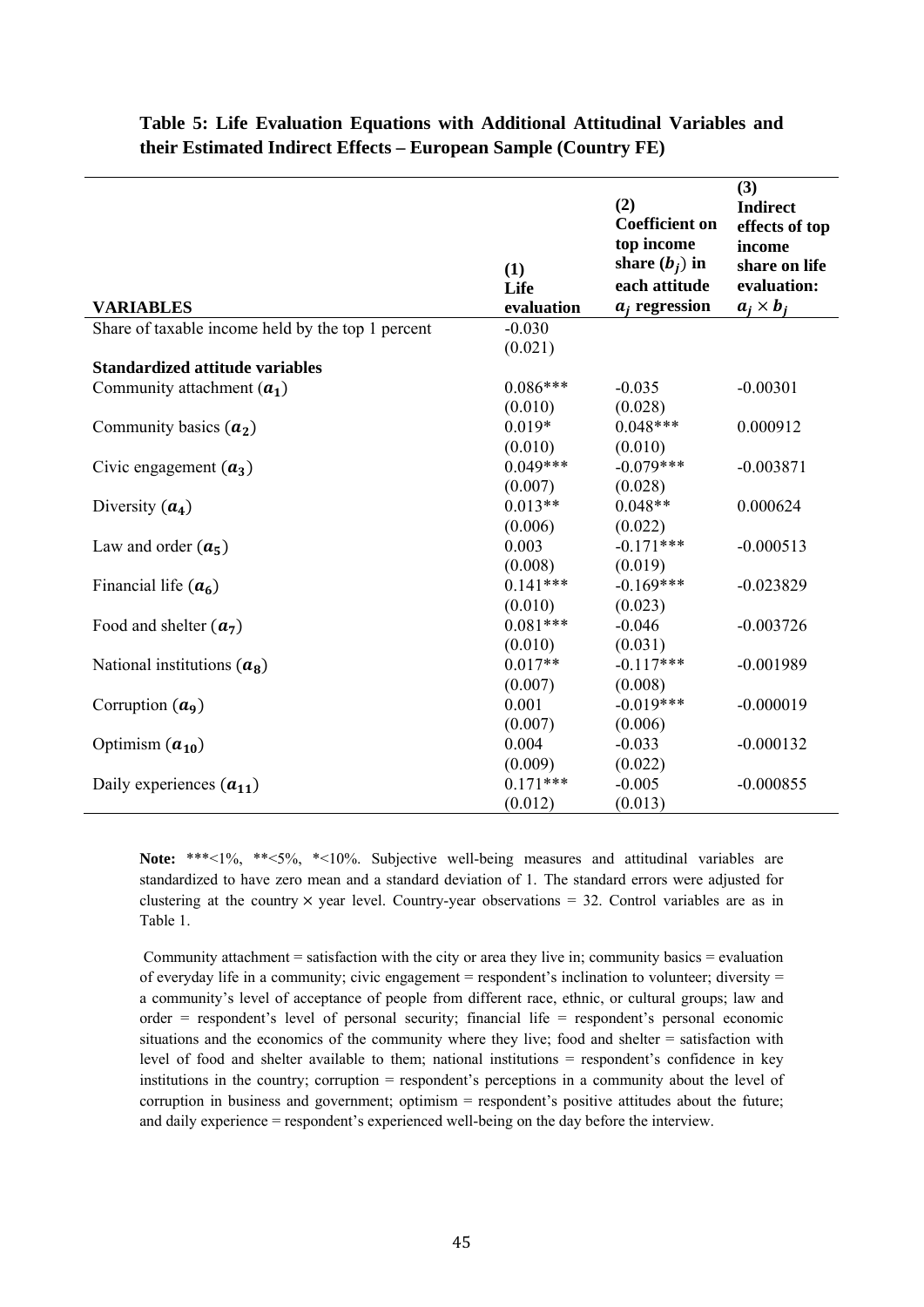| <b>VARIABLES</b>                                  | <b>OLS</b>             |
|---------------------------------------------------|------------------------|
| Share of taxable income held by the top 1 percent | $-0.101**$             |
|                                                   | (0.044)                |
| Log of real household income per capita           | $-0.009$               |
|                                                   | (0.018)                |
| <b>Personal characteristics</b>                   |                        |
| Male                                              | $-0.056***$            |
|                                                   | (0.004)<br>$-0.111***$ |
| Age                                               | (0.003)                |
| Age-squared                                       | $0.002***$             |
|                                                   | (0.000)                |
| Age-cubed                                         | $-0.000***$            |
|                                                   | (0.000)                |
| Log(relative household income)                    | 0.027                  |
|                                                   | (0.018)                |
| Parducci's within-sample rank variable            | $0.146***$             |
|                                                   | (0.023)                |
| Parducci's within-sample range variable           | 0.311                  |
|                                                   | (0.185)                |
| Completed higher degree                           | $-0.167***$            |
|                                                   | (0.021)                |
| Completed 1 <sup>st</sup> degree                  | $-0.159***$            |
|                                                   | (0.014)                |
| Completed HND, HNC                                | $-0.121***$            |
| Completed A-levels                                | (0.016)<br>$-0.123***$ |
|                                                   | (0.009)                |
| Completed O-levels                                | $-0.086***$            |
|                                                   | (0.007)                |
| Completed CSE levels                              | $-0.035**$             |
|                                                   | (0.015)                |
| Living as couple                                  | $-0.044***$            |
|                                                   | (0.008)                |
| Widowed                                           | $-0.242***$            |
|                                                   | (0.013)                |
| Divorced                                          | $-0.375***$<br>(0.014) |
| Separated                                         | $-0.517***$            |
|                                                   | (0.019)                |
| Never married                                     | $-0.291***$            |
|                                                   | (0.009)                |
| Employed full-time                                | $-0.056***$            |
|                                                   | (0.007)                |
| Unemployed                                        | $-0.375***$            |
|                                                   | (0.016)                |
| Retired                                           | $0.051***$             |
|                                                   | (0.016)                |
| Maternity leave                                   | $0.220***$             |
|                                                   | (0.025)<br>$-0.090***$ |
| Family care                                       |                        |

**Table 6: Life Satisfaction Regression with Top Income Shares as the Independent Variable (OLS), British Household Panel Survey 1996-2007**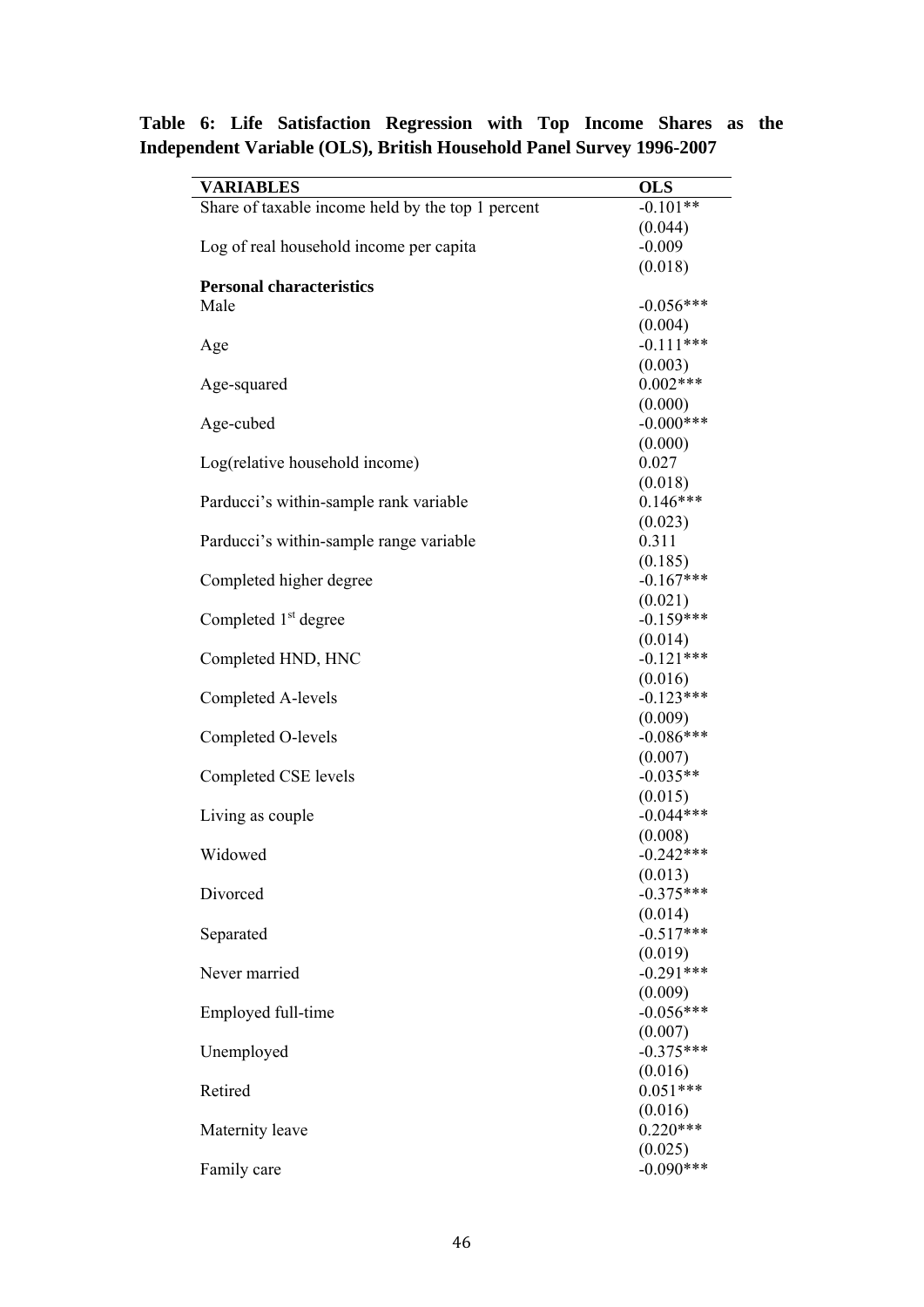|                                                            | (0.017)     |
|------------------------------------------------------------|-------------|
| Full-time student                                          | $-0.010$    |
|                                                            | (0.021)     |
| Disabled                                                   | $-0.389***$ |
|                                                            | (0.016)     |
| Government training                                        | $-0.099$    |
|                                                            | (0.089)     |
| Other type of employment                                   | $-0.153**$  |
|                                                            | (0.048)     |
| Health: Poor                                               | $0.493***$  |
|                                                            | (0.060)     |
| Health: Fair                                               | $0.881***$  |
|                                                            | (0.056)     |
| Health: Good                                               | $1.236***$  |
|                                                            | (0.041)     |
| Health: Excellent                                          | $1.500***$  |
|                                                            | (0.039)     |
| Number of children aged 15 and under                       | $-0.010*$   |
|                                                            | (0.005)     |
| <b>Country-level variables</b>                             |             |
| Log of country's GDP per capita - current US\$ price       | 28.134***   |
|                                                            | (7.677)     |
| GDP growth (annual %)                                      | $-0.281***$ |
|                                                            | (0.067)     |
| Unemployment rate (% of total labor force)                 | $0.454***$  |
|                                                            | (0.119)     |
| Inflation - consumer prices (annual $\%$ )                 | $-0.107**$  |
|                                                            | (0.041)     |
| Public health spending (% of total health expenditure)     | $-0.191***$ |
|                                                            | (0.031)     |
| Public primary education spending (% of total expenditure) | $-0.119***$ |
|                                                            | (0.016)     |
| Intentional homicides (per 100,000 people)                 | $-1.184***$ |
|                                                            | (0.142)     |
| Time trend                                                 | $-0.558***$ |
|                                                            | (0.162)     |
| Constant                                                   | 842.489***  |
|                                                            | (247.785)   |
| Regional fixed effects                                     | Yes         |
| Individual observations                                    | 123,571     |
| Overall R-squared                                          | 0.190       |

**Note**: \*\*\*<1%, \*\*<5%, \*<10%.

Life satisfaction is standardized to have a mean zero and a standard deviation of 1. The standard errors were adjusted for clustering by survey year. The average share of taxable income held by the top 1 percent for 1996-2009 in the UK is 13.14 with an overall standard error of 1.12 and a within standard error 0f 1.01.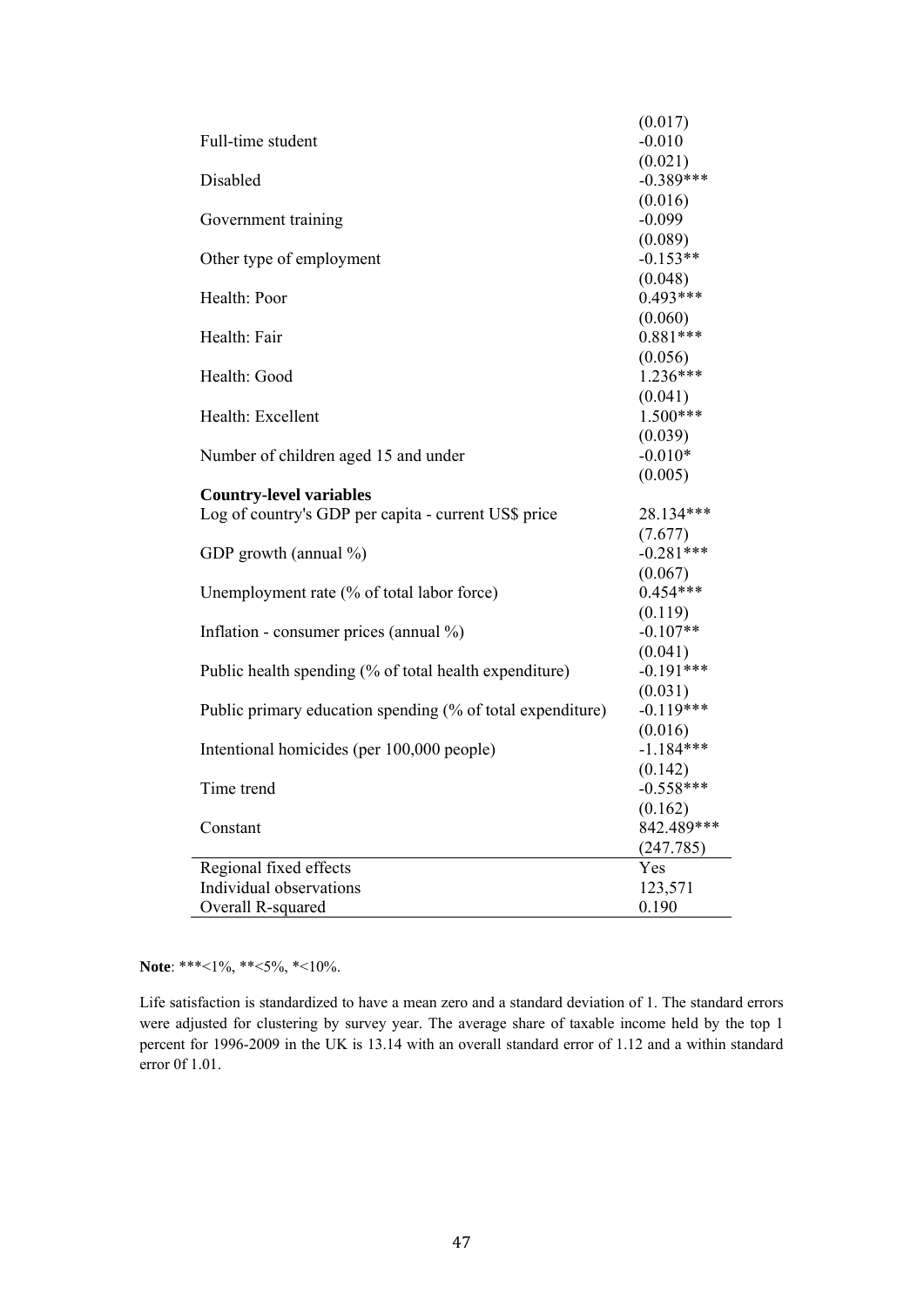### **[FOR ONLINE PUBLICATION]**

### **Online Appendix**

# **Table 1A: Descriptive Statistics, the Gallup World Poll 2006-2012**

| <b>Variables</b>           | M     | <b>SD</b> | Range     | <b>Description</b>                                                                                                                                                                                                                                                                                                                                                                                                                                                                                                                                                                                                                                                               |
|----------------------------|-------|-----------|-----------|----------------------------------------------------------------------------------------------------------------------------------------------------------------------------------------------------------------------------------------------------------------------------------------------------------------------------------------------------------------------------------------------------------------------------------------------------------------------------------------------------------------------------------------------------------------------------------------------------------------------------------------------------------------------------------|
| Life evaluation            | 6.81  | 1.95      | $0 - 10$  | "Please imagine a ladder/mountain with steps numbered from zero<br>at the bottom to ten at the top. Suppose we say that the top of the<br>ladder/mountain represents the best possible life for you and the<br>bottom of the ladder/mountain represents the worst possible life for<br>you. If the top step is 10 and the bottom step is 0, on which step of<br>the ladder/mountain do you feel you personally stand at the present<br>time?" The corresponding response categories range from 0 (Worst)<br>possible life) to 10 (Best possible life).                                                                                                                           |
| Positive daily experiences | 74.43 | 25.79     | $0 - 100$ | "Did you feel well-rested yesterday?", "Were you treated with<br>respect all day yesterday?", "Did you smile or laugh a lot<br>yesterday?", "Did you learn or do something interesting<br>yesterday?", and "Did you experience the following feelings<br>during a lot of the day yesterday? How about enjoyment?" The five<br>items are recoded so that positive answers are scored as a "1" and<br>all other answers (including "don't know" and "refused") are<br>scored as a "0." An individual record has an index calculated if it<br>has at least four out of five valid scores $(0 \text{ or } 1)$ , and the final score<br>is the mean of valid items multiplied by 100. |
| Negative daily experiences | 23.64 | 26.77     | $0 - 100$ | "Did you experience the following feelings during a lot of the day<br>yesterday? How about physical pain?", "How about worry?",<br>"How about sadness?", "How about stress?", and "How about<br><i>anger?</i> " The five items are recoded so that affirmative answers<br>are scored as a "1" and all other answers (including "don't know"<br>or "refused" are a "0." An individual record has an index<br>calculated if it has at least four out of five valid scores $(0 \text{ or } 1)$ , and                                                                                                                                                                                |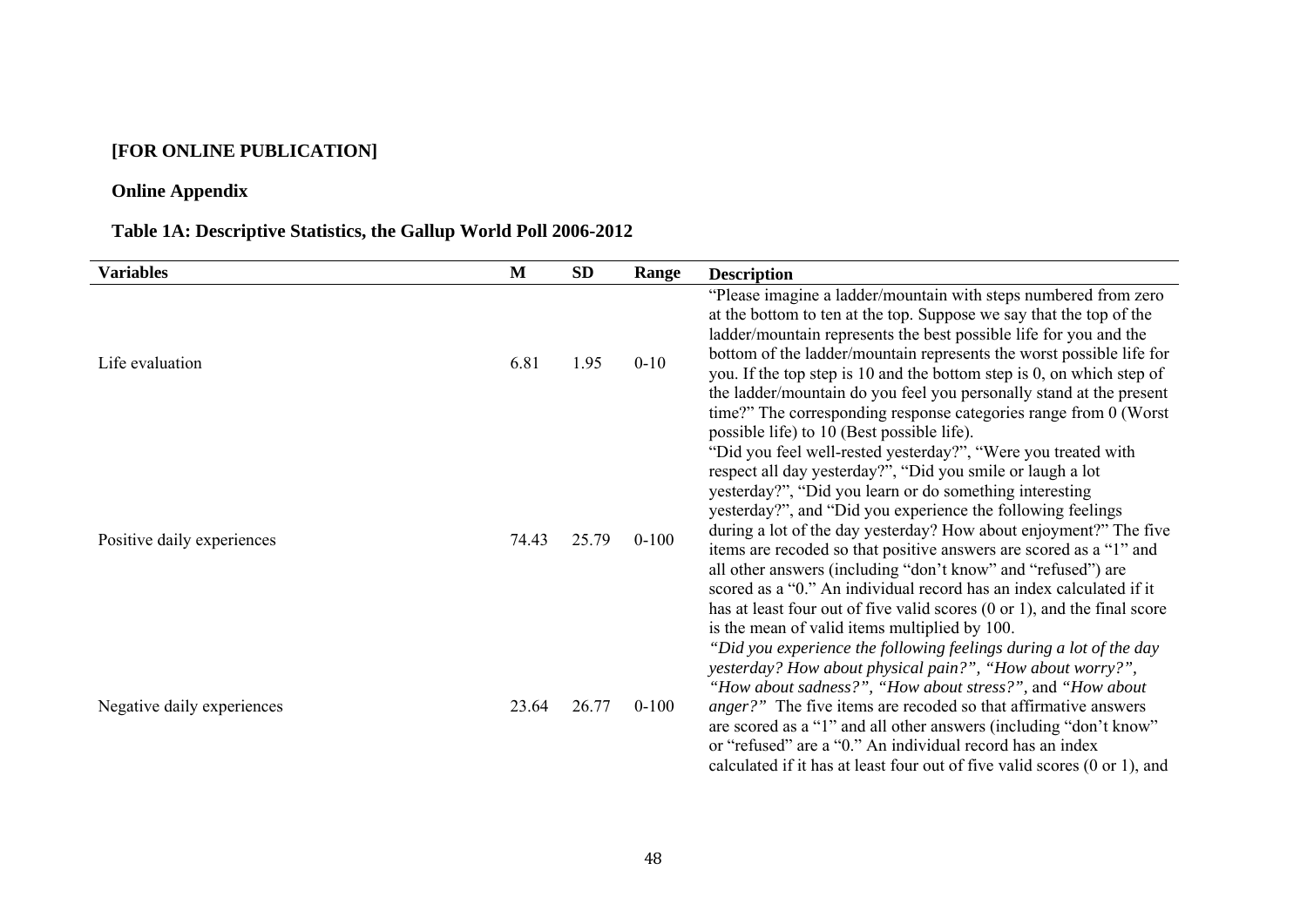|       |       |                   | the final score is the mean of valid items multiplied by 100.                                                                                        |
|-------|-------|-------------------|------------------------------------------------------------------------------------------------------------------------------------------------------|
| 11.24 | 4.11  | $5.44-$<br>20.49  | Share of taxable income held by the top 1 percent at the country-<br>year level (in $\%$ )                                                           |
| 9.24  | 1.21  | 1.94-<br>14.99    | Log of household income per capita, PPP-corrected at 2010 price                                                                                      |
|       |       |                   |                                                                                                                                                      |
| 47.07 | 17.66 | 15-99             | Age                                                                                                                                                  |
| 0.43  | 0.49  | $0 - 1$           | Male                                                                                                                                                 |
| 9.23  | 0.85  | $4.91 -$<br>11.67 | Log of average household income per capita, PPP-corrected at<br>2010 price of people within the same age group, education level,<br>country and year |
| 0.50  | 0.28  | $0 - 1$           | Parducci's rank variable calculated within sample by country and<br>year                                                                             |
| 0.59  | 0.14  | $0 - 1$           | Parducci's range variable calculated within sample by country and<br>year                                                                            |
| 0.04  | 0.19  | $0 - 1$           | Employed full time for self                                                                                                                          |
| 0.06  | 0.23  | $0 - 1$           | Employed part time but do not want full time job                                                                                                     |
| 0.03  | 0.18  | $0 - 1$           | Unemployed                                                                                                                                           |
| 0.03  | 0.18  | $0 - 1$           | Employed part time but want full time job                                                                                                            |
| 0.25  | 0.43  | $0 - 1$           | Out of workforce                                                                                                                                     |
| 0.59  | 0.49  | $0 - 1$           | Completed secondary - 3 years Tertiary School                                                                                                        |
| 0.26  | 0.44  | $0 - 1$           | Completed high school/college degree                                                                                                                 |
| 0.52  | 0.49  | $0 - 1$           | Married                                                                                                                                              |
| 0.02  | 0.14  | $0 - 1$           | Separated                                                                                                                                            |
| 0.05  | 0.22  | $0 - 1$           | Divorced                                                                                                                                             |
| 0.07  | 0.26  | $0 - 1$           | Widowed                                                                                                                                              |
| 0.00  | 0.04  | $0 - 1$           | Domestic partner                                                                                                                                     |
| 0.63  | 1.08  | $0 - 32$          | Number of children under aged 15                                                                                                                     |
| 75.37 | 25.47 | $0 - 100$         | Perception of one's own health                                                                                                                       |
|       |       |                   |                                                                                                                                                      |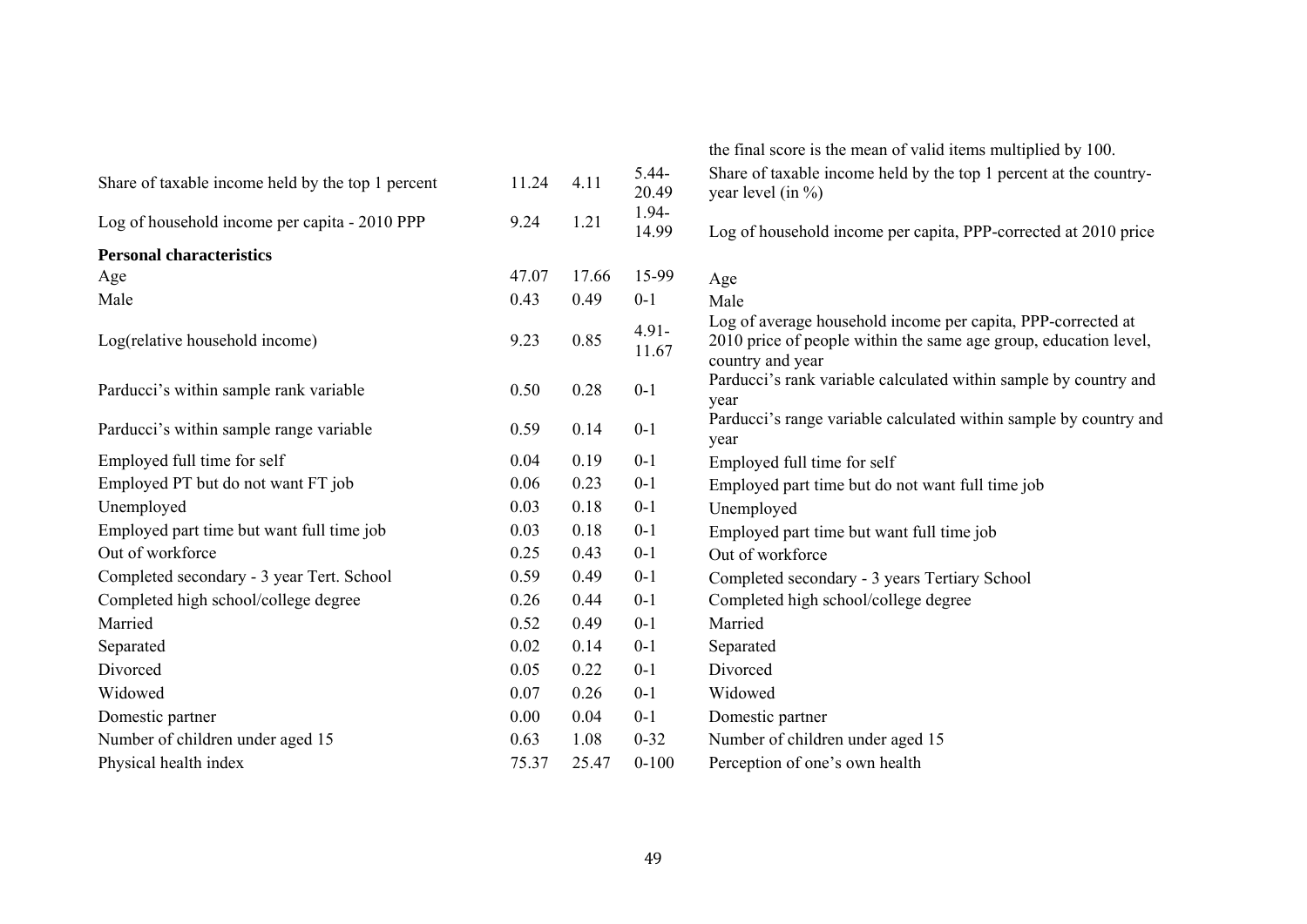| Religion is important in life                                  | 0.45  | 0.49  | $0 - 1$            | Religion is important in life                                                                                                                                                                                                                                                                                                |
|----------------------------------------------------------------|-------|-------|--------------------|------------------------------------------------------------------------------------------------------------------------------------------------------------------------------------------------------------------------------------------------------------------------------------------------------------------------------|
| <b>Country-year variables</b>                                  |       |       |                    |                                                                                                                                                                                                                                                                                                                              |
| Log of country's GDP per capita - current US\$ price           | 10.26 | 0.78  | $8.17 -$<br>11.11  | Log of country's sum of gross value added by all resident<br>producers in the economy plus any product taxes and minus any<br>subsidies not included in the value of products divided by midyear<br>population. Data are in constant 2005 U.S. dollars                                                                       |
| GDP growth (annual %)                                          | 1.02  | 3.53  | $-6.37-$<br>15.24  | Annual percentage growth rate of GDP at market prices based on<br>constant local currency. Aggregates are based on constant 2005<br>U.S. dollars                                                                                                                                                                             |
| Unemployment rate (% of total labor force)                     | 8.14  | 5.60  | $2.6 - 25.2$       | Share of the total labor force that is without work but available for<br>and seeking employment                                                                                                                                                                                                                              |
| Inflation - consumer prices (annual $\%$ )                     | 2.71  | 2.17  | $-4.48-$<br>10.93  | Annual percentage change in the cost to the average consumer of<br>acquiring a basket of goods and services                                                                                                                                                                                                                  |
| Public health spending (% of total health expenditure)         | 70.04 | 14.89 | $30.18 -$<br>85.13 | Public health spending (% of total health expenditure)                                                                                                                                                                                                                                                                       |
| Public primary education spending (% of total)<br>expenditure) | 5.34  | 1.32  | $2.78 -$<br>8.81   | Average general government expenditure (current, capital, and<br>transfers) per student in primary education, expressed as a<br>percentage of total government expenditure                                                                                                                                                   |
| Intentional homicides (per 100,000 people)                     | 5.28  | 10.77 | $0.3 - 36.8$       | Estimates of unlawful homicides purposely inflicted as a result of<br>domestic disputes, interpersonal violence, violent conflicts over<br>land resources, inter-gang violence over turf or control, and<br>predatory violence and killing by armed groups<br>Index of perceived level of corruption as determined by expert |
| Corruption perception index/10                                 | 7.3   | 1.84  | $3.5 - 9.5$        | assessments and opinion surveys, measured on a scale from 0<br>(highly corrupt) to 100 (very clean)                                                                                                                                                                                                                          |
| Human development index                                        | 0.86  | 0.07  | $0.63 -$<br>0.94   | A composite statistic of life expectancy, education, and per capita<br>income indicators, measured on a scale from 0 (lowest quality of<br>life) to 1 (highest quality of life)                                                                                                                                              |
| <b>Attitude indexes</b>                                        |       |       |                    |                                                                                                                                                                                                                                                                                                                              |
| Community attachment                                           | 84.68 | 25.49 | $0 - 100$          | Satisfaction with the city or area where they live and their<br>likelihood to move away or recommend that city or area to a friend<br>$(0 =$ least positive response, $100 =$ most positive response)                                                                                                                        |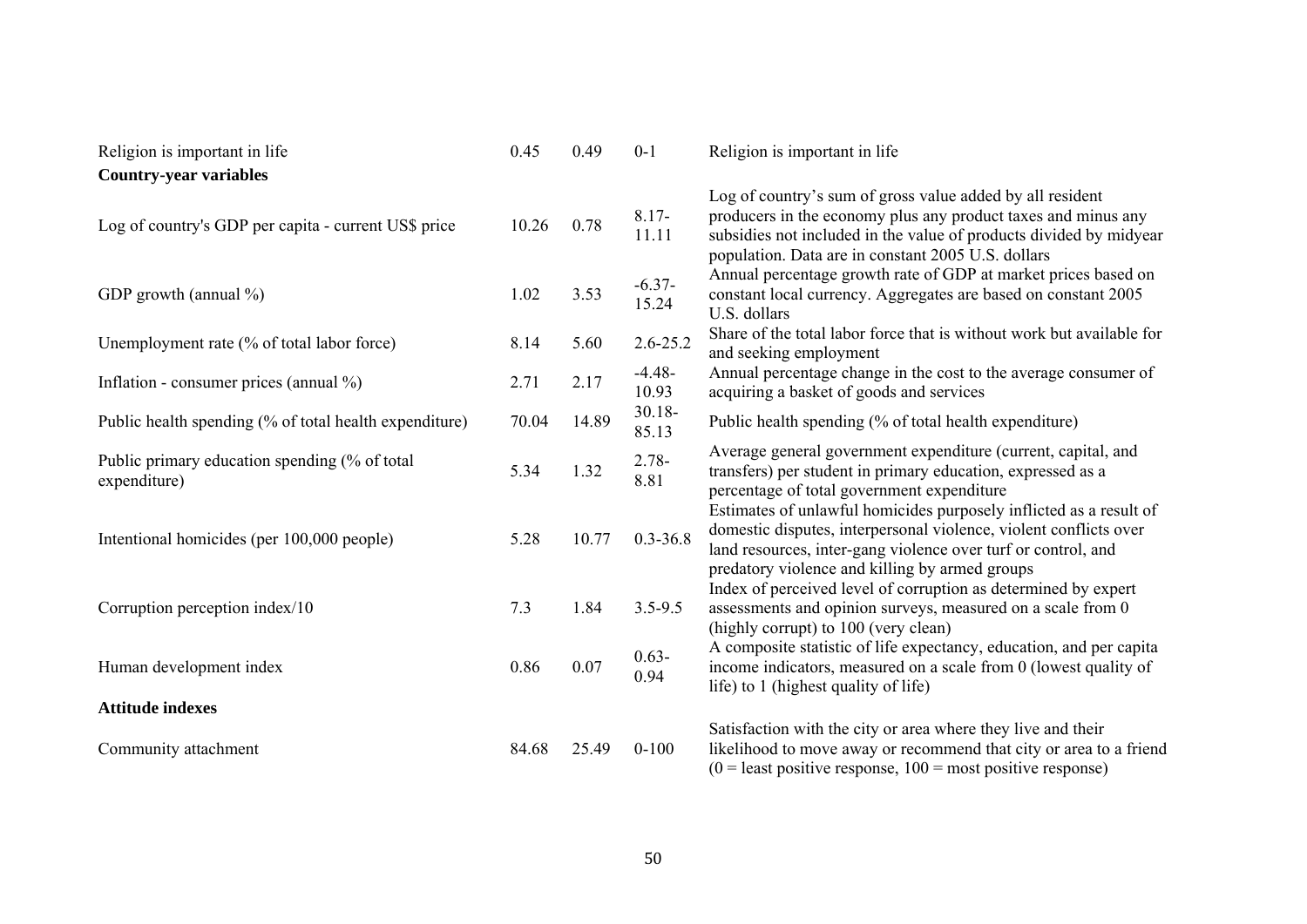|                       |       |       |           | Evaluation of everyday life in a community, including                       |
|-----------------------|-------|-------|-----------|-----------------------------------------------------------------------------|
| Community basics      | 71.53 | 23.04 | $0 - 100$ | environment, housing, and infrastructure $(0 =$ least positive              |
|                       |       |       |           | response, $100 = \text{most positive response}$ )                           |
| Civic engagement      | 41.66 | 32.19 | $0 - 100$ | Respondent's inclination to volunteer their time and assistance to          |
|                       |       |       |           | others ( $0 =$ least positive response, $100 =$ most positive response)     |
|                       |       |       |           | A measure of community's acceptance of people from different                |
| Diversity             | 66.32 | 35.37 | $0 - 100$ | racial, ethnic, or cultural groups ( $0 =$ least positive response, $100 =$ |
|                       |       |       |           | most positive response)                                                     |
| Law and order         | 76.70 | 27.72 | $0 - 100$ | Respondent's sense of personal security ( $0 =$ least safe, $100 =$ most    |
|                       |       |       |           | safe)                                                                       |
|                       |       |       |           | Respondent's personal economic situations and the economics of              |
| Financial life        | 43.95 | 32.02 | $0 - 100$ | the community where they live (living least comfortably $= 0$ , living      |
|                       |       |       |           | most comfortably $= 100$ )                                                  |
|                       |       |       |           | A measure of whether a respondent has experienced deprivation in            |
| Food and shelter      | 89.67 | 25.75 | $0 - 100$ | the areas of food or shelter ( $0 =$ most deprived, $100 =$ least           |
|                       |       |       |           | deprived)                                                                   |
|                       |       |       |           | Respondent's confidence in key institutions prominent in a                  |
| National institutions | 62.88 | 33.06 | $0 - 100$ | country's leadership: the military, the judicial system, the national       |
|                       |       |       |           | government, and the honesty of elections $(0 =$ least confidence,           |
|                       |       |       |           | $100$ = most confidence)                                                    |
|                       |       |       |           | Respondent's perceptions in a community about the level of                  |
| Corruption            | 47.98 | 44.92 | $0 - 100$ | corruption in business and government ( $0 =$ least corrupt, $100 =$        |
|                       |       |       |           | most corrupt)                                                               |
| Optimism              | 68.94 | 74.28 | $0 - 100$ | Respondent's positive attitudes about the future $(0 =$ least positive,     |
|                       |       |       |           | $100$ = most positive)                                                      |
|                       |       |       |           | Respondent's experienced well-being on the day before the survey            |
| Daily experiences     | 75.23 | 21.58 | $0 - 100$ | It provides a real time, composite measure of respondents' positive         |
|                       |       |       |           | and negative experiences ( $0 =$ least positive, $100 =$ most positive)     |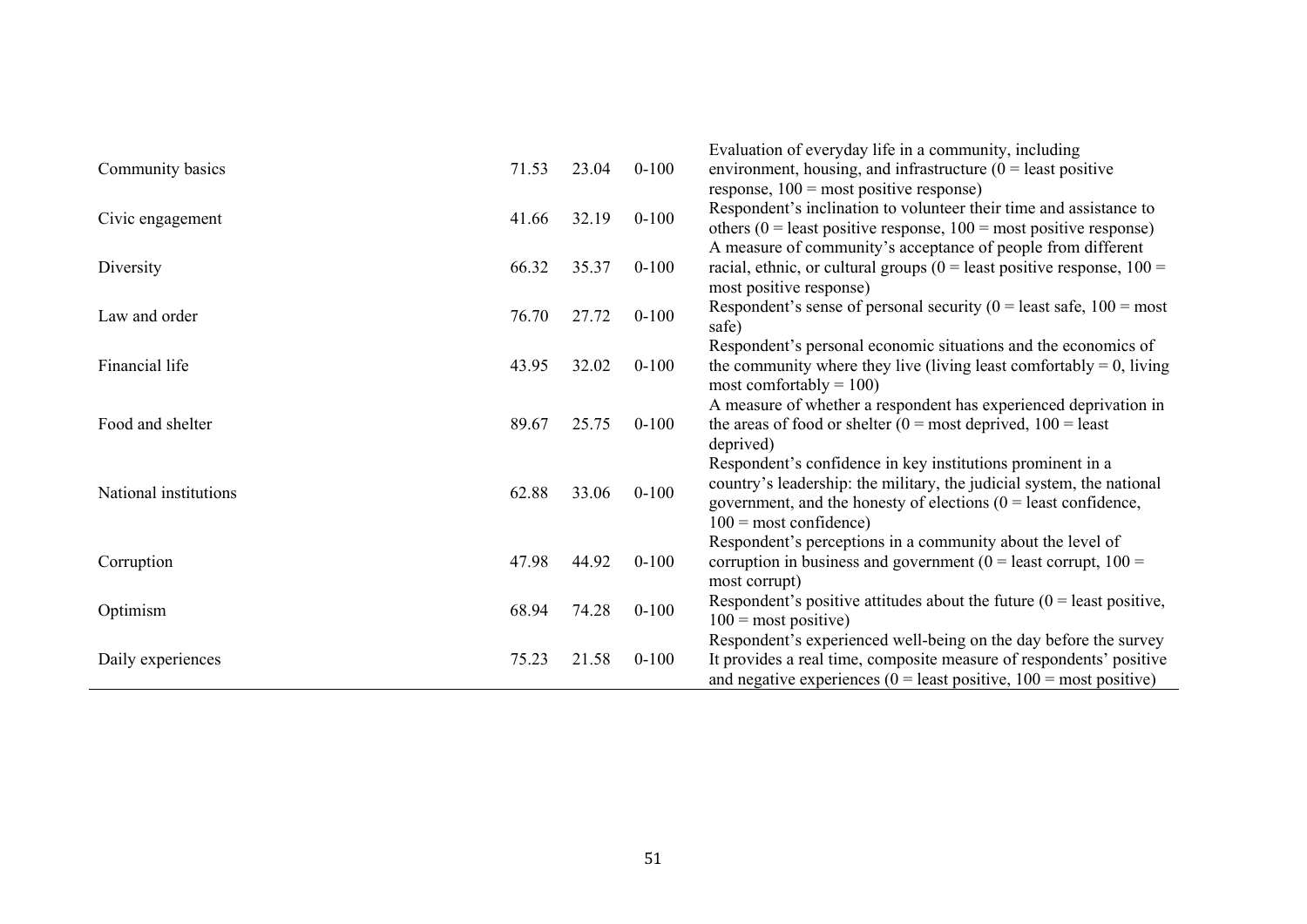|                      | <b>Top</b>   |            |                 |                 |                      |
|----------------------|--------------|------------|-----------------|-----------------|----------------------|
|                      | percentile's |            | <b>Positive</b> | <b>Negative</b> | Years used in the    |
|                      | income       | Life       | emotional       | emotional       | analysis with a      |
| <b>Countries</b>     | share        | evaluation | experience      | experience      | full set of controls |
| <b>United States</b> | 17.92        | 7.28       | 78.32           | 27.72           | 2008-2012            |
|                      | (0.68)       | (1.94)     | (24.70)         | (28.65)         |                      |
| United Kingdom       | 13.05        | 6.91       | 76.60           | 21.18           | 2009-2012            |
|                      | (0.77)       | (1.85)     | (24.57)         | (26.44)         |                      |
| France               | 8.65         | 6.69       | 72.18           | 29.21           | 2008-2009            |
|                      | (0.32)       | (1.79)     | (24.66)         | (28.82)         |                      |
| Germany              | 13.27        | 6.52       | 70.09           | 24.28           | 2007-2008            |
|                      | (0.79)       | (1.81)     | (26.14)         | (26.82)         |                      |
| Netherlands          | 6.71         | 7.54       | 76.47           | 20.41           | 2008, 2010-2012      |
|                      | (0.43)       | (1.26)     | (22.51)         | (24.22)         |                      |
| Spain                | 8.51         | 6.69       | 73.50           | 30.89           | 2008-2012            |
|                      | (0.30)       | (1.93)     | (24.26)         | (29.04)         |                      |
| Italy                | 9.56         | 6.73       | 67.86           | 28.77           | 2008-2009            |
|                      | (0.21)       | (1.86)     | (28.07)         | (27.94)         |                      |
| Sweden               | 6.86         | 7.37       | 76.51           | 19.31           | 2008-2012            |
|                      | (0.26)       | (1.63)     | (23.12)         | (23.67)         |                      |
| Denmark              | 5.96         | 7.84       | 78.07           | 18.79           | 2006-2010            |
|                      | (0.32)       | (1.51)     | (23.22)         | (23.28)         |                      |
| Singapore            | 14.27        | 6.63       | 61.61           | 22.04           | 2008-2011            |
|                      | (0.66)       | (1.46)     | (29.58)         | (24.34)         |                      |
| Japan                | 9.61         | 6.09       | 69.56           | 20.76           | 2008-2010            |
|                      | (0.10)       | (1.91)     | (27.68)         | (25.23)         |                      |
| South Africa         | 17.20        | 5.23       | 74.20           | 21.31           | 2008-2010            |
|                      | (0.56)       | (1.98)     | (28.28)         | (27.22)         |                      |
| Canada               | 12.89        | 7.52       | 80.21           | 25.43           | 2006-2010            |
|                      | (0.54)       | (1.64)     | (22.96)         | (27.22)         |                      |
| Australia            | 9.21         | 7.38       | 76.72           | 23.58           | 2008, 2010           |
|                      | (0.45)       | (1.66)     | (24.57)         | (27.27)         |                      |
| New Zealand          | 7.94         | 7.38       | 78.79           | 25.08           | 2008, 2010-2011      |
|                      | (0.27)       | (1.68)     | (23.16)         | (26.52)         |                      |
| South Korea          | 11.64        | 5.91       | 62.19           | 22.11           | 2008-2012            |
|                      | (0.52)       | (2.15)     | (29.90)         | (27.54)         |                      |
| Colombia             | 20.26        | 6.19       | 80.22           | 30.26           | 2006-2010            |
|                      | (0.19)       | (2.46)     | (24.52)         | (30.87)         |                      |
| Finland              | 8.44         | 7.62       | 72.06           | 18.81           | 2008                 |
|                      | (0.05)       | (1.45)     | (24.43)         | (22.60)         |                      |
| Ireland              | 11.28        | 7.36       | 78.87           | 20.70           | 2008-2009            |

# **Table 2A: Average Top Income Shares and Subjective Well-Being by Country**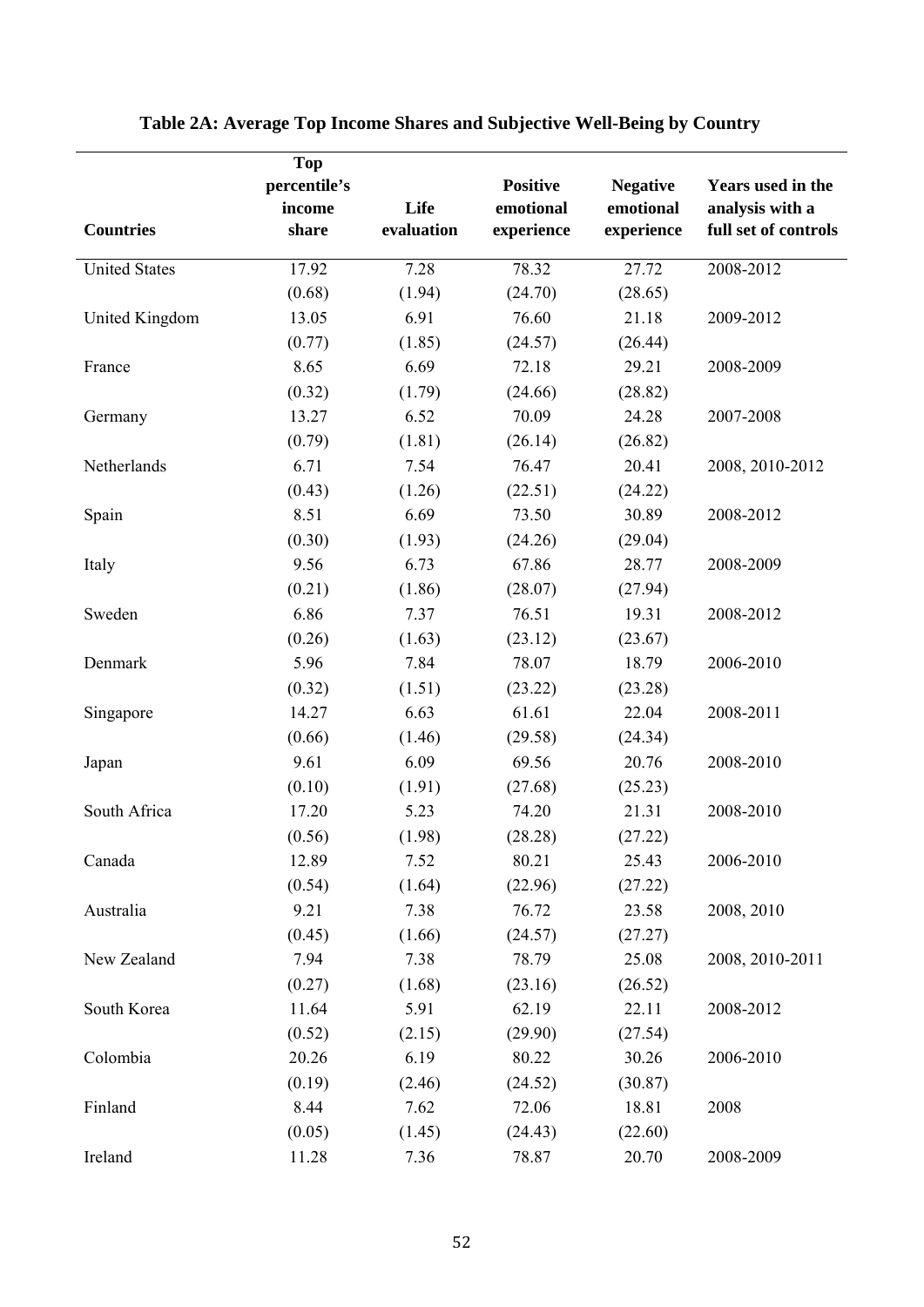|             | (0.98) | (1.72) | (22.85) | (25.61) |           |
|-------------|--------|--------|---------|---------|-----------|
| Malaysia    | 9.34   | 5.56   | 78.07   | 16.68   | 2009-2010 |
|             | (0.01) | (1.50) | (25.31) | (23.88) |           |
| Norway      | 7.78   | 7.53   | 76.31   | 19.39   | 2008      |
|             | (0.08) | (1.56) | (23.25) | (23.35) |           |
| Switzerland | 10.41  | 7.47   | 75.77   | 23.18   | 2009      |
|             | (0.12) | (1.67) | (22.77) | (24.18) |           |

**Note:** Standard deviations are reported in parentheses.

Source: Estimated by authors using country-based data on top incomes from the World Top Income Database and individual-based data life satisfaction from the Gallup World Poll.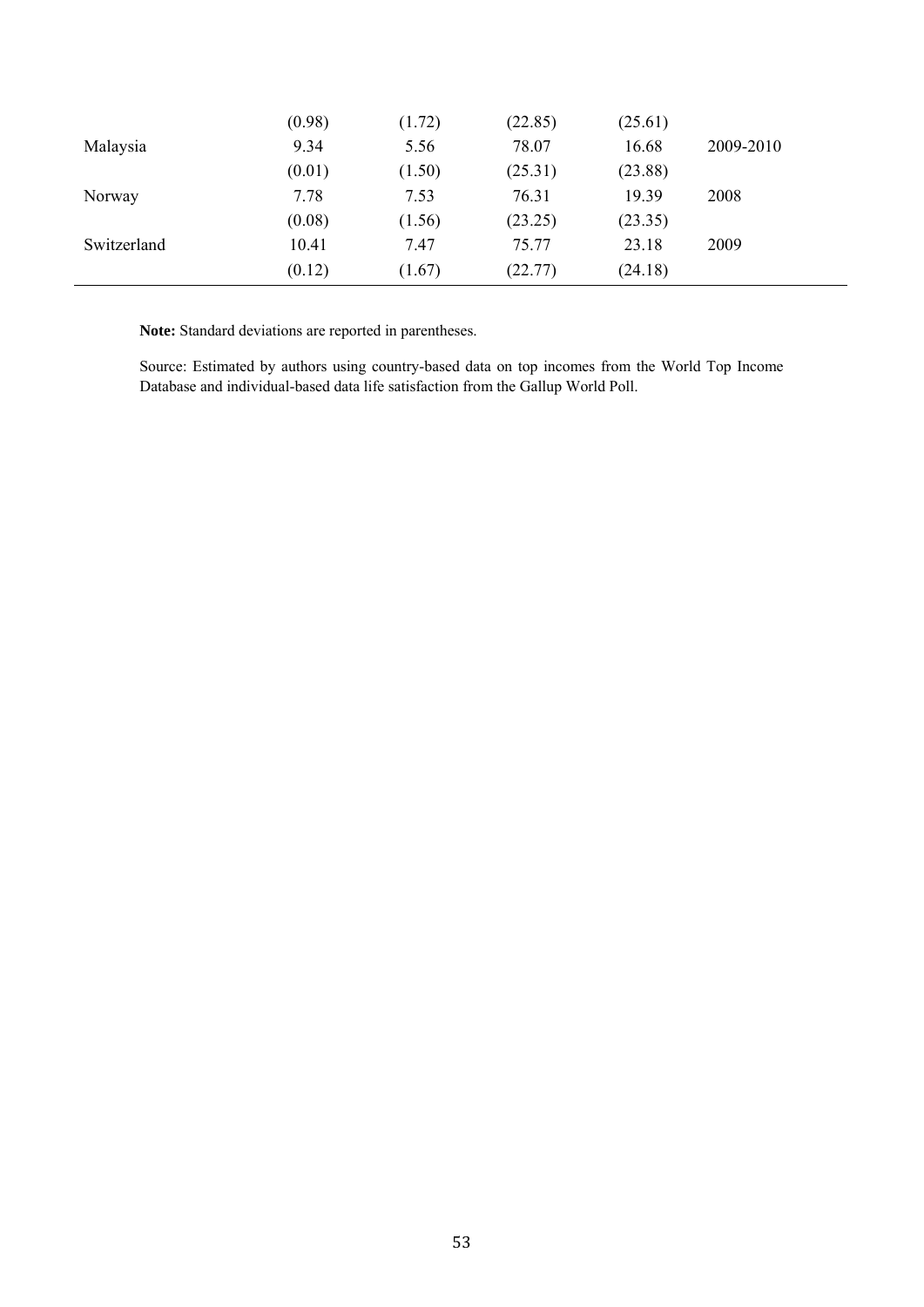**Figures 1A-3A: Top Income Shares and Different Dimensions of Subjective Well-being (Color-Coded by Continent)** 



*Fig. 1.* Life evaluation



*Fig.2.* Positive emotional experience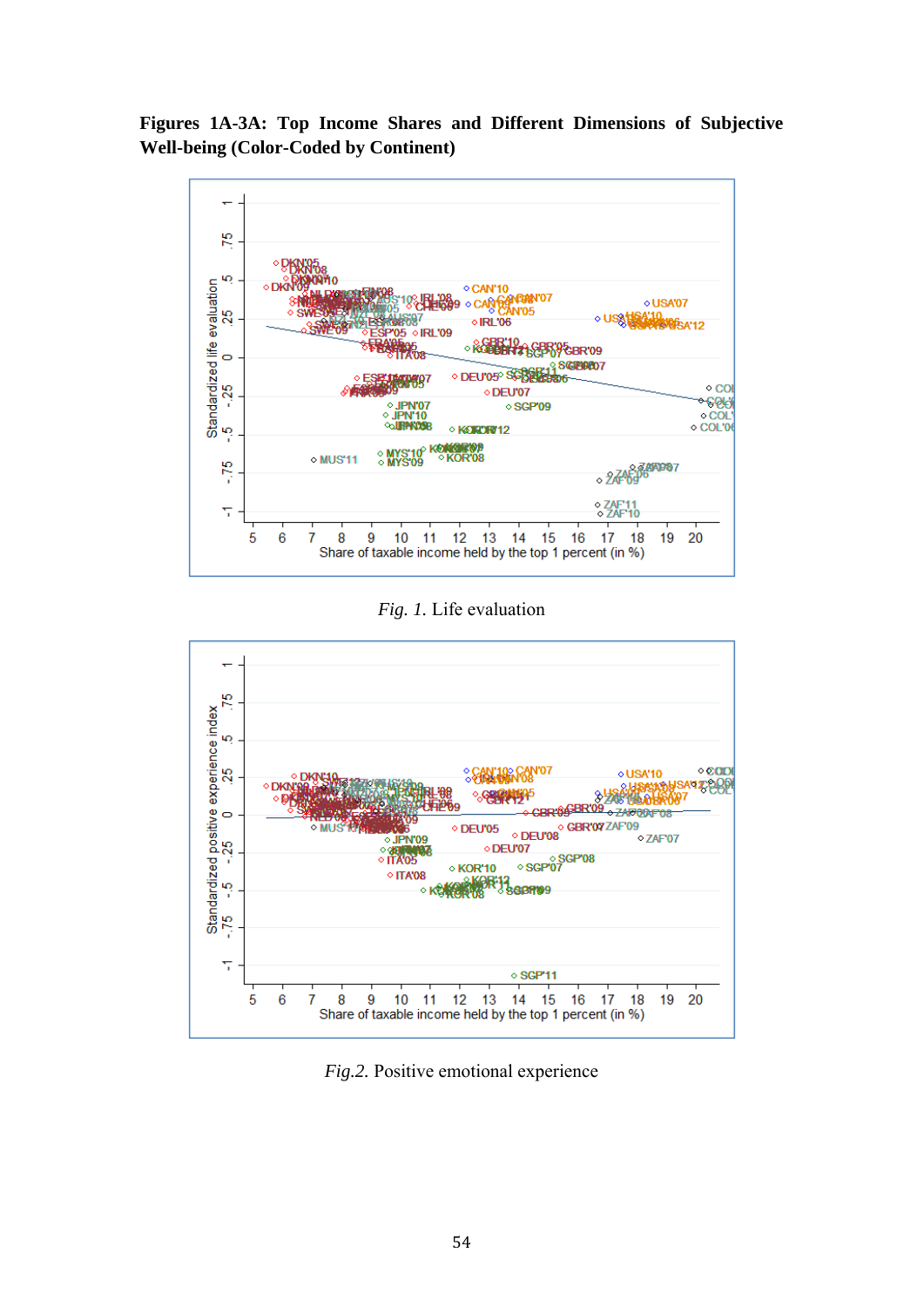

*Fig.3.* Negative emotional experience

Note: Each circle represents raw (unconditional) country-year averages. Data represent 105 countryyear local averages, i.e. 22 countries spanning three or four years; for specifics, see Table 2A in the Online Appendix. Subjective well-being measures are standardized to have zero mean and a standard deviation of 1.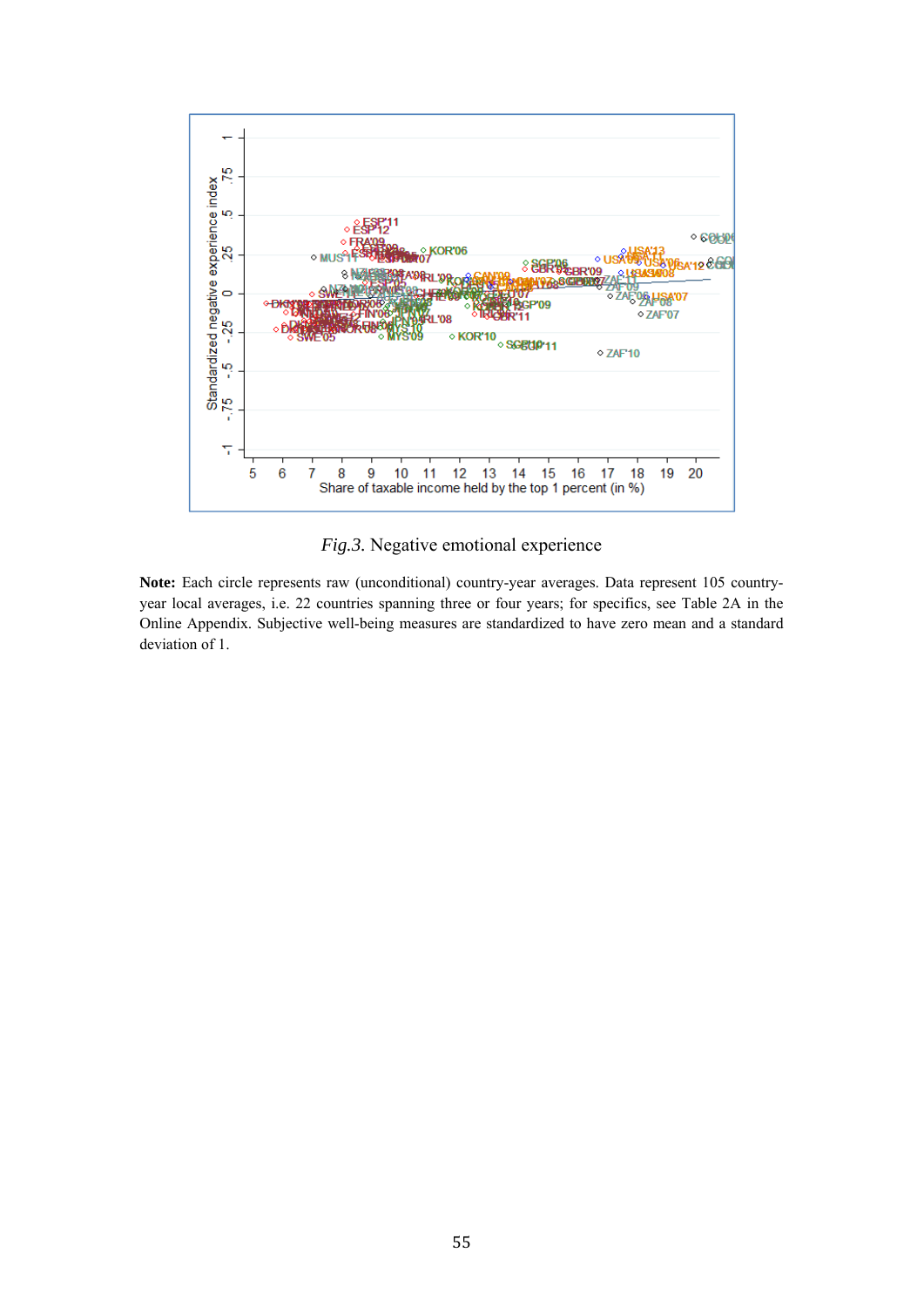|                                                            | (1)         | (2)         | (3)         | (4)          |
|------------------------------------------------------------|-------------|-------------|-------------|--------------|
| A) Life ladder (individual N=68,919, country-year N=66)    |             |             |             |              |
| Share of taxable income held by the top 1 percent          | $-0.043***$ | $-0.031***$ | $-0.032***$ | $-0.033***$  |
|                                                            | (0.010)     | (0.007)     | (0.009)     | (0.009)      |
| Log of household income per capita - 2010 PPP              |             | $0.182***$  | 0.034       | $0.080**$    |
|                                                            |             | (0.014)     | (0.042)     | (0.033)      |
| Log(relative household income)                             |             |             | $0.181***$  | $0.057**$    |
|                                                            |             |             | (0.028)     | (0.028)      |
| Parducci's within-sample rank variable                     |             |             | $0.466***$  | $0.339***$   |
|                                                            |             |             | (0.080)     | (0.065)      |
| Parducci's within-sample range variable                    |             |             | $-0.028$    | $-0.200$     |
|                                                            |             |             | (0.324)     | (0.254)      |
| Log of country's GDP per capita - current US\$ price       |             | $0.214***$  | $-0.057$    | 0.097        |
|                                                            |             | (0.056)     | (0.148)     | (0.143)      |
| GDP growth (annual %)                                      |             | 0.003       | $-0.004$    | $-0.003$     |
|                                                            |             | (0.007)     | (0.006)     | (0.005)      |
| Unemployment rate (% of total labor force)                 |             | $-0.022***$ | $-0.028***$ | $-0.021***$  |
|                                                            |             | (0.004)     | (0.004)     | (0.004)      |
| Inflation - consumer prices (annual %)                     |             | $0.035**$   | $0.026*$    | $0.024**$    |
|                                                            |             | (0.017)     | (0.015)     | (0.011)      |
| Public health spending (% of total health expenditure)     |             |             | $-0.007***$ | $-0.008$ *** |
|                                                            |             |             | (0.002)     | (0.002)      |
| Public primary education spending (% of total expenditure) |             |             | $0.052*$    | $0.070***$   |
|                                                            |             |             | (0.027)     | (0.026)      |
| Intentional homicides (per 100,000 people)                 |             |             | $-0.007$    | $-0.052**$   |
|                                                            |             |             | (0.024)     | (0.022)      |
| Corruption perception index/10                             |             |             | 0.030       | 0.000        |
|                                                            |             |             | (0.022)     | (0.018)      |
| Human Development Index                                    |             |             | $-0.642$    | $-0.823$     |
|                                                            |             |             | (1.635)     | (1.594)      |
| R-squared                                                  | 0.029       | 0.181       | 0.187       | 0.029        |
| B) Positive emotional experience (individual N=69,263,     |             |             |             |              |
| country-year $N=66$ )                                      |             |             |             |              |
| Share of taxable income held by the top 1 percent          | 0.000       | $-0.016**$  | 0.008       | $-0.005$     |
|                                                            | (0.007)     | (0.008)     | (0.009)     | (0.008)      |
| Log of household income per capita - 2010 PPP              |             | $0.084***$  | 0.016       | 0.035        |
|                                                            |             | (0.012)     | (0.041)     | (0.035)      |
| Log(relative household income)                             |             |             | $0.110***$  | 0.047        |
|                                                            |             |             | (0.030)     | (0.031)      |
| Parducci's within-sample rank variable                     |             |             | $0.258***$  | 0.073        |
|                                                            |             |             | (0.062)     | (0.056)      |
| Parducci's within-sample range variable                    |             |             | $-0.139$    | $-0.164$     |

#### **Table 3A: Estimates from the Cantril Life Ladder, Positive and Negative Emotional Well-being Equations with Each Additional Set of Control Variables**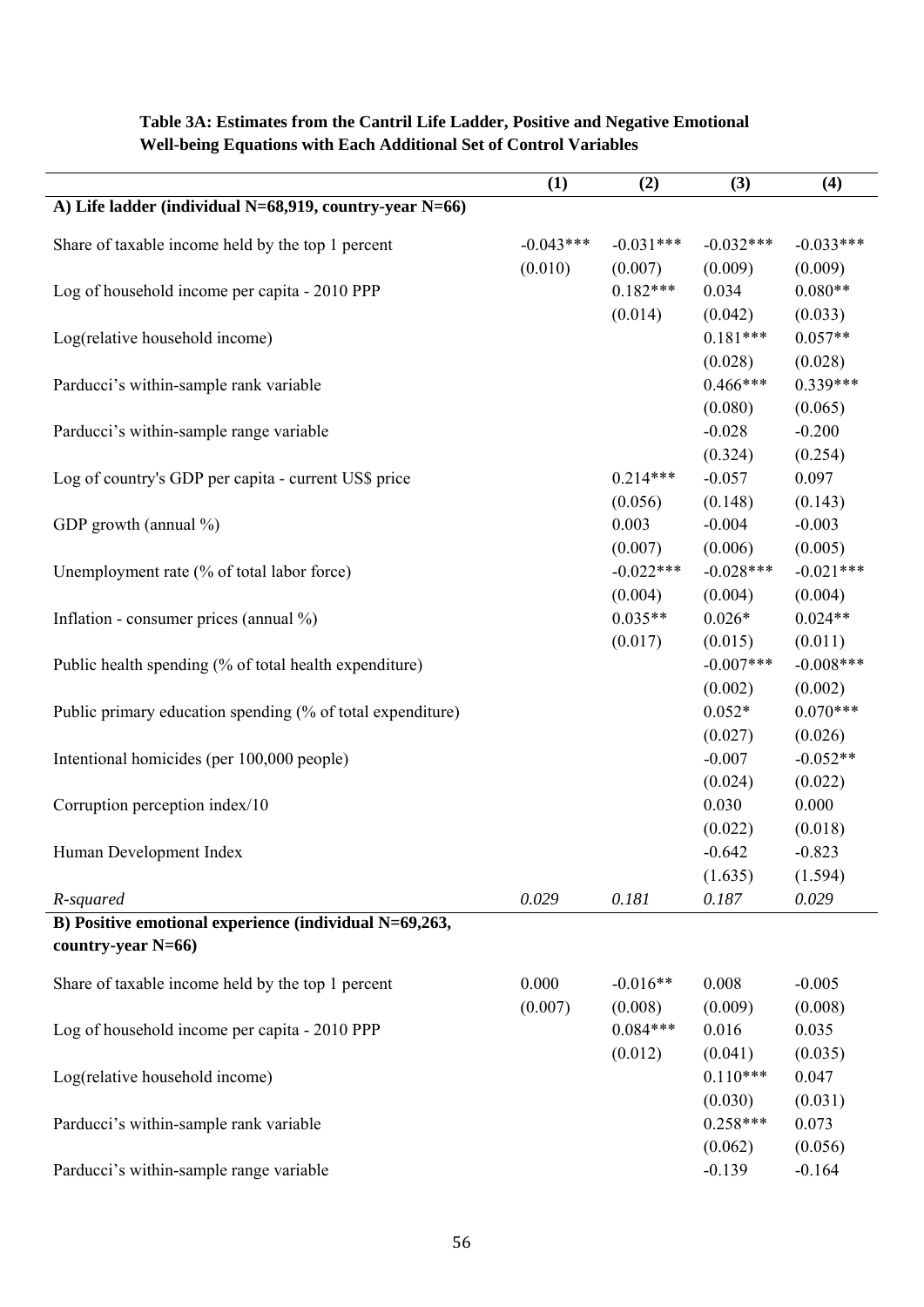|                                                            |            |                       | (0.249)                | (0.247)                |
|------------------------------------------------------------|------------|-----------------------|------------------------|------------------------|
| Log of country's GDP per capita - current US\$ price       |            | $-0.180*$             | $-0.217$               | $-0.311$               |
|                                                            |            | (0.091)               | (0.183)                | (0.190)                |
| GDP growth (annual %)                                      |            | $-0.032***$           | $-0.023*$              | $-0.025*$              |
|                                                            |            | (0.009)               | (0.012)                | (0.014)                |
| Unemployment rate (% of total labor force)                 |            | $-0.015***$           | $-0.012**$             | $-0.004$               |
|                                                            |            | (0.004)               | (0.005)                | (0.005)                |
| Inflation - consumer prices (annual %)                     |            | $-0.010$              | $-0.002$               | 0.022                  |
|                                                            |            | (0.022)               | (0.017)                | (0.020)                |
| Public health spending (% of total health expenditure)     |            |                       | $0.006**$              | $0.006*$               |
|                                                            |            |                       | (0.003)                | (0.003)                |
| Public primary education spending (% of total expenditure) |            |                       | 0.024                  | 0.014                  |
|                                                            |            |                       | (0.030)                | (0.027)                |
| Intentional homicides (per 100,000 people)                 |            |                       | 0.002                  | 0.027                  |
|                                                            |            |                       | (0.024)                | (0.025)                |
| Corruption perception index/10                             |            |                       | $0.061*$               | $0.072**$              |
|                                                            |            |                       | (0.031)                | (0.031)                |
| Human Development Index                                    |            |                       | $-3.169*$              | $-1.405$               |
|                                                            |            |                       | (1.864)                | (1.820)                |
| R-squared                                                  | 0.000      | 0.059                 | 0.067                  | 0.272                  |
| C) Negative emotional experience (Individual N=69,263,     |            |                       |                        |                        |
| country-year $N=66$ )                                      |            |                       |                        |                        |
|                                                            |            |                       |                        |                        |
| Share of taxable income held by the top 1 percent          | $0.017***$ | 0.007                 | $-0.009$               | $0.006**$              |
|                                                            | (0.005)    | (0.006)               | (0.006)                | (0.003)                |
| Log of household income per capita - 2010 PPP              |            | $-0.087***$           | 0.022                  | $-0.002$               |
|                                                            |            | (0.010)               | (0.038)                | (0.018)                |
| Log(relative household income)                             |            |                       | $-0.033$               | 0.000                  |
|                                                            |            |                       | (0.027)<br>$-0.326***$ | (0.017)                |
| Parducci's within-sample rank variable                     |            |                       |                        | $-0.036$               |
|                                                            |            |                       | (0.068)                | (0.032)                |
| Parducci's within-sample range variable                    |            |                       | $-0.095$               | 0.038                  |
|                                                            |            |                       | (0.289)                | (0.139)                |
| Log of country's GDP per capita - current US\$ price       |            | 0.053                 | $-0.012$               | 0.081                  |
|                                                            |            | (0.069)<br>$-0.014*$  | (0.119)                | (0.075)<br>$-0.009**$  |
| GDP growth (annual %)                                      |            |                       | $-0.018*$              |                        |
|                                                            |            | (0.007)<br>$0.029***$ | (0.010)<br>$0.024***$  | (0.004)<br>$0.014***$  |
| Unemployment rate (% of total labor force)                 |            |                       |                        |                        |
|                                                            |            | (0.004)<br>0.023      | (0.003)<br>$0.033**$   | (0.002)<br>0.007       |
| Inflation - consumer prices (annual %)                     |            | (0.015)               |                        |                        |
| Public health spending (% of total health expenditure)     |            |                       | (0.015)<br>$-0.002$    | (0.007)<br>0.001       |
|                                                            |            |                       |                        |                        |
| Public primary education spending (% of total expenditure) |            |                       | (0.002)<br>$-0.038**$  | (0.001)<br>$-0.036***$ |
|                                                            |            |                       |                        |                        |
|                                                            |            |                       | (0.019)<br>0.001       | (0.012)<br>0.003       |
| Intentional homicides (per 100,000 people)                 |            |                       |                        |                        |